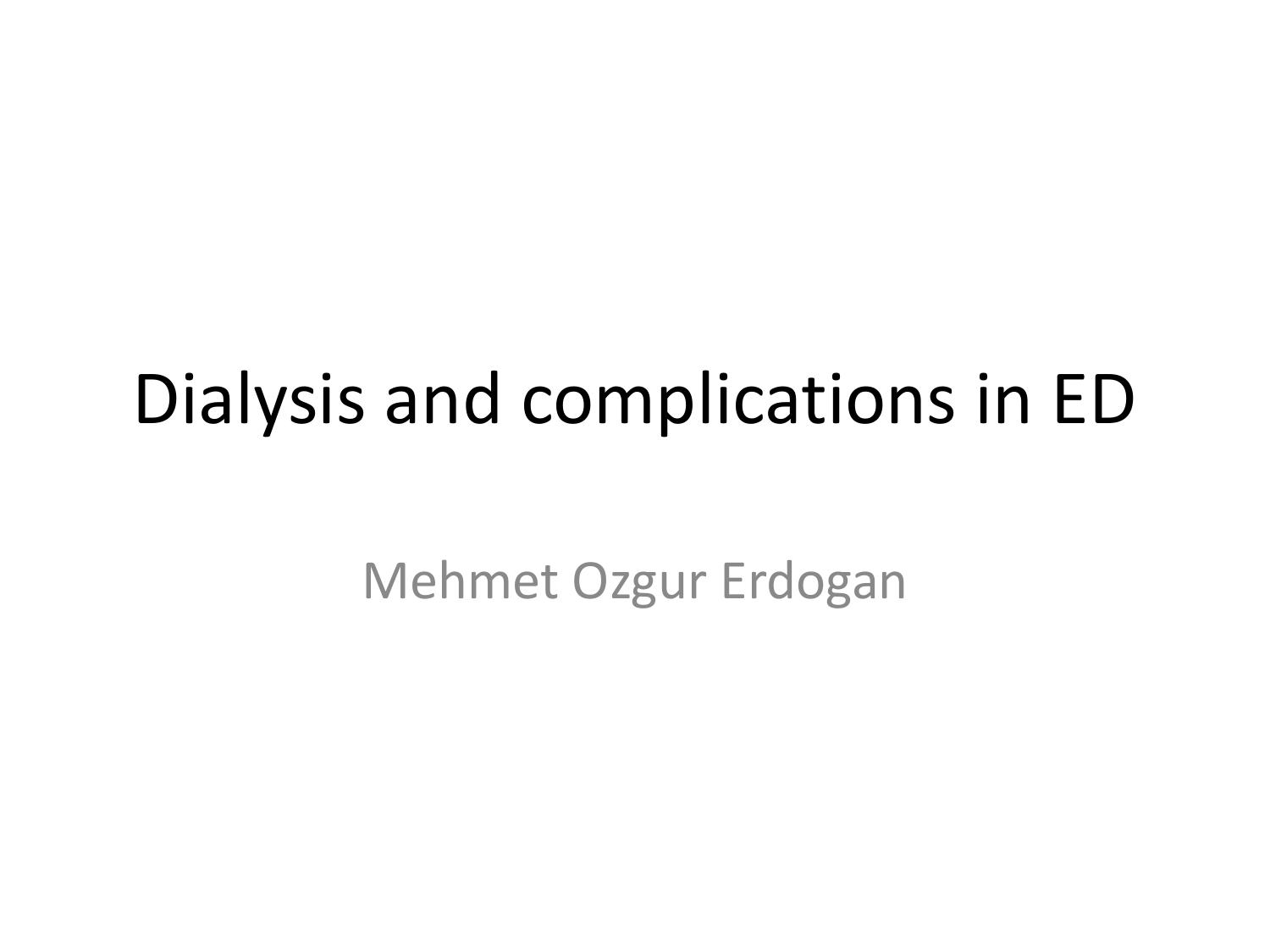- Sixty years ago, Belding Scribner and his colleagues at the University of Washington developed a blood-access device using Teflon-coated plastic tubes, which facilitated the use of repeated hemodialysis as a life-sus-taining treatment for patients with uremia.
- The introduction of the Scribner shunt, soon led to the development of a variety of surgical techniques for the creation of arteriovenous fistulas and grafts.
- hemodialysis has made survival possible for more than a million people throughout the world who have end-stage renal disease (ESRD) with limited or no kidney function.
- The expansion of dialysis into a form of long-term renalreplacement therapy transformed the field of nephrology and also created a new area of medical science, which has been called the physiology of the artificial kidney.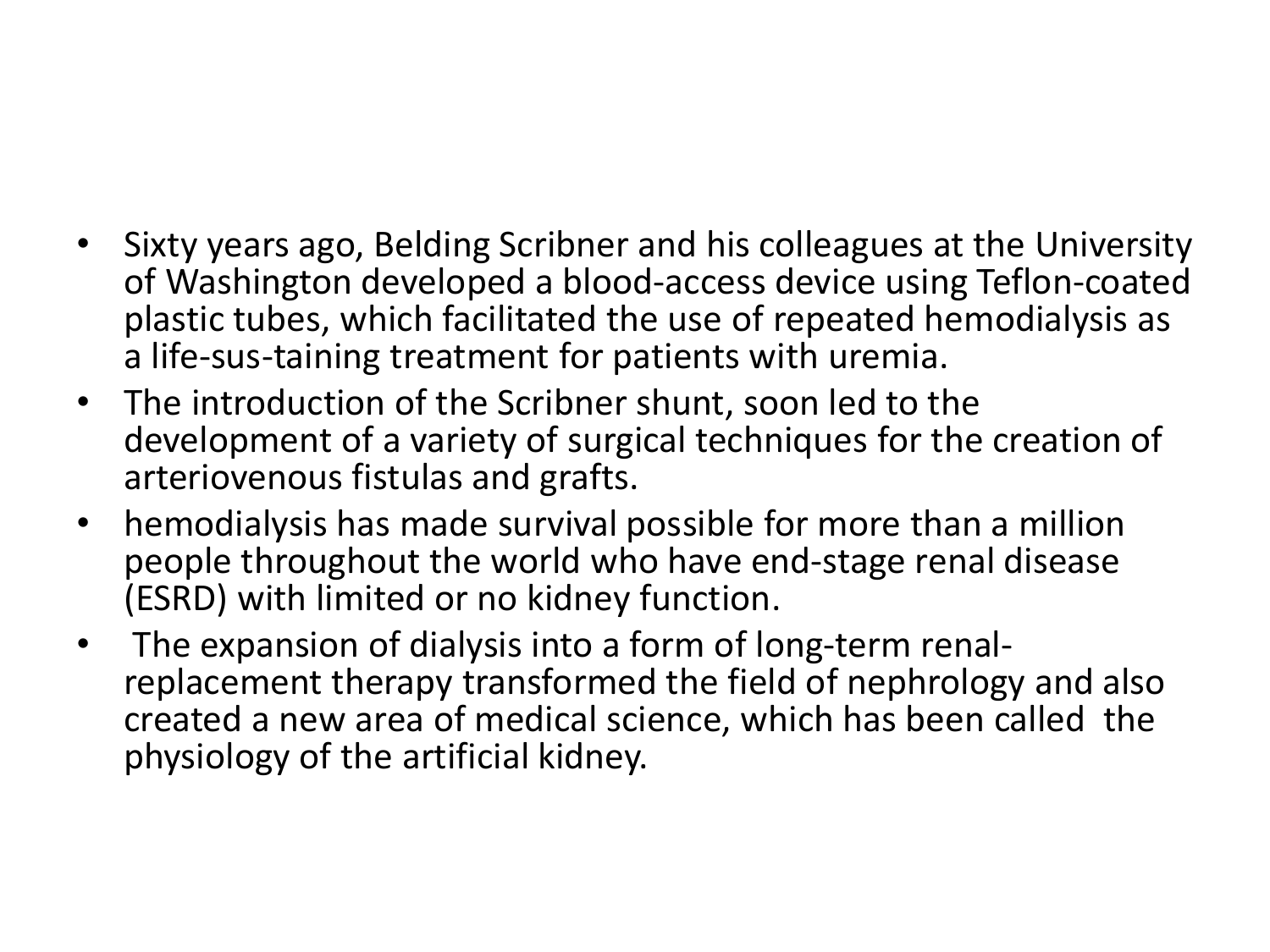- The two major dialysis modalities are hemodialysis and peritoneal dialysis.
- Each is based on a technique whereby the patient's blood comes into contact with a semipermeable membrane on the other side of which is a specially constituted balanced physiologic solution.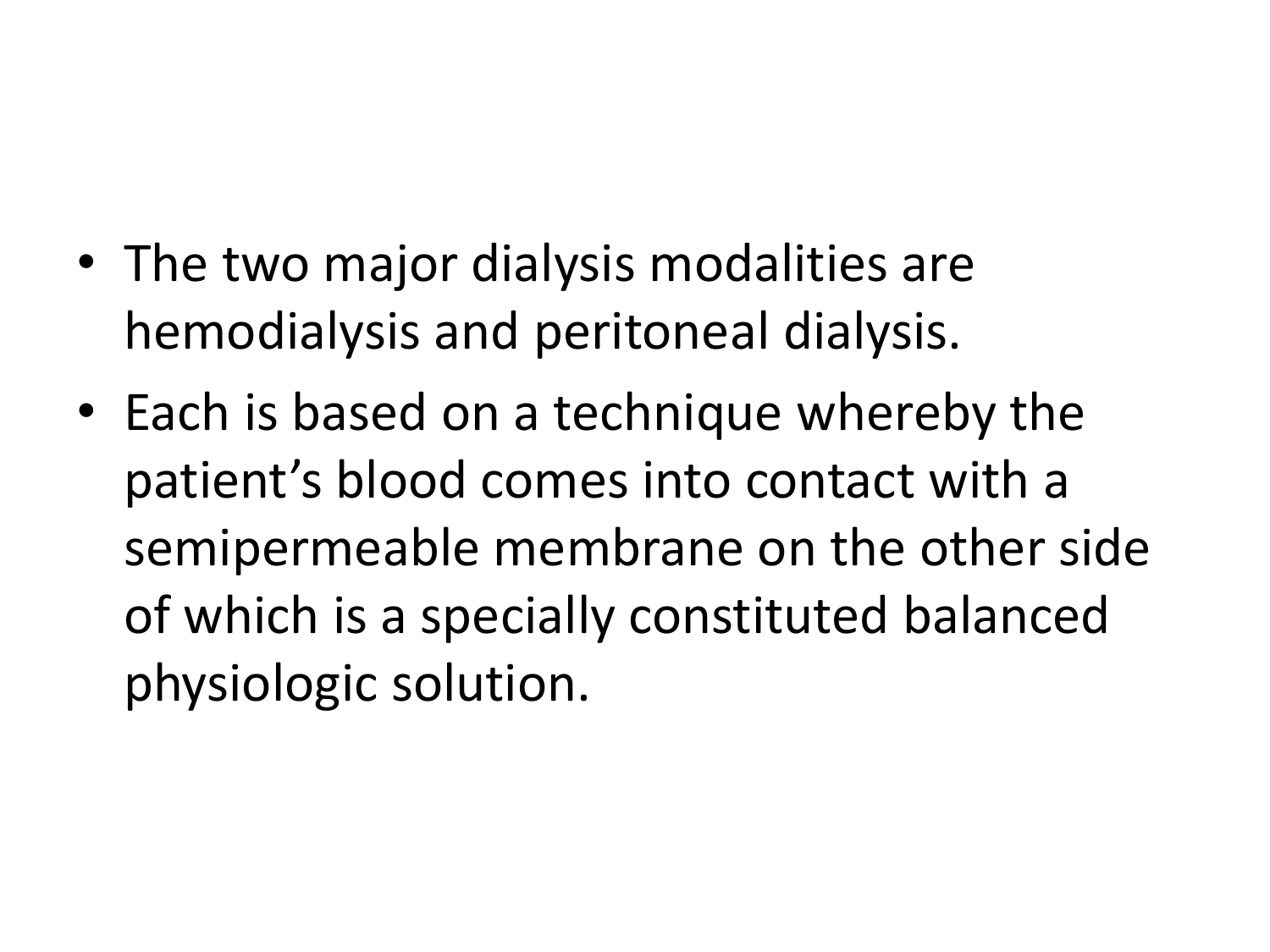• Hemodialysis requires special access to the patient's circulation, generally through a surgically created arteriovenous fistula or implanted artificial graft, or a surgically placed tunneled catheter.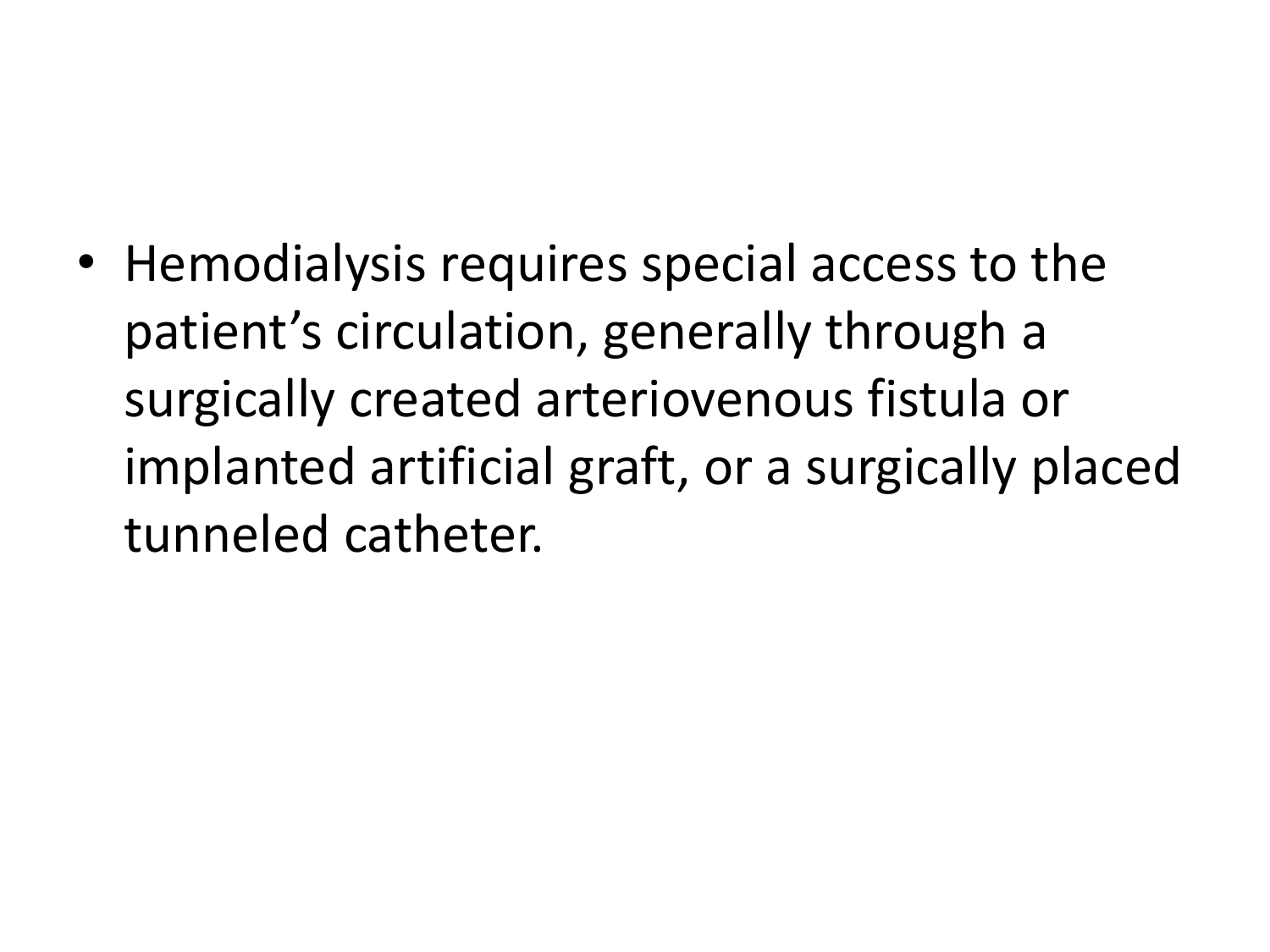- In peritoneal dialysis, the patient's peritoneum functions as the dialysis membrane.
- Dialysate is infused through a surgically implanted Silastic catheter (Tenckhoff catheter) that penetrates the lower abdominal wall.
- Fluid exchanges are performed several times per day, typically by the patient at home.
- As compared with hemodialysis, peritoneal dialysis offers:
- the advantages of greater patient independence, avoidance of anticoagulation, and
- smoother control of volume and hypertension.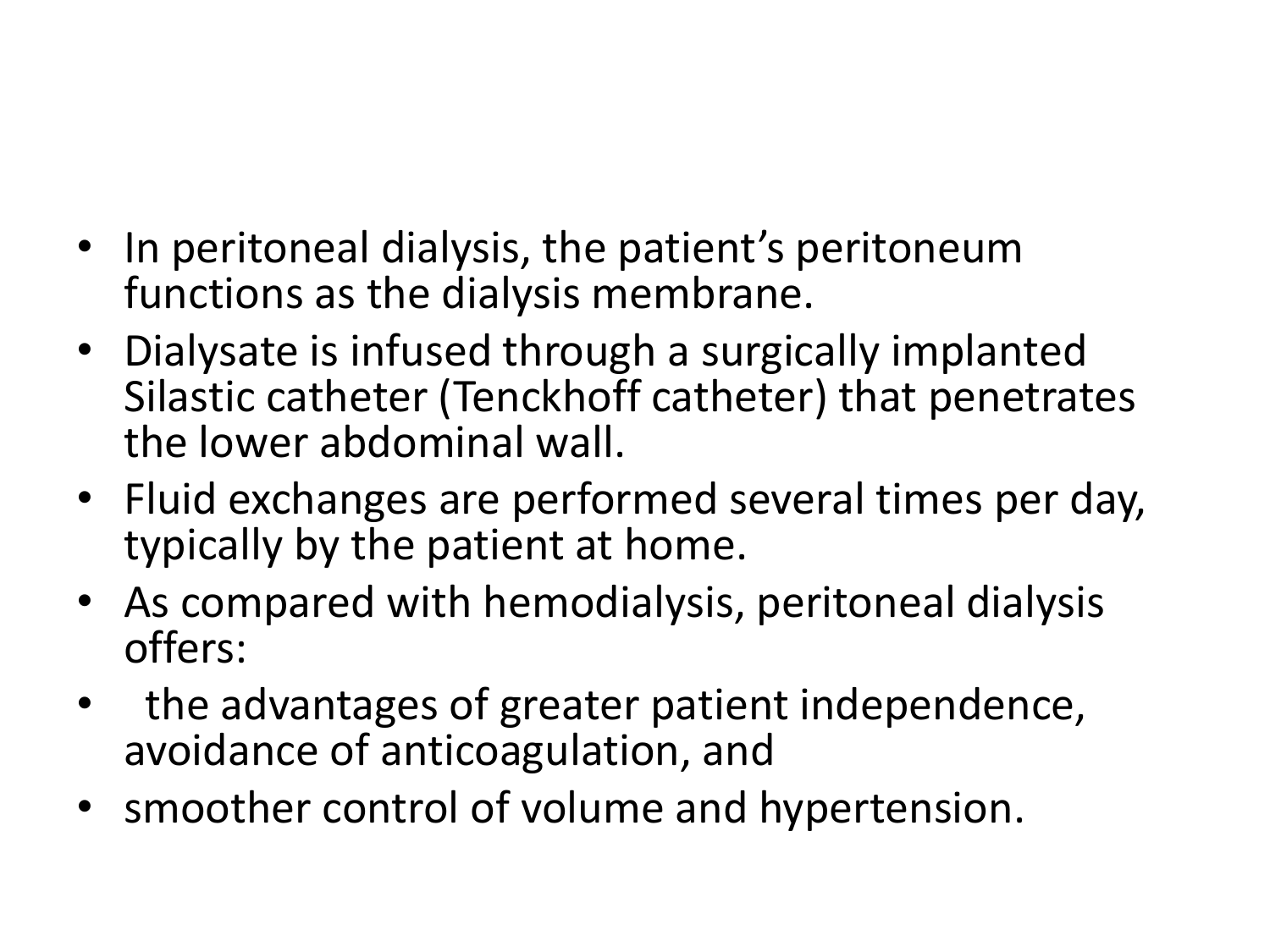• The main disadvantage of peritoneal dialysis is a significant incidence of bacterial peritonitis, which is, however, usually readily treatable.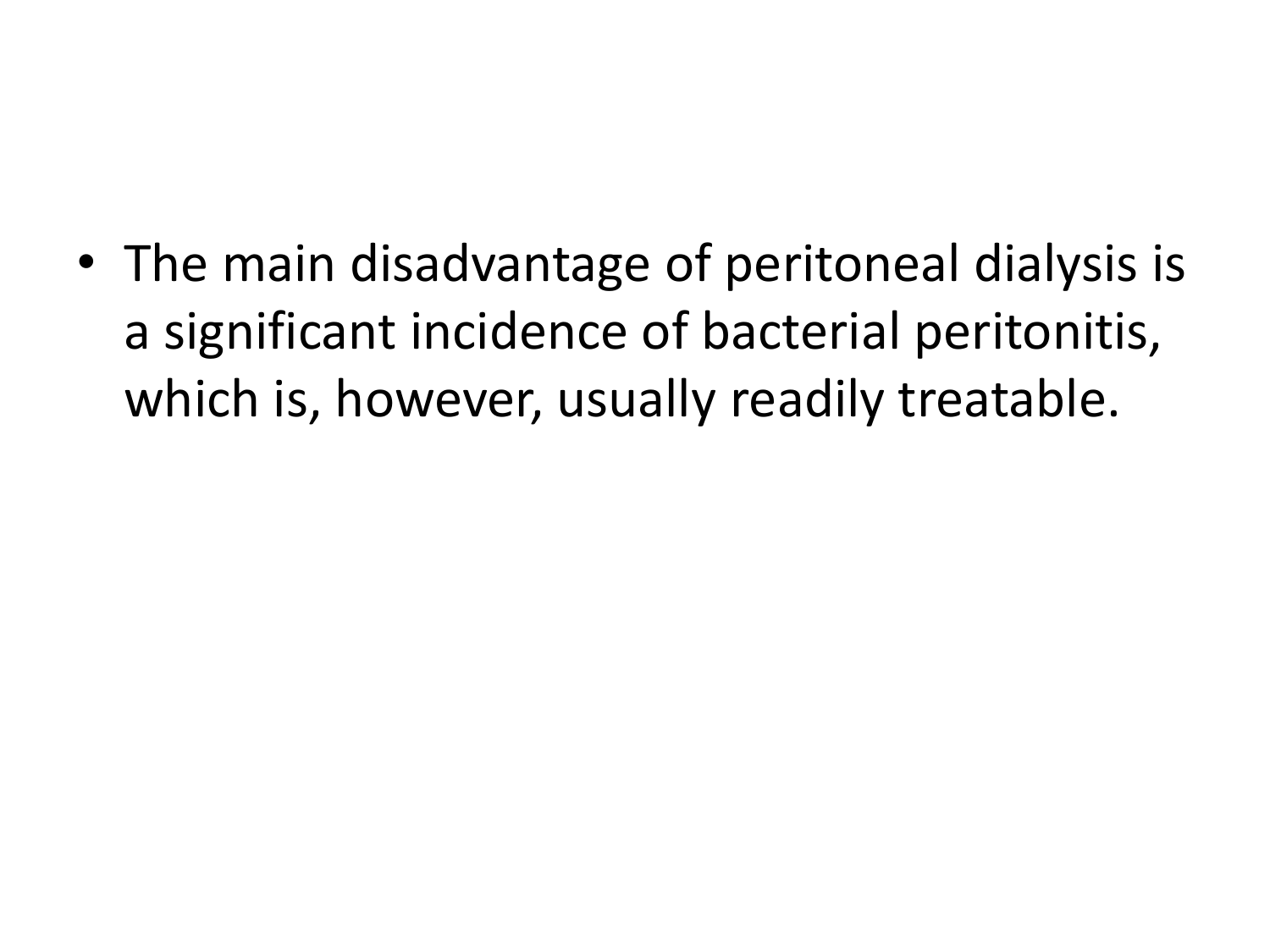# Indications for Dialysis

- The decision to initiate chronic dialysis in the patient with CKD generally is made by the patient's nephrologist.
- The absolute value of the BUN or serum creatinine generally is used only as a rough guide to when chronic dialysis should be instituted.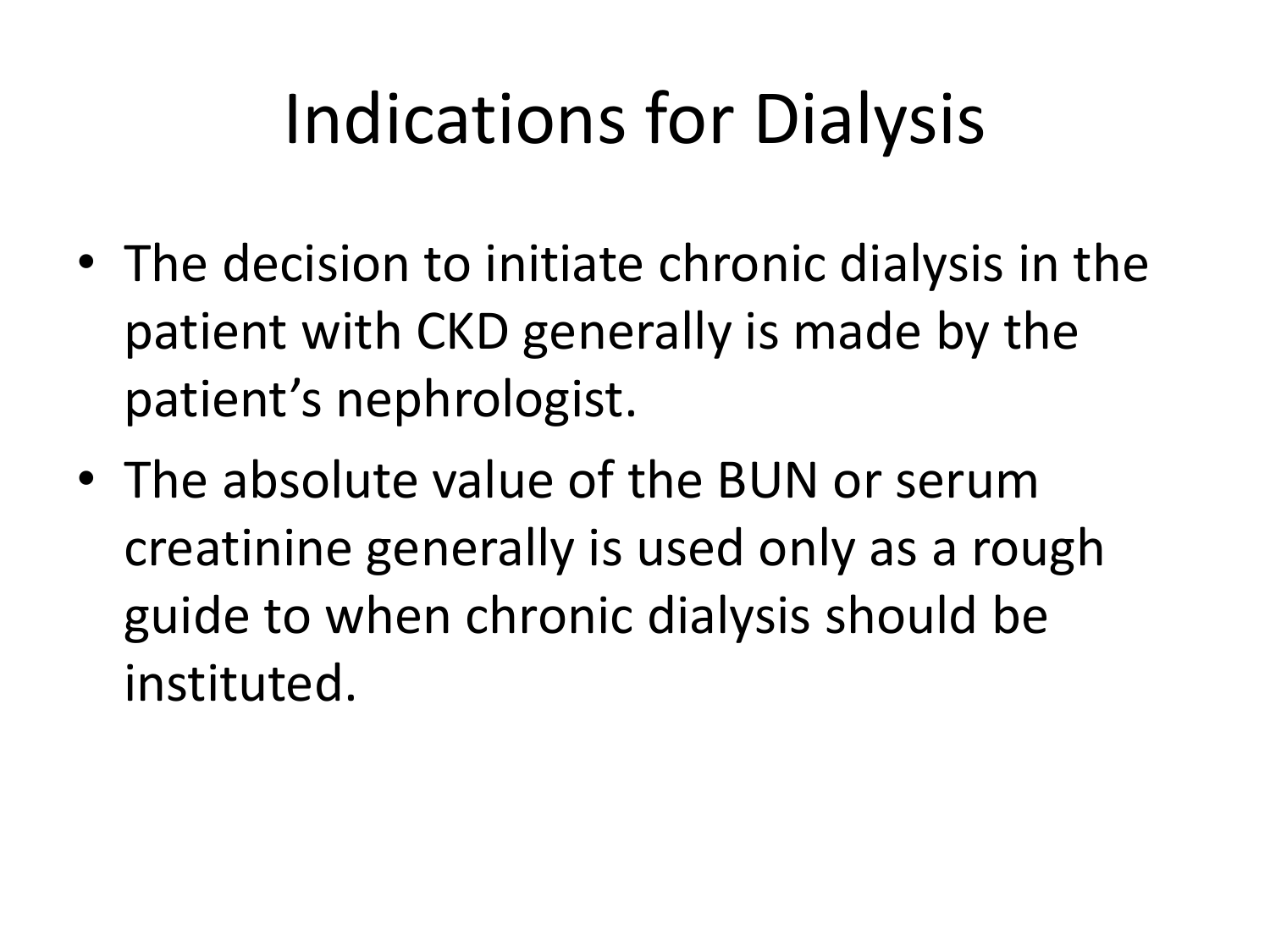• For patients who come to the ED with AKI, and CKD , it is the **emergency physician** who must be prepared to make the decision to arrange for dialysis to be provided emergently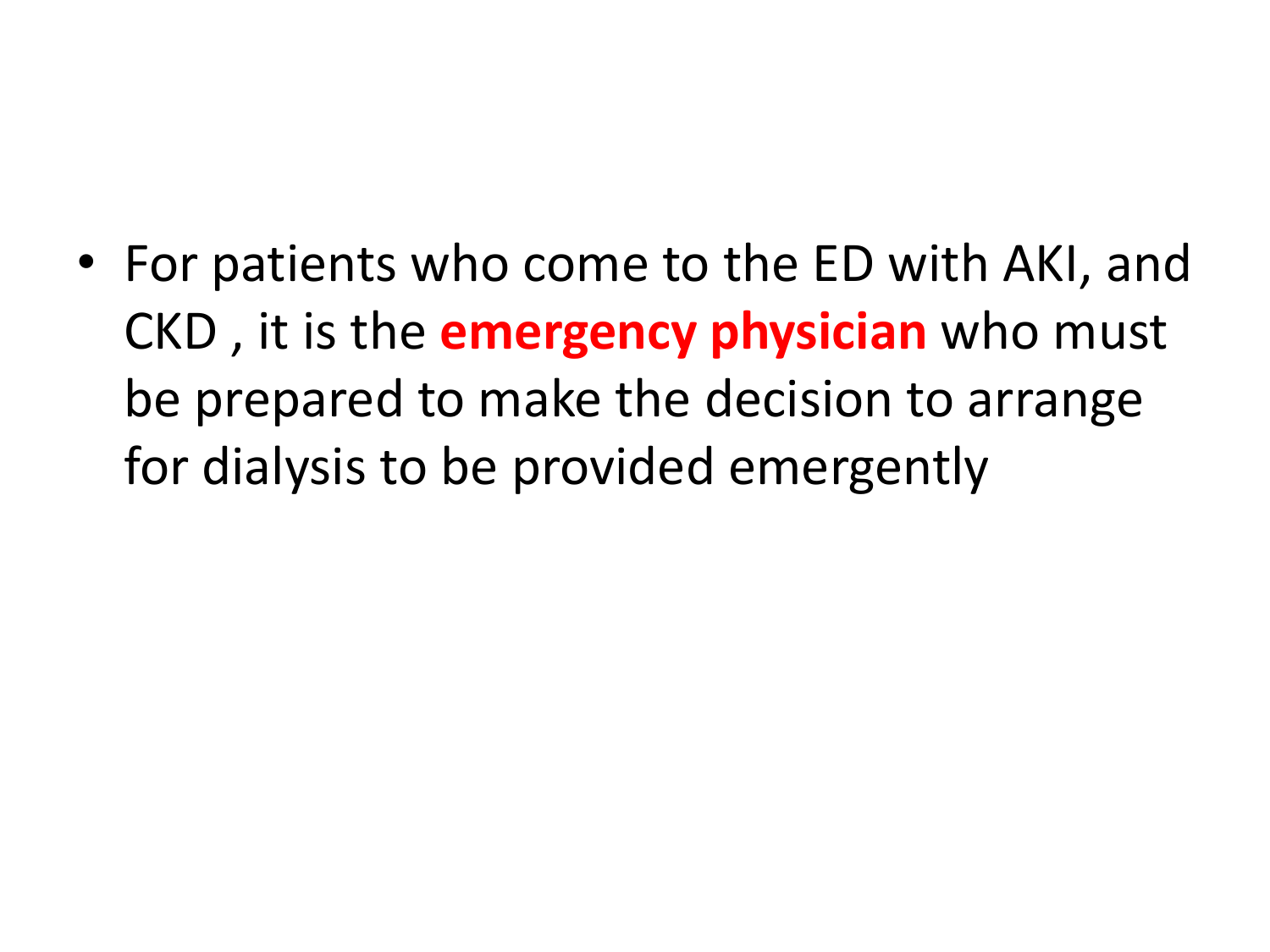- The most common problem requiring emergent dialysis, particularly in CKD, is pulmonary edema secondary to volume overload.
- In general, the cause is over ingestion of fluid and salt.
- many of these patients require immediate dialysis.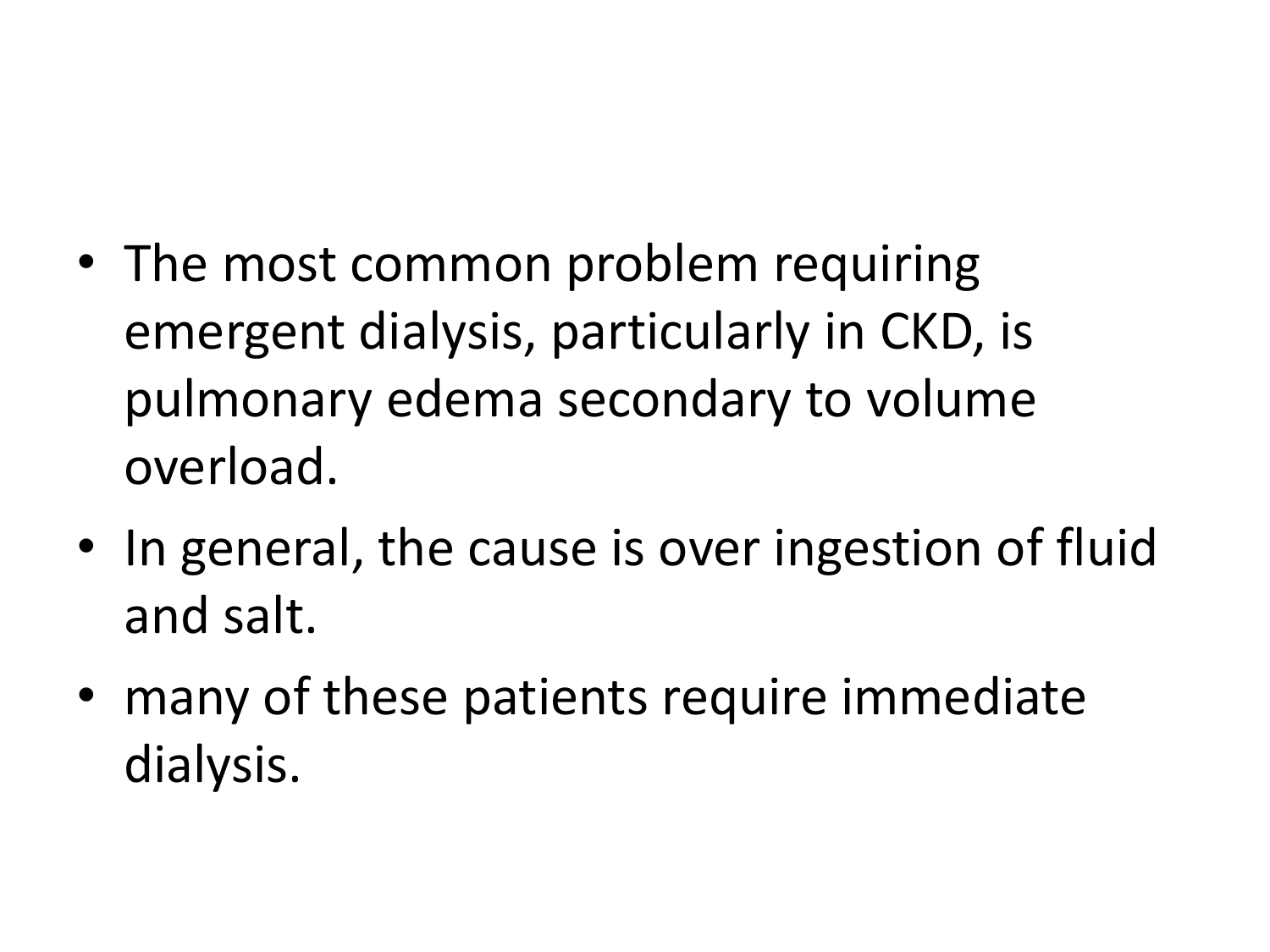- A related problem that may require emergent, or at least urgent, dialysis is hypertension, when associated with hypertensive encephalopathy or cardiovascular decompensation.
- hypertension in most patients with renal failure commonly is volume dependent, correction of volume overload, even if it is clinically not apparent, is a central component of therapy.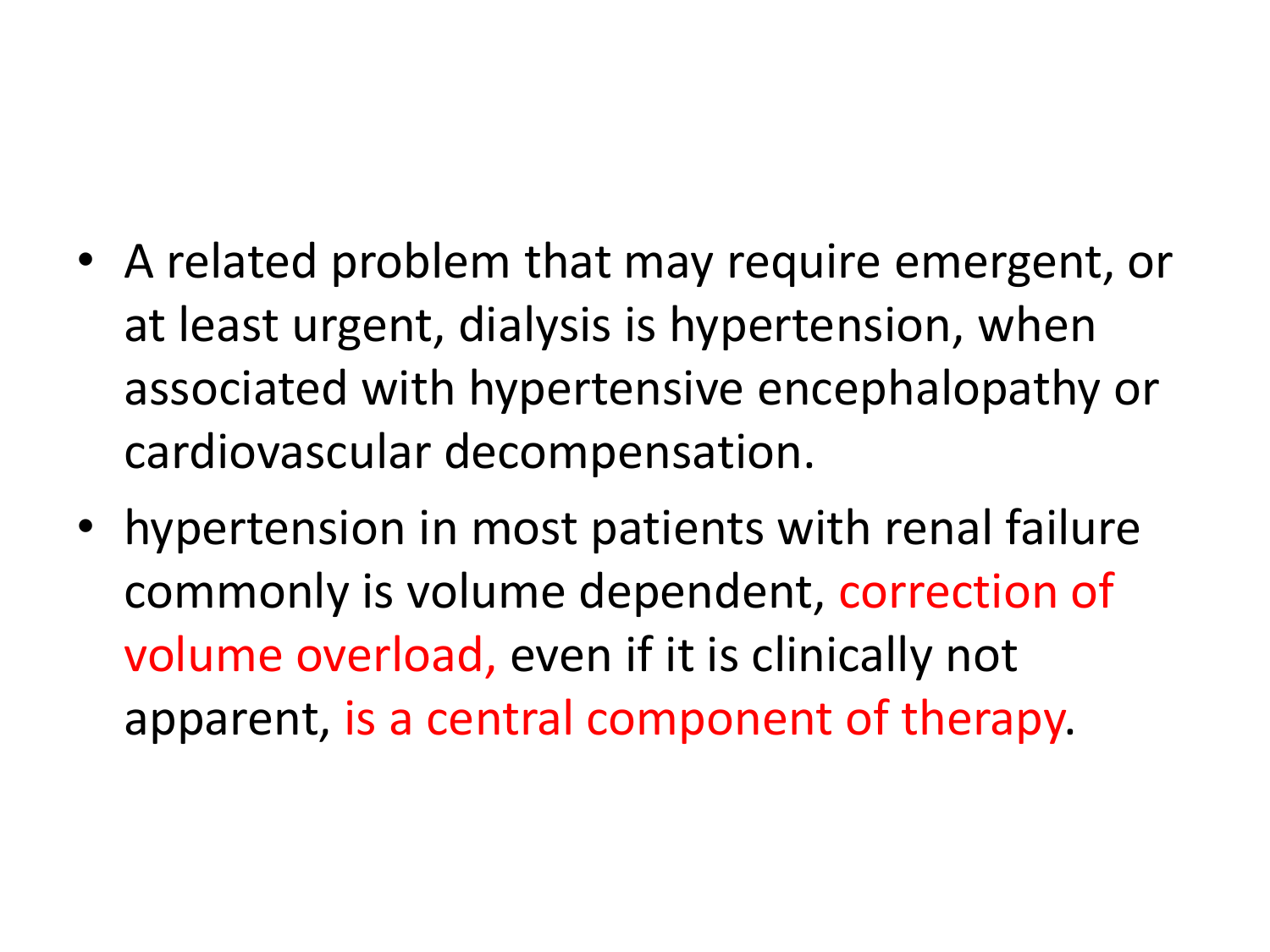- Temporizing measures such as the administration of intravenous sodium nitroprusside or nitroglycerin often permit hypertension to be controlled sufficiently for dialysis to be delayed for several hours.
- prolonged administration of sodium nitroprusside carries an increased risk of thiocyanate toxicity in patients with renal failure.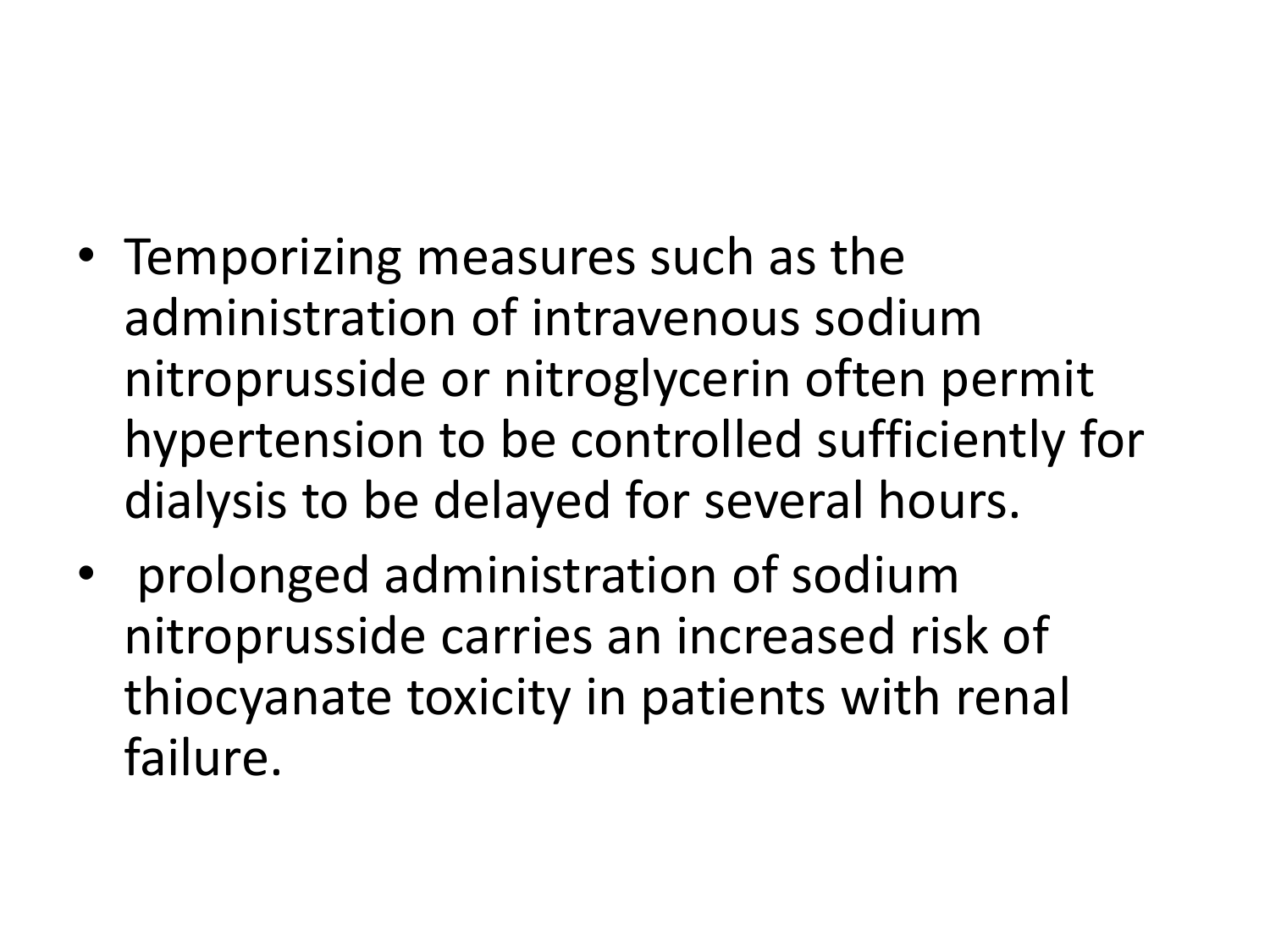- In many cases, hypertension and associated symptoms are difficult to control until dialysis permits volume overload to be corrected.
- the blood pressure often is dramatically responsive to reduction of circulating volume.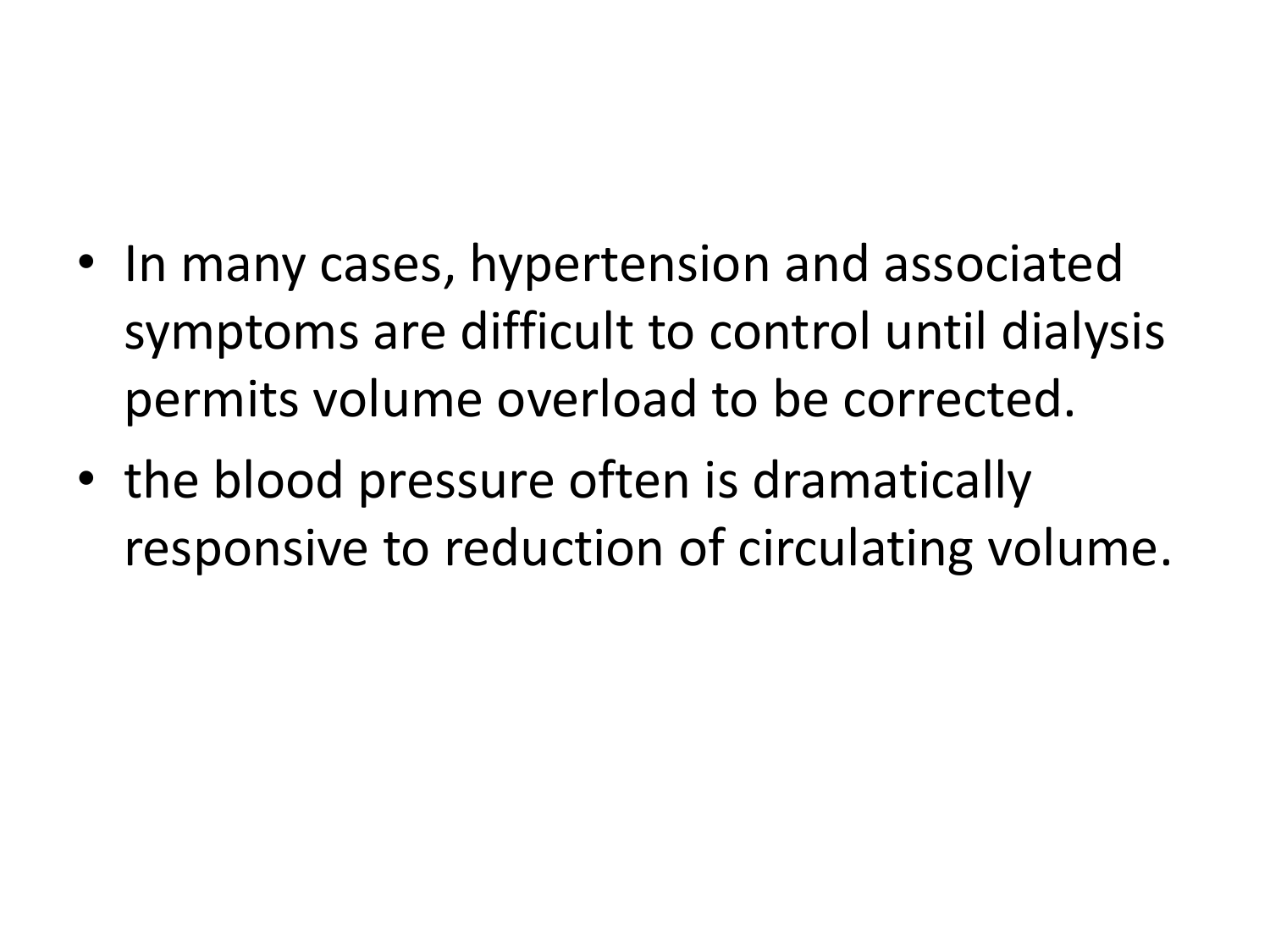- Severe hyperkalemia is another common indication for emergent or urgent dialysis, in AKI.
- In CKD, hyperkalemia usually is caused by excessive potassium intake, but endogenous causes such as hemolysis or rhabdomyolysis should be kept in mind as well.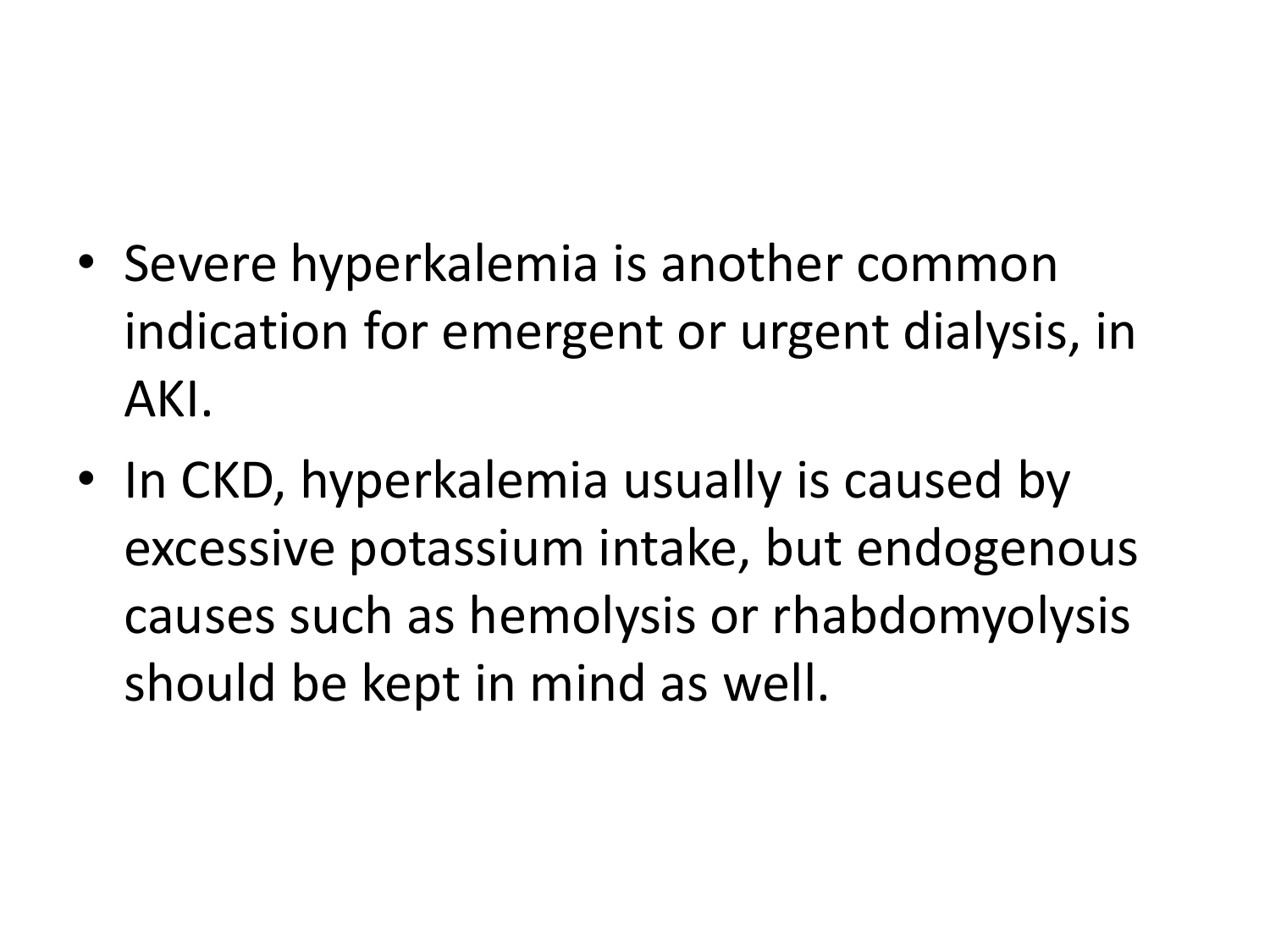- The available temporizing measures can be used with variable degrees of effectiveness, but dialysis remains the most effective technique of removing potassium from the body.
- For rapid control of the serum potassium, hemodialysis, with its high clearance rates, is preferred to peritoneal dialysis.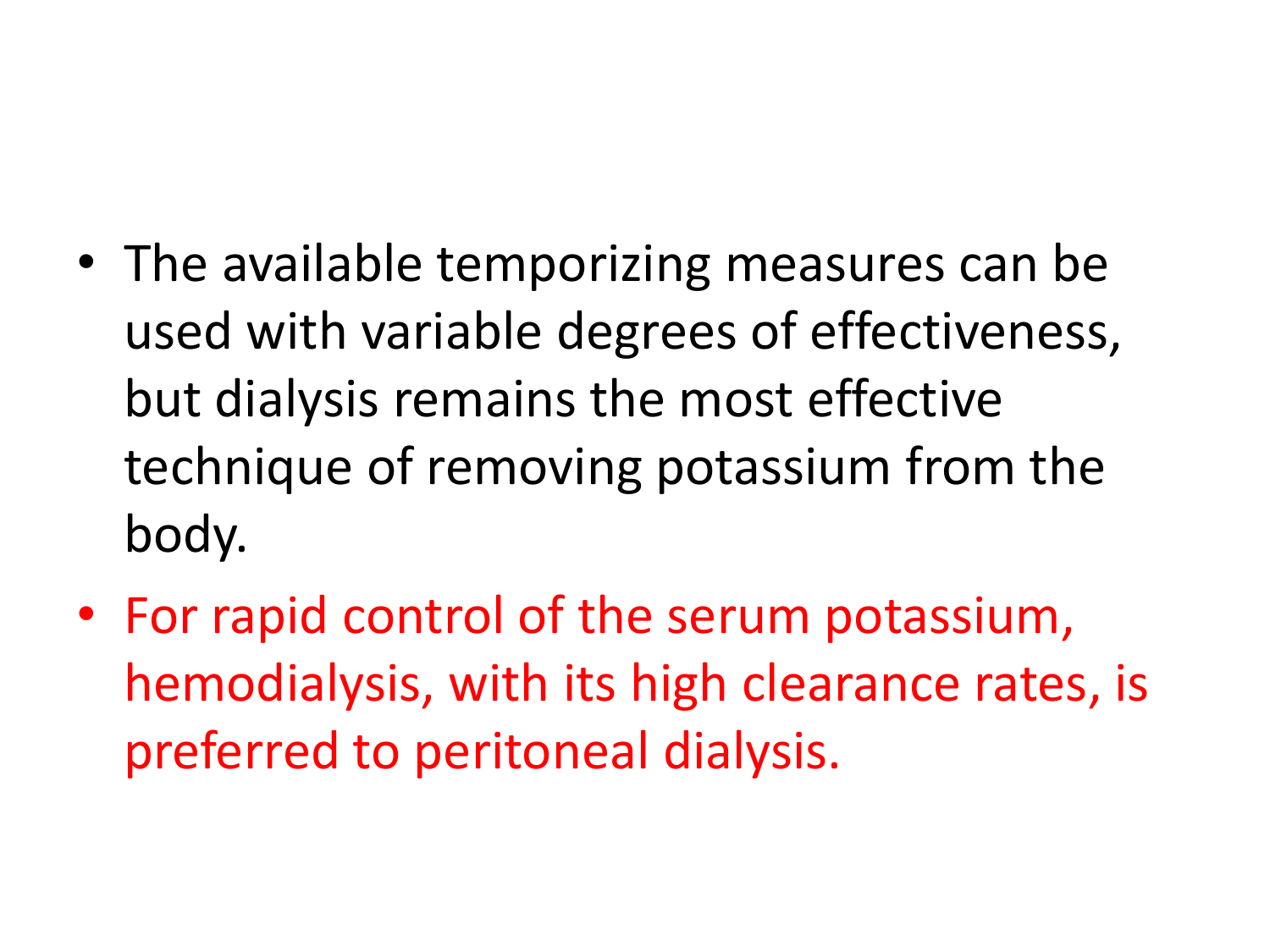• Severe metabolic acidosis in the setting of renal failure is another indication for emergent dialysis, if volume overload precludes the administration of reasonable amounts of bicarbonate.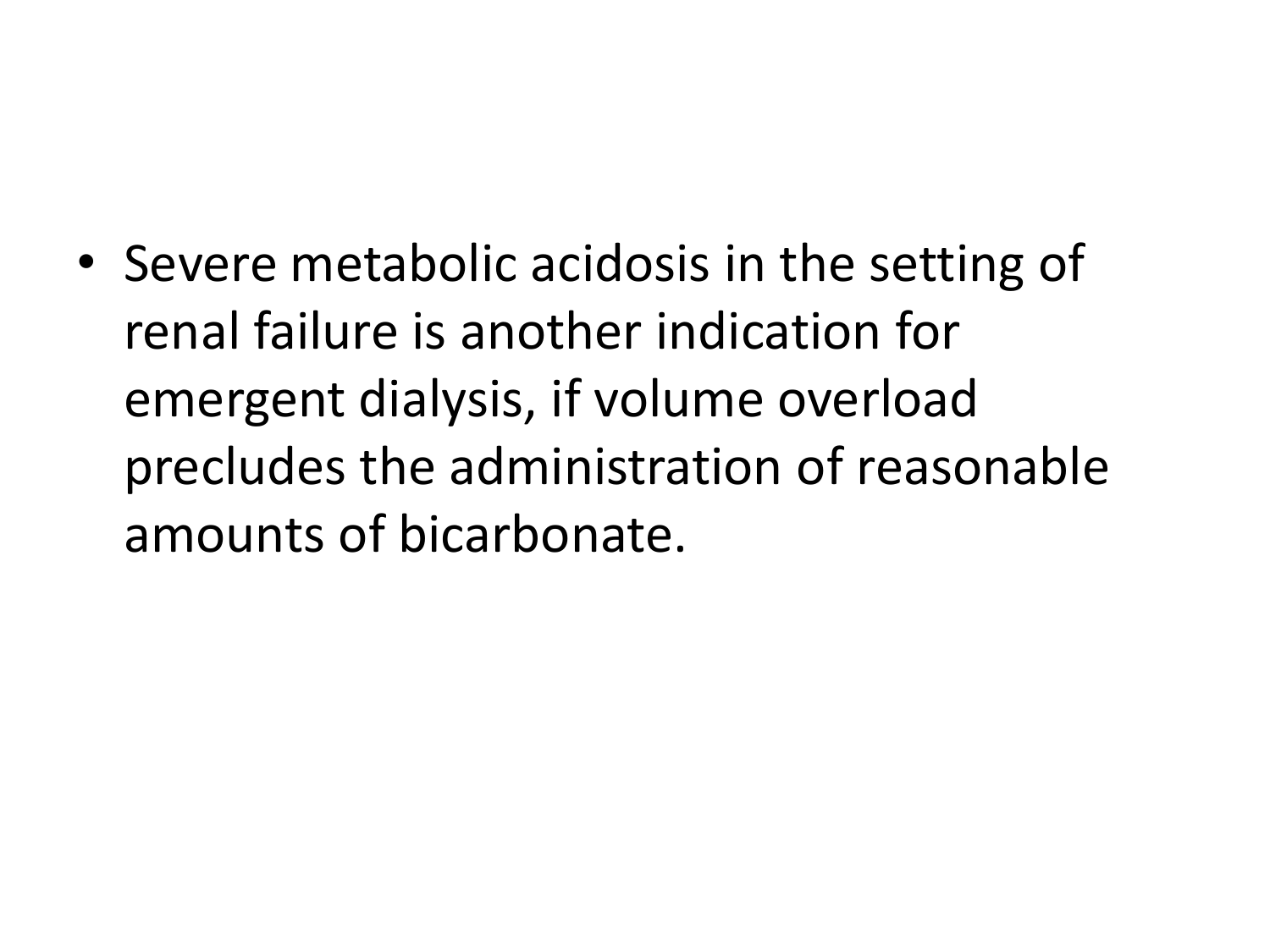- A somewhat unusual situation is one in a patient with renal failure who has taken an overdose or been administered medication that is cleared by kidneys.
- If the agent is dialyzable and its continued presence in the circulation is a significant risk to the patient, immediate dialysis can be lifesaving.
- An example of such a situation is ingestion of methanol or ethylene glycol by a dialysis patient.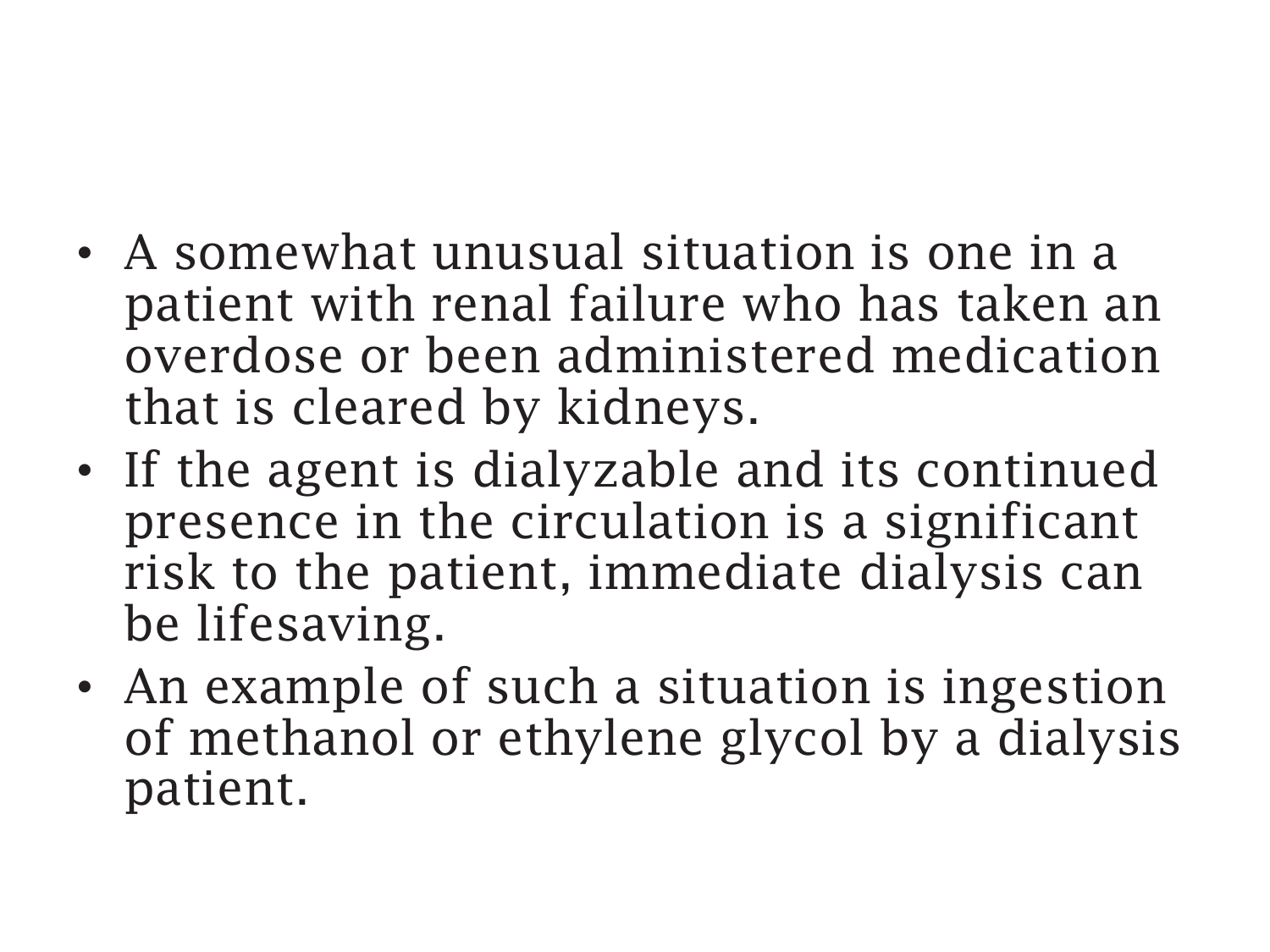- The serum creatinine and BUN levels are not considered definitive indications for dialysis. A creatinine of 10 mg/dL or a BUN of 100 mg/dL often is used as a guideline for beginning chronic dialysis in progressive renal failure.
- In dialyzed patients, serum creatinine often is greater than 10 mg/dL but is a reflection of total body muscle mass than the adequacy of dialysis.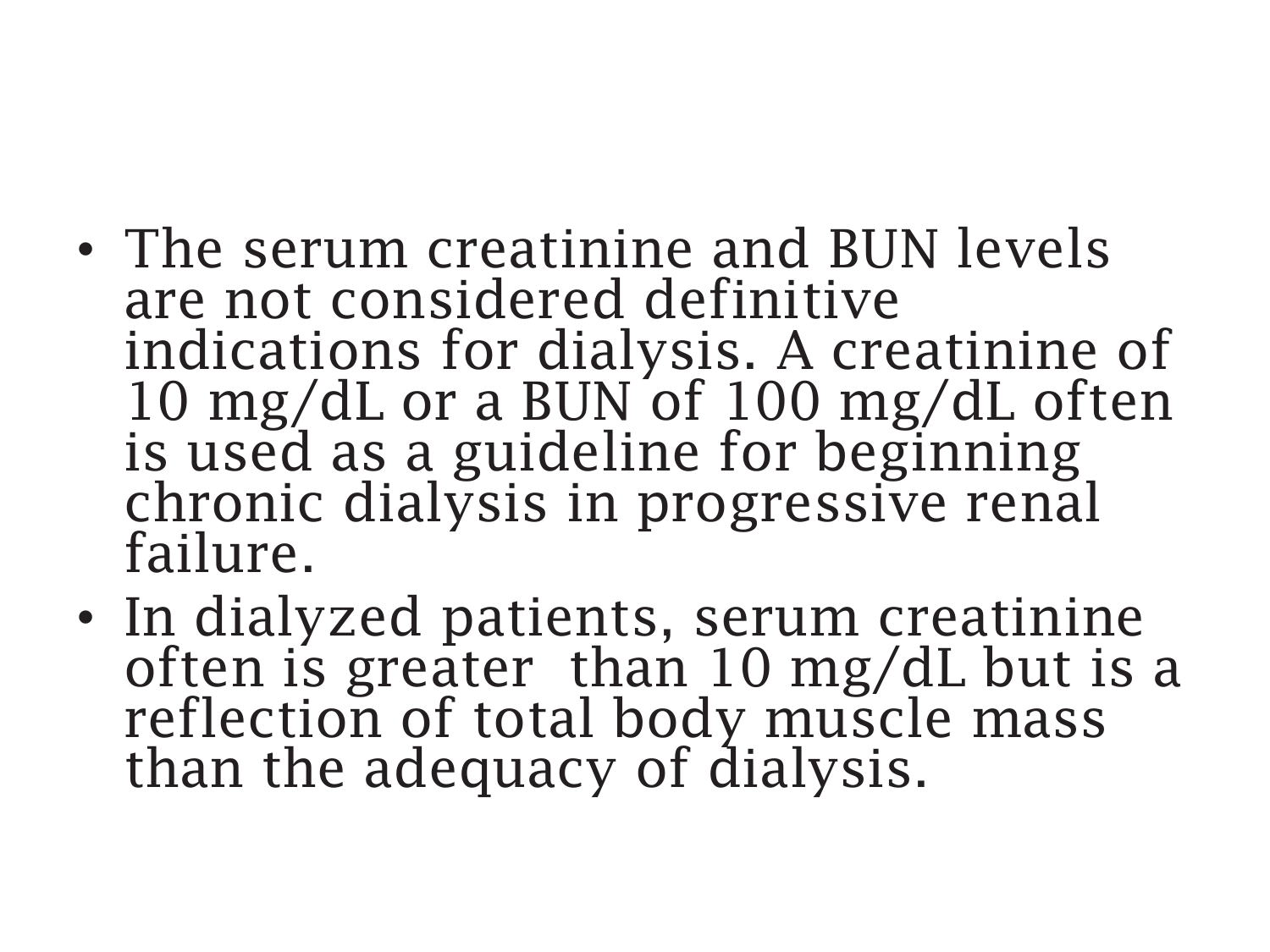- The BUN is a somewhat better indicator;
- the level in well-dialyzed persons generally is in the range of 50 to 80 mg/dL and
- is more than 100 mg/dL in less welldialyzed patients.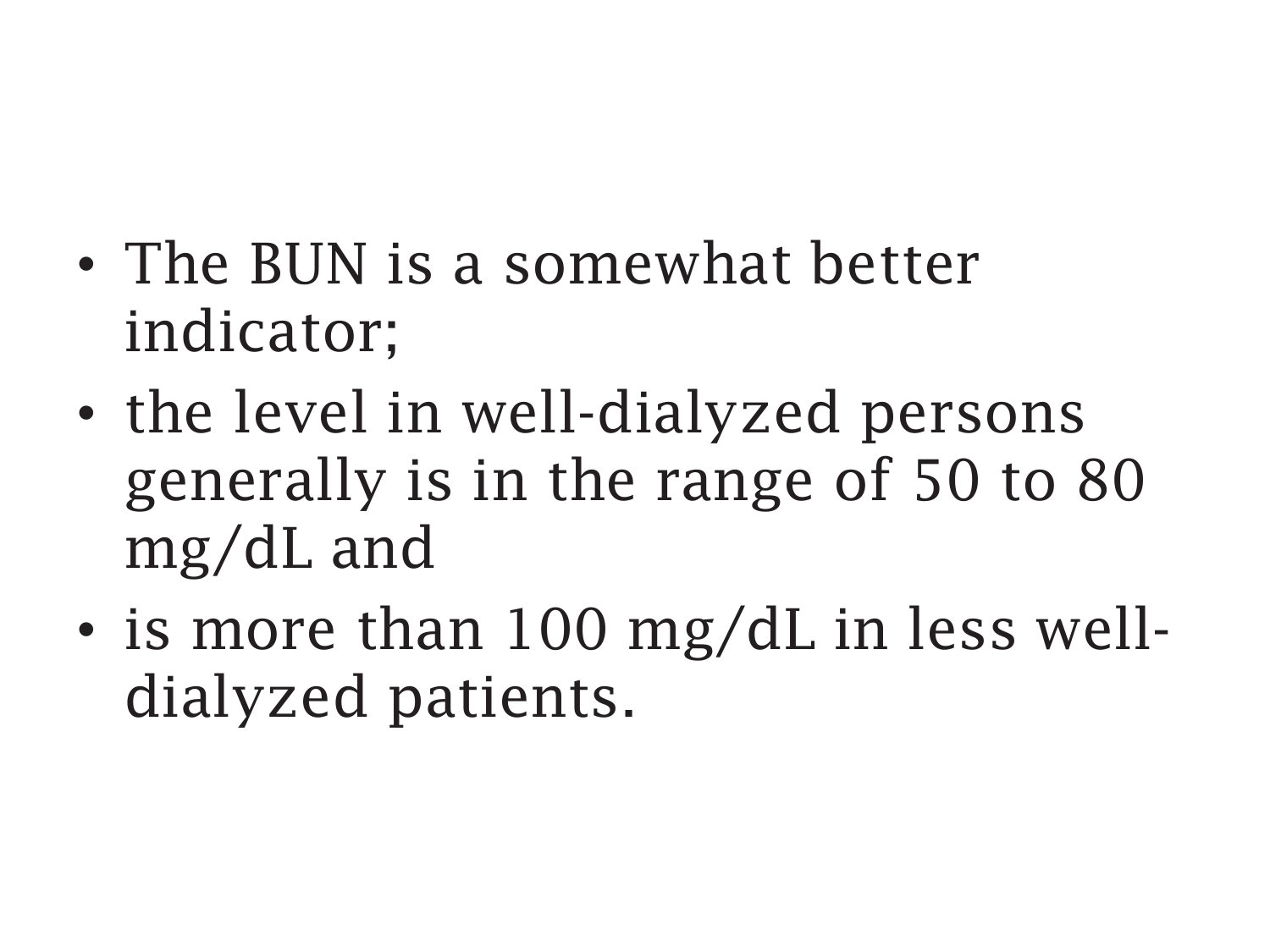- uremic symptoms or signs such as nausea, vomiting, lethargy, or twitching indicates a need for dialysis but does not necessitate immediate initiation of dialysis unless symptoms are severe.
- Pericarditis, even in the absence of cardiac tamponade, often is considered an indication for urgent dialysis.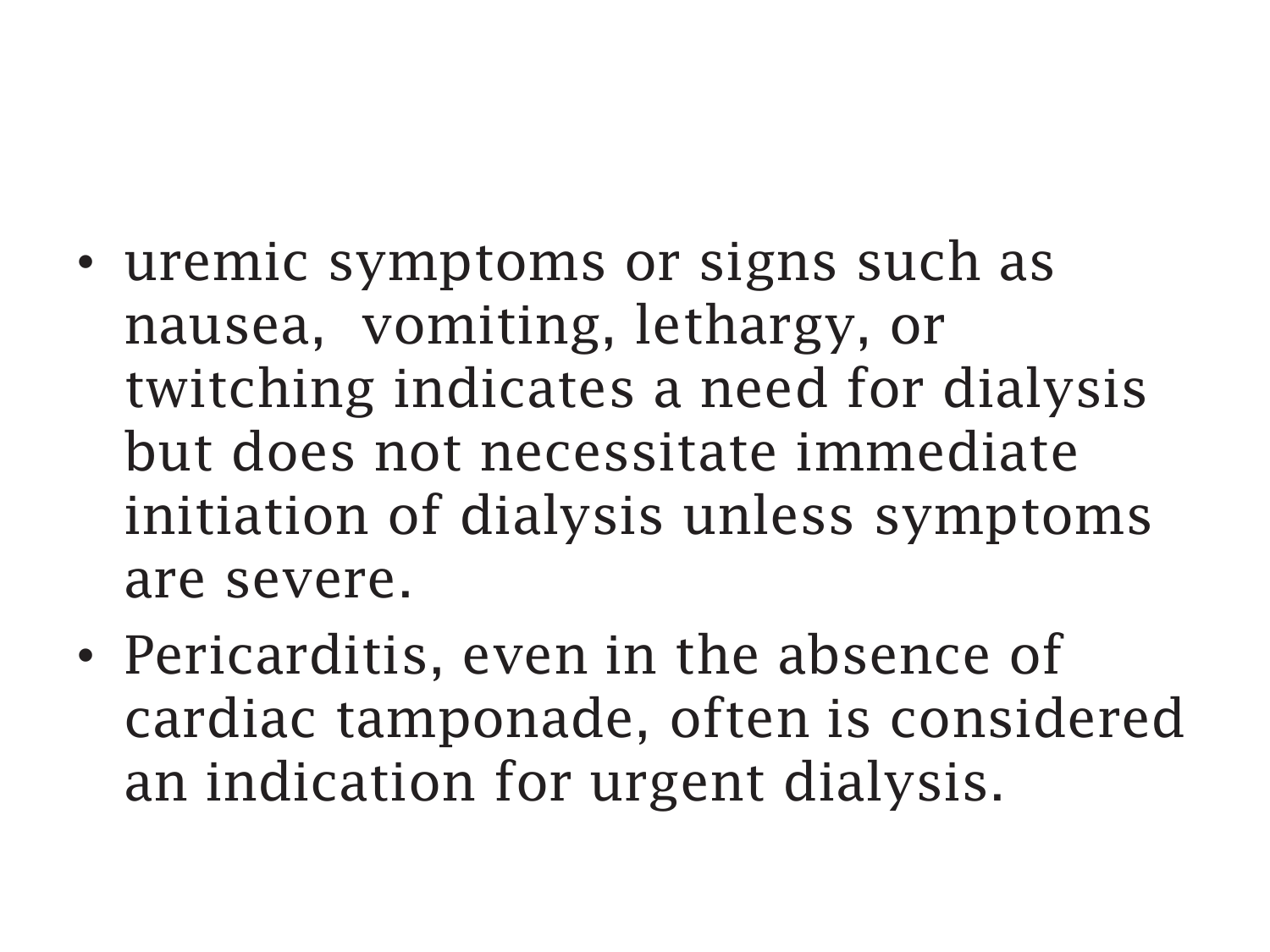• In an undialyzed patient with progressive renal insufficiency, appearance of pericarditis indicates that it is time to initiate dialysis.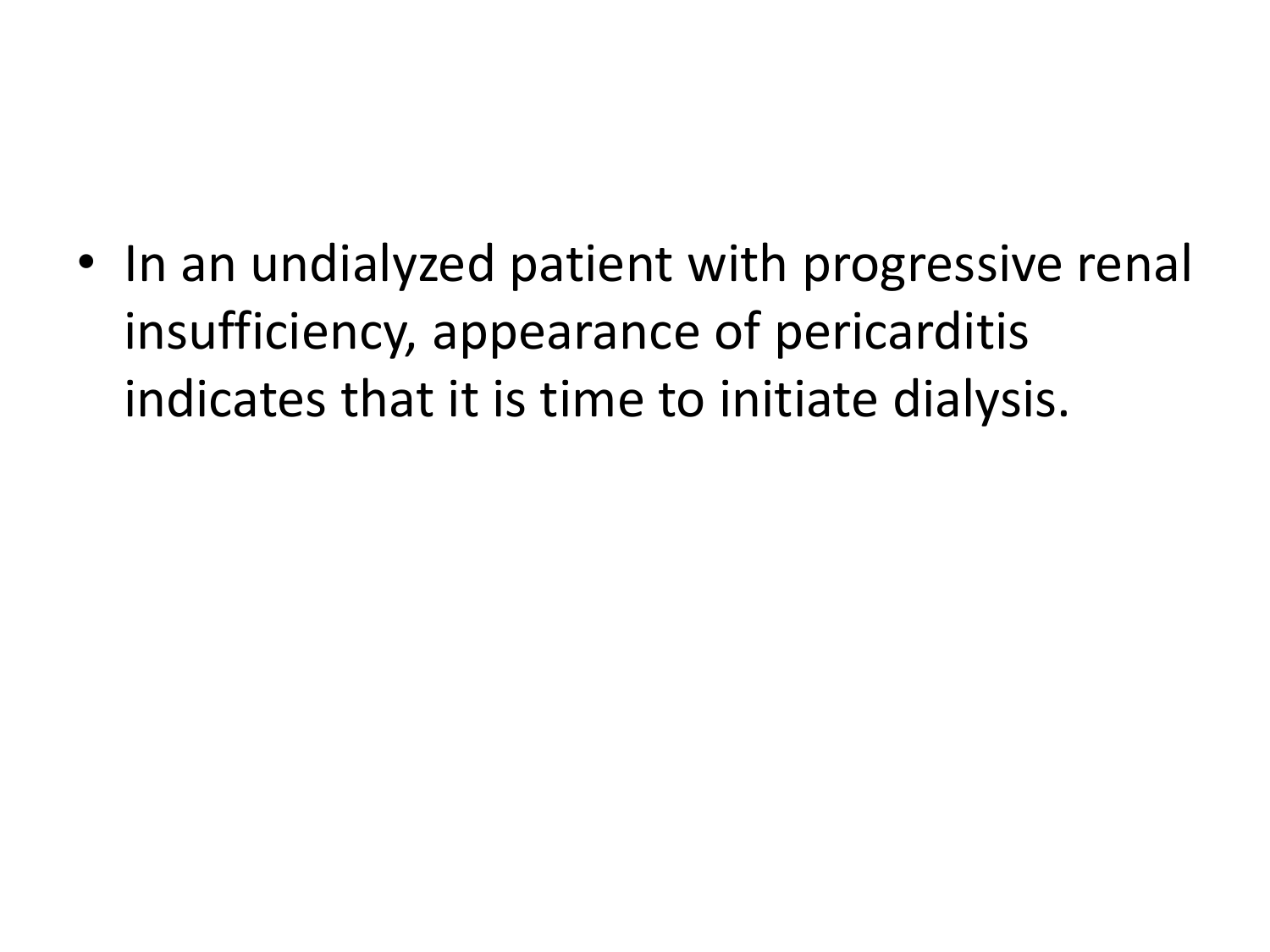#### *Complications of Hemodialysis* **Vascular Access–Related Complications**

• The performance of hemodialysis depends on reliable vascular access, and it is the vascular access device that is responsible for complications of dialysis that most often require evaluation in the ED setting.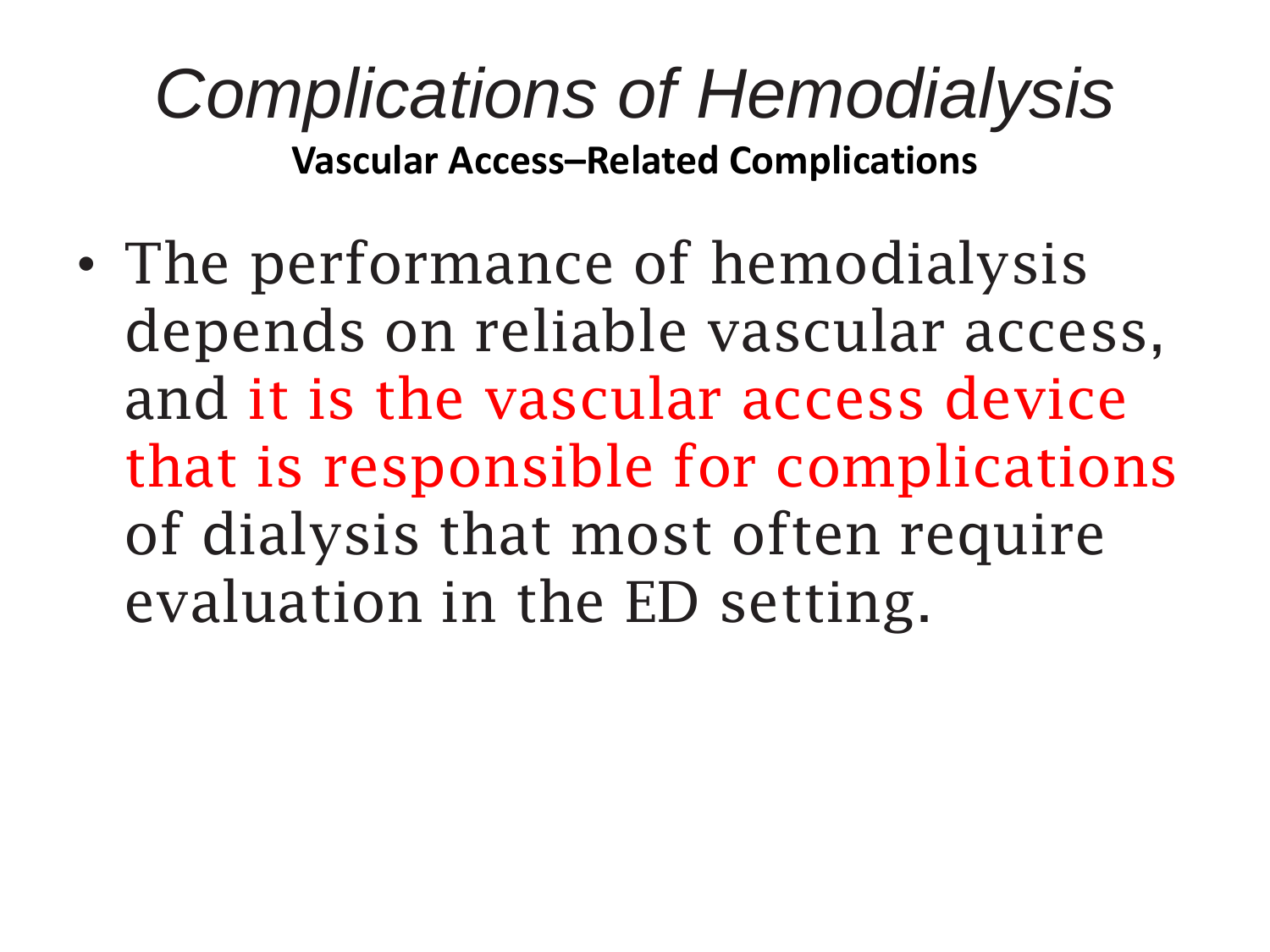- Bleeding from the dialysis puncture site can occur hours after a hemodialysis treatment, either spontaneously or after a minor trauma to the site.
- bleeding almost always can be stopped by applying firm pressure to the access site.
- the presence of a thrill immediately must be evaluated after compression.
- It may be necessary to keep the patient in the ED for a time to ensure that bleeding does not recur.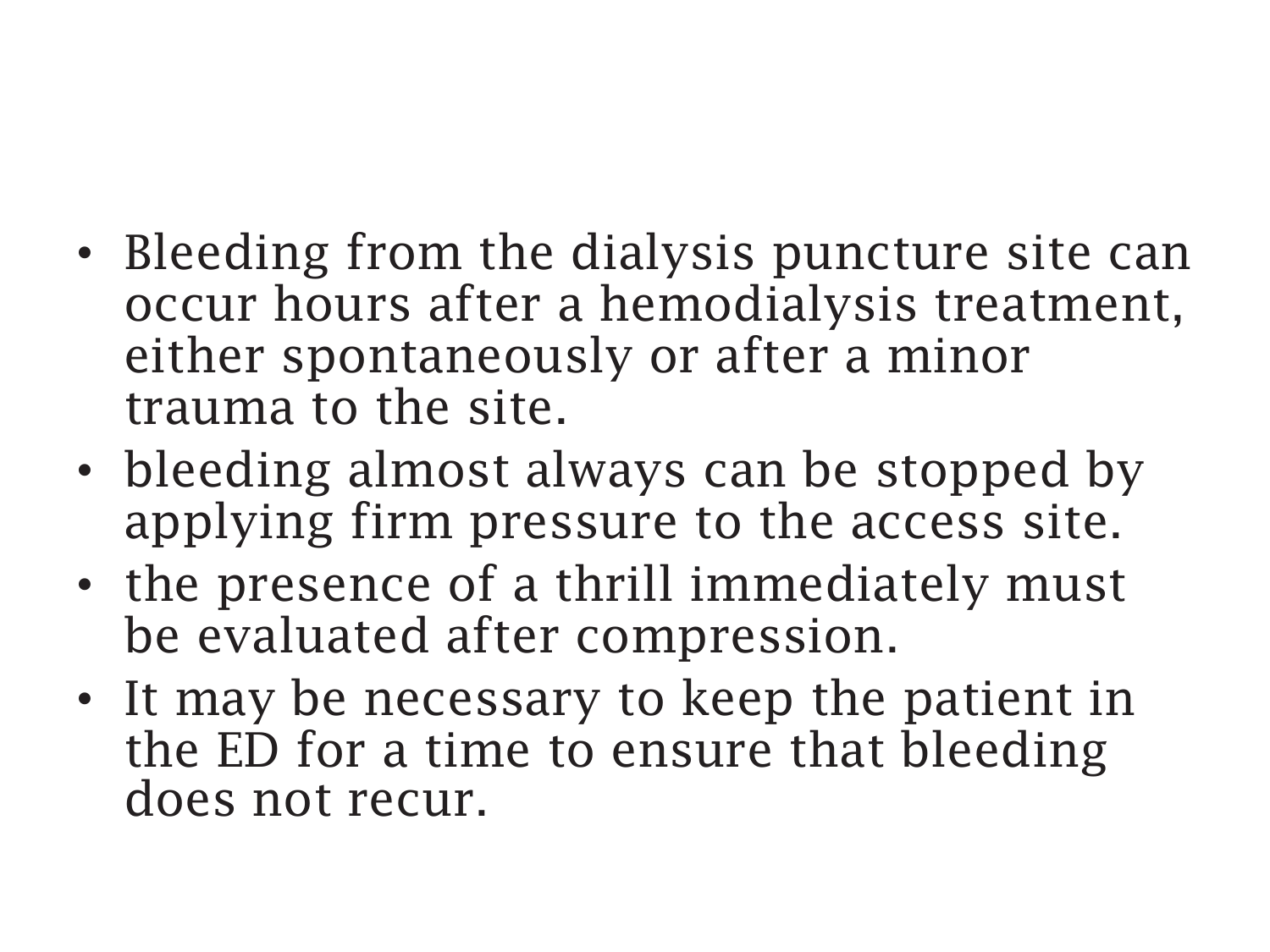- if the patient reports that the thrill in the access has been lost, a vascular surgeon should be consulted immediately.
- Although thrombolytic agents sometimes are used, definitive treatment generally is surgical revision.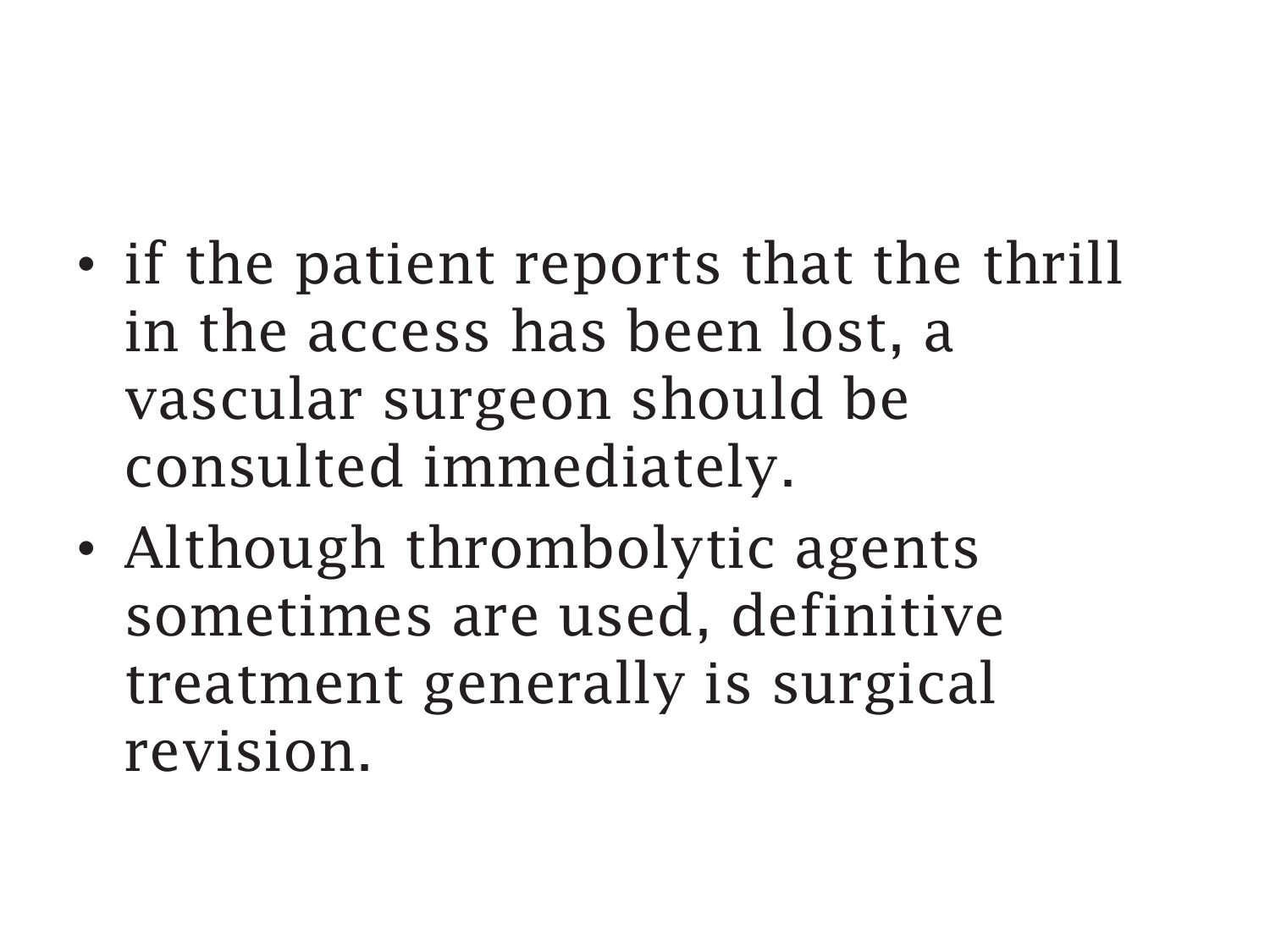- Infection of the vascular access is not uncommon and can result in persistent or recurrent bacteremia.
- Infection appears to be a consequence of contamination at the time of puncture for dialysis; most infections are caused by staphylococci typical of skin flora.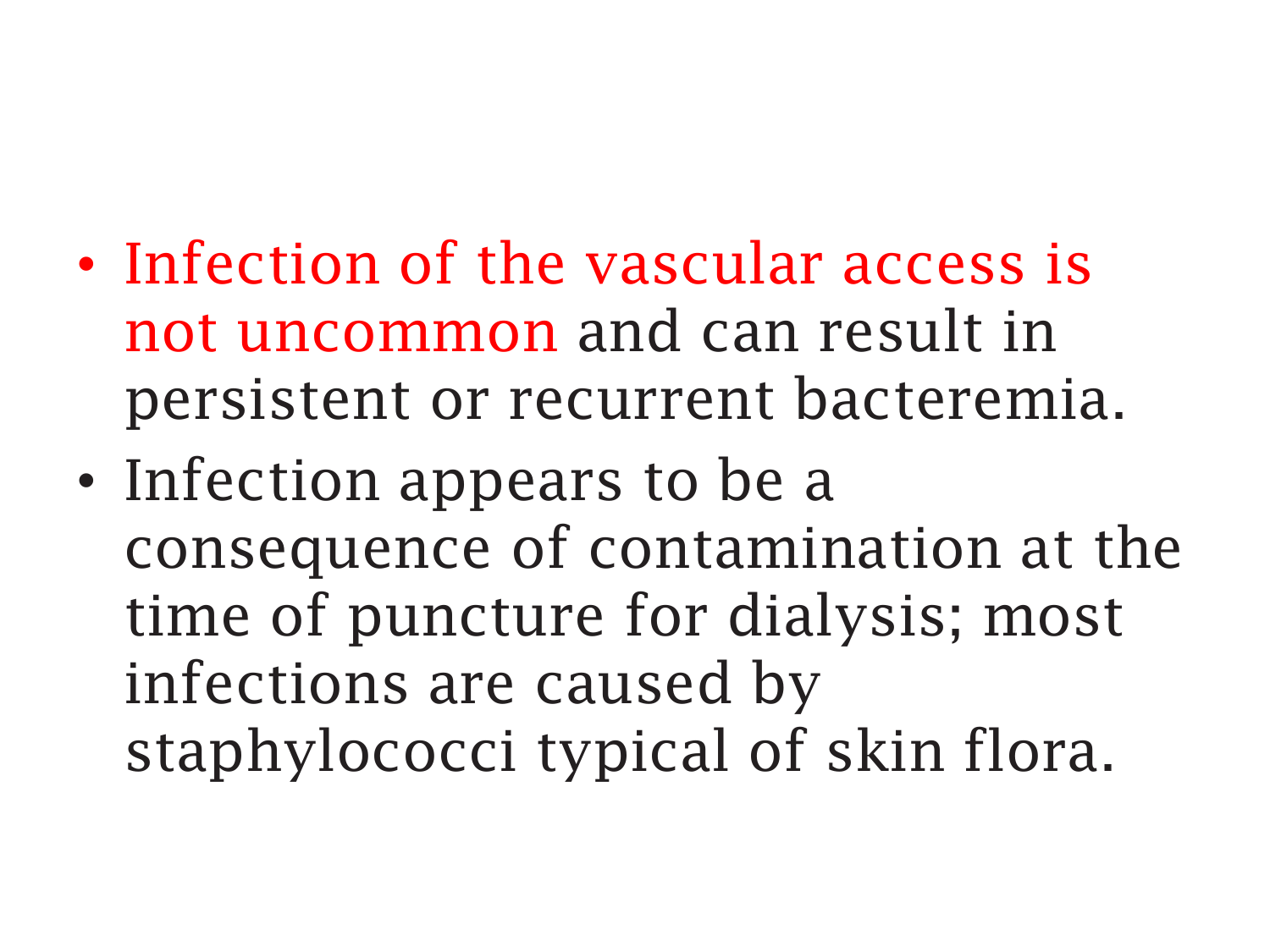- it is common practice to obtain blood cultures for all patients on hemodialysis who have a fever without an obvious source of infection and to treat them for an access infection.
- A careful search for other sources of infection is done, before nonapparent access infection is concluded to be the cause.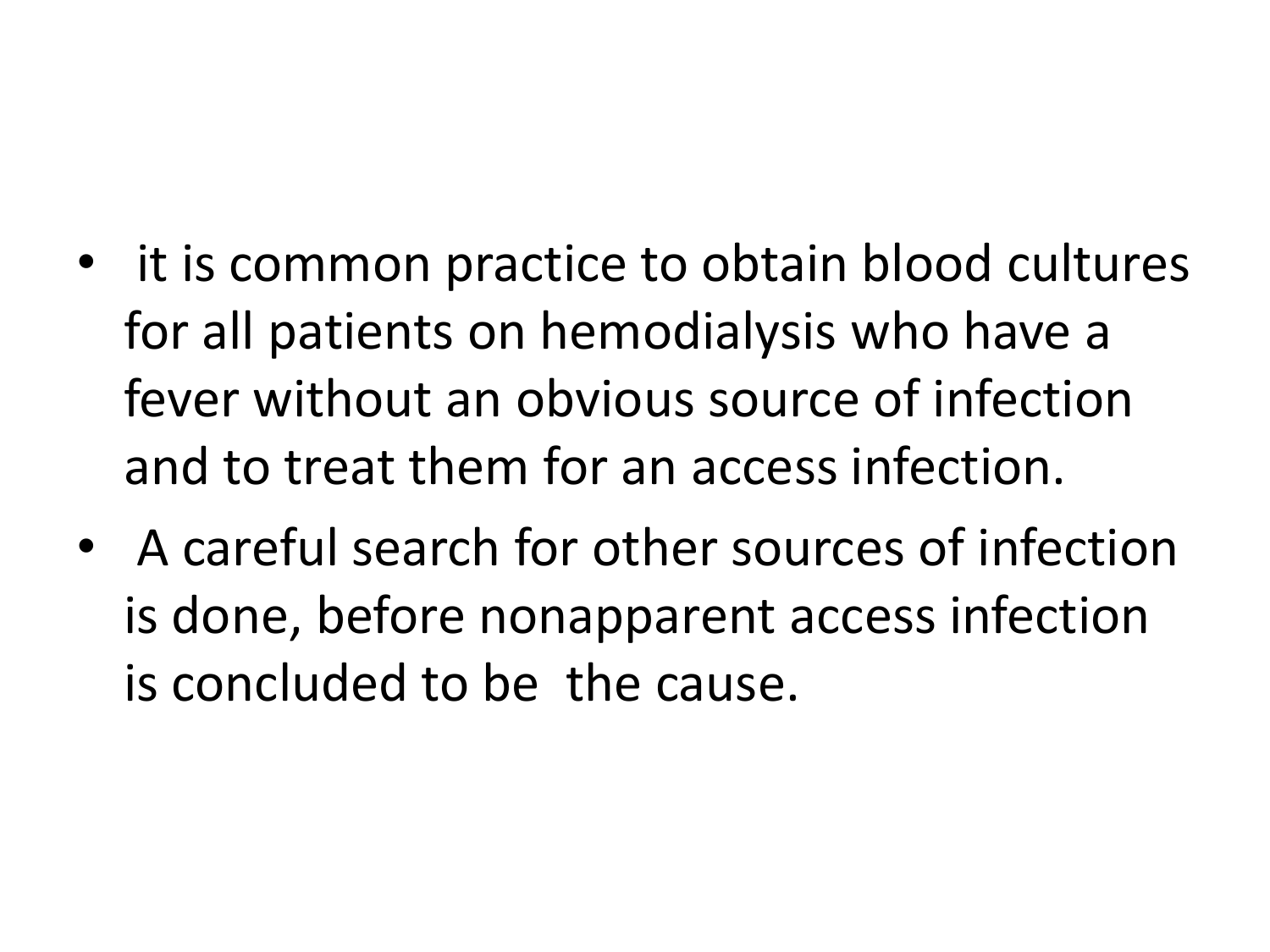- some nephrologists prefer to admit all dialysis patients with fever to the hospital.
- management of these patients on an outpatient basis often is possible.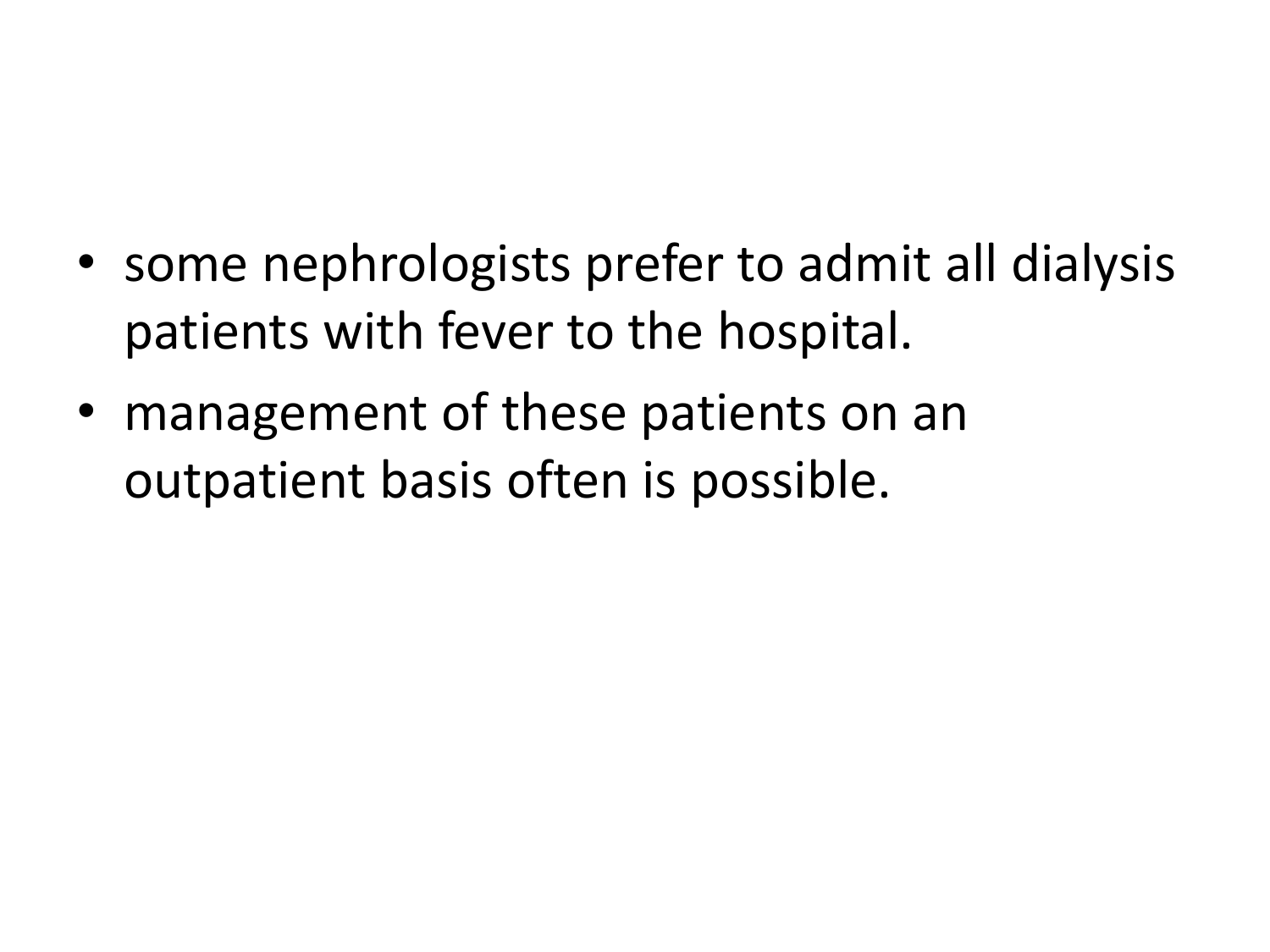• This course is made more practicable by the fact that they can be loaded with intravenous antibiotics that dependably maintain adequate blood levels until the time of the next scheduled dialysis treatment.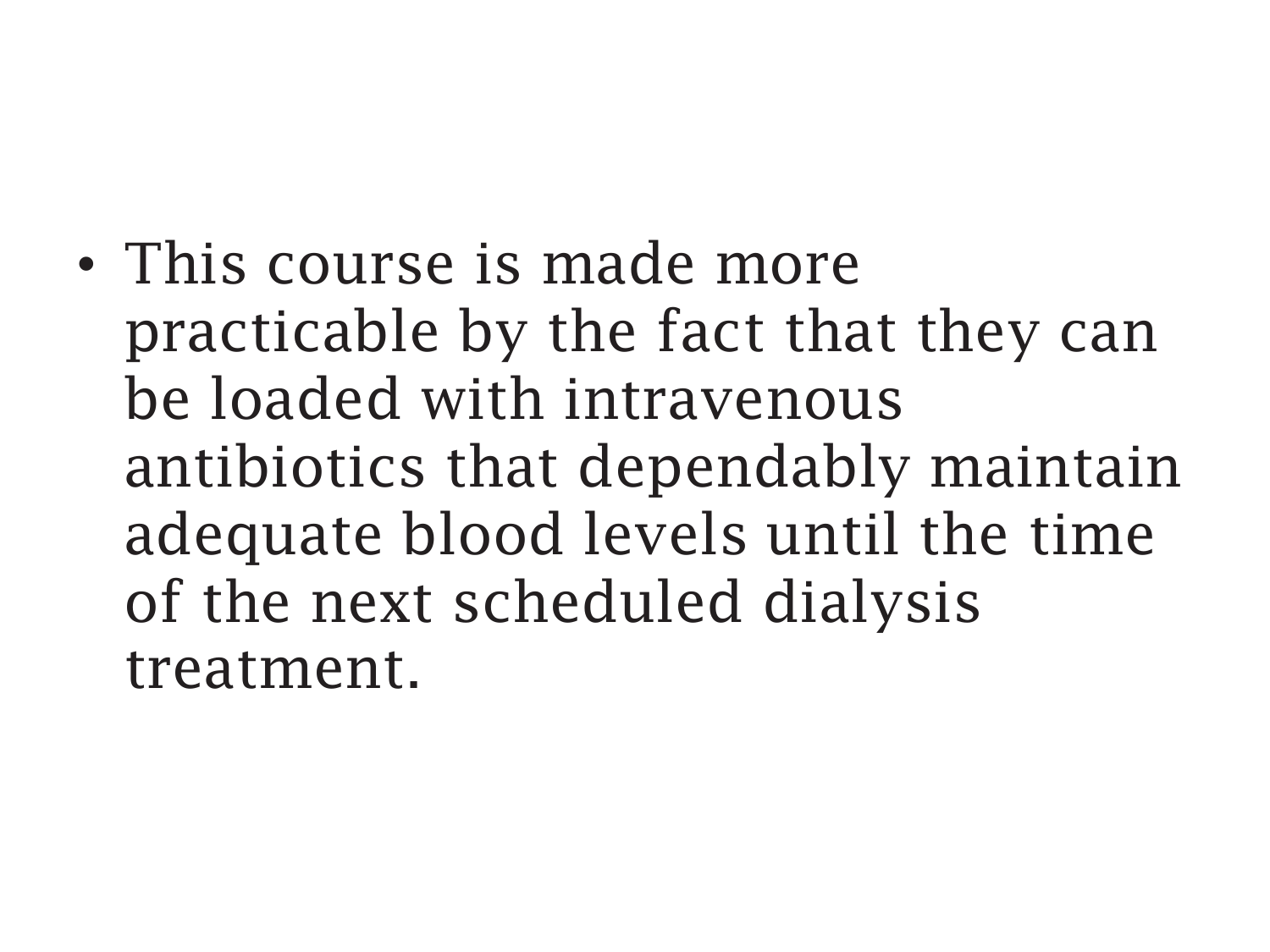- Vancomycin 1 to 1.5 g given IV as a single loading dose is the drug of choice in this situation because most access infections are staphylococcal and because this drug is only minimally hemodialyzable and needs to be given only every 5 to 7 days in the chronic dialysis patient.
- If a gram-negative infection also is thought to be likely, as in a patient who has had recent episodes of gramnegative bacteremia, a loading dose of a second drug (e.g., a third-generation cephalosporin or an aminoglycoside) also can be administered.

•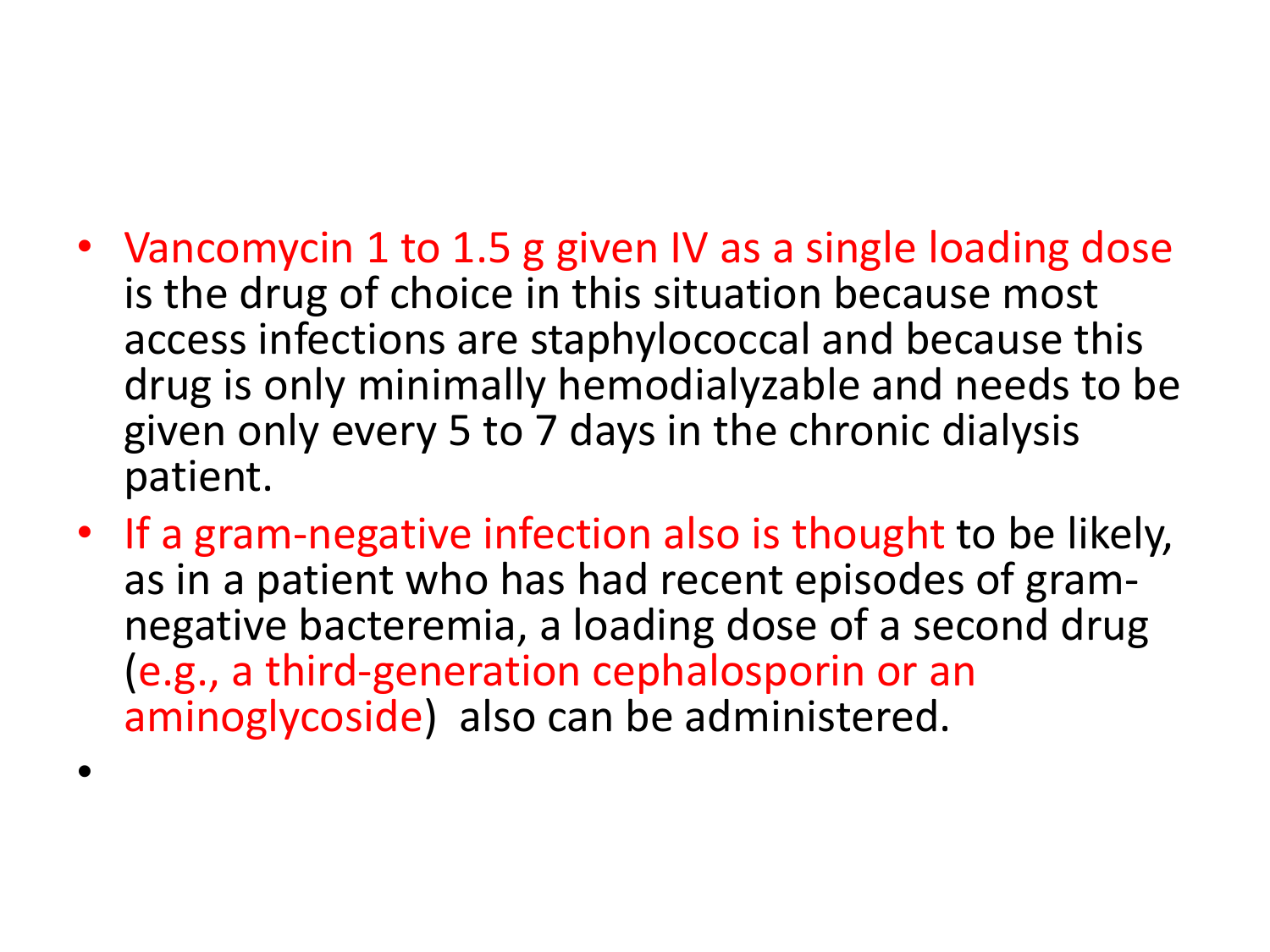# Non–Vascular Access–Related Complications

- *The hemodialysis procedure itself, includes invasion of the vasculature,*
- *anticoagulation, and*
- *significant shifts of fluid and solutes.*
- *These are often associated with acute complications such as :*
- *hypotension, shortness of breath, chest pain, and neurologic abnormalities.*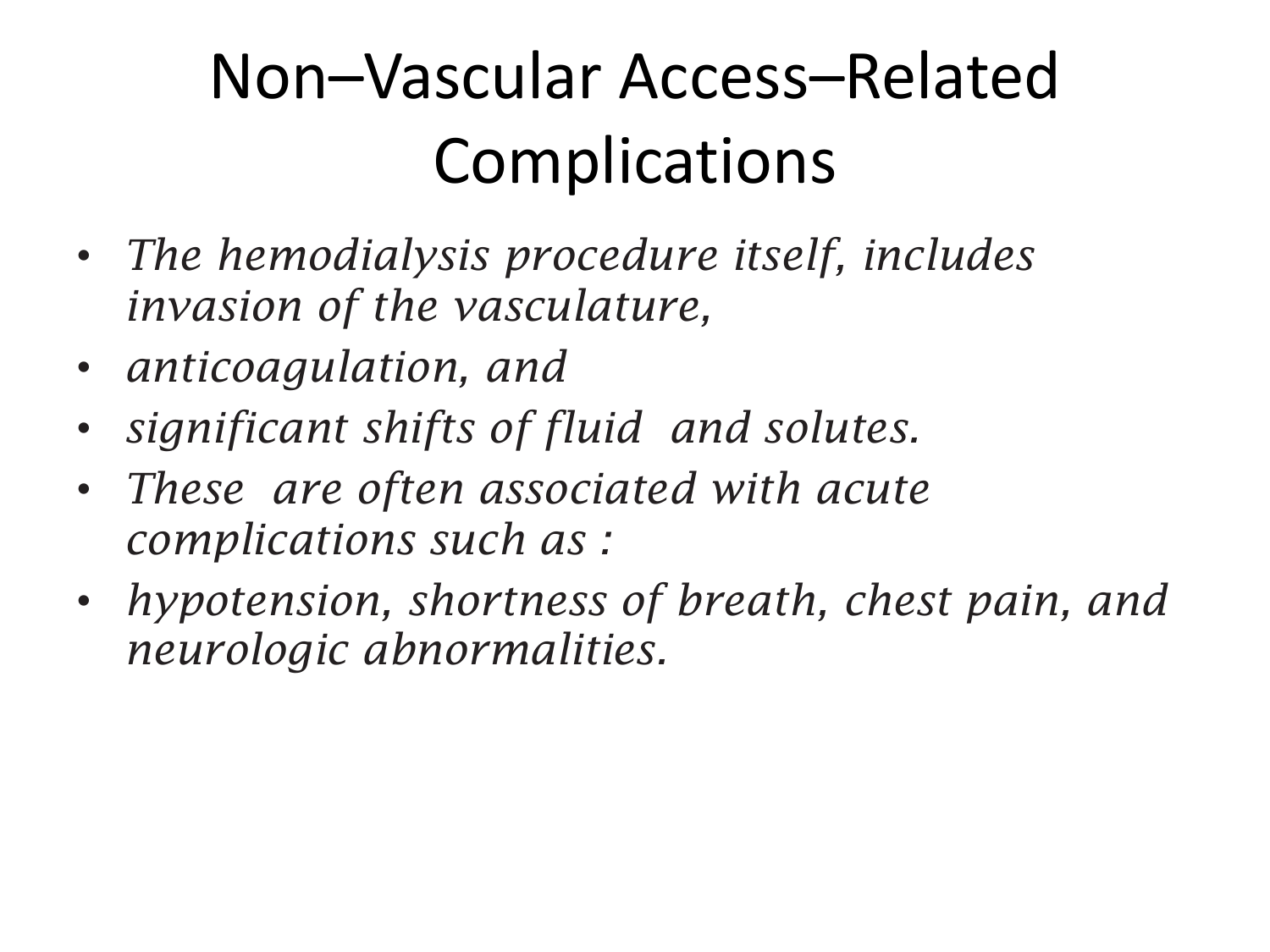### *Hypotension*

- Hypotension that occurs after dialysis most commonly is the result of an acute reduction in intravascular volume.
- Because hemodialysis is episodic, each treatment must remove the excess fluid that has accumulated over the period since the last dialysis.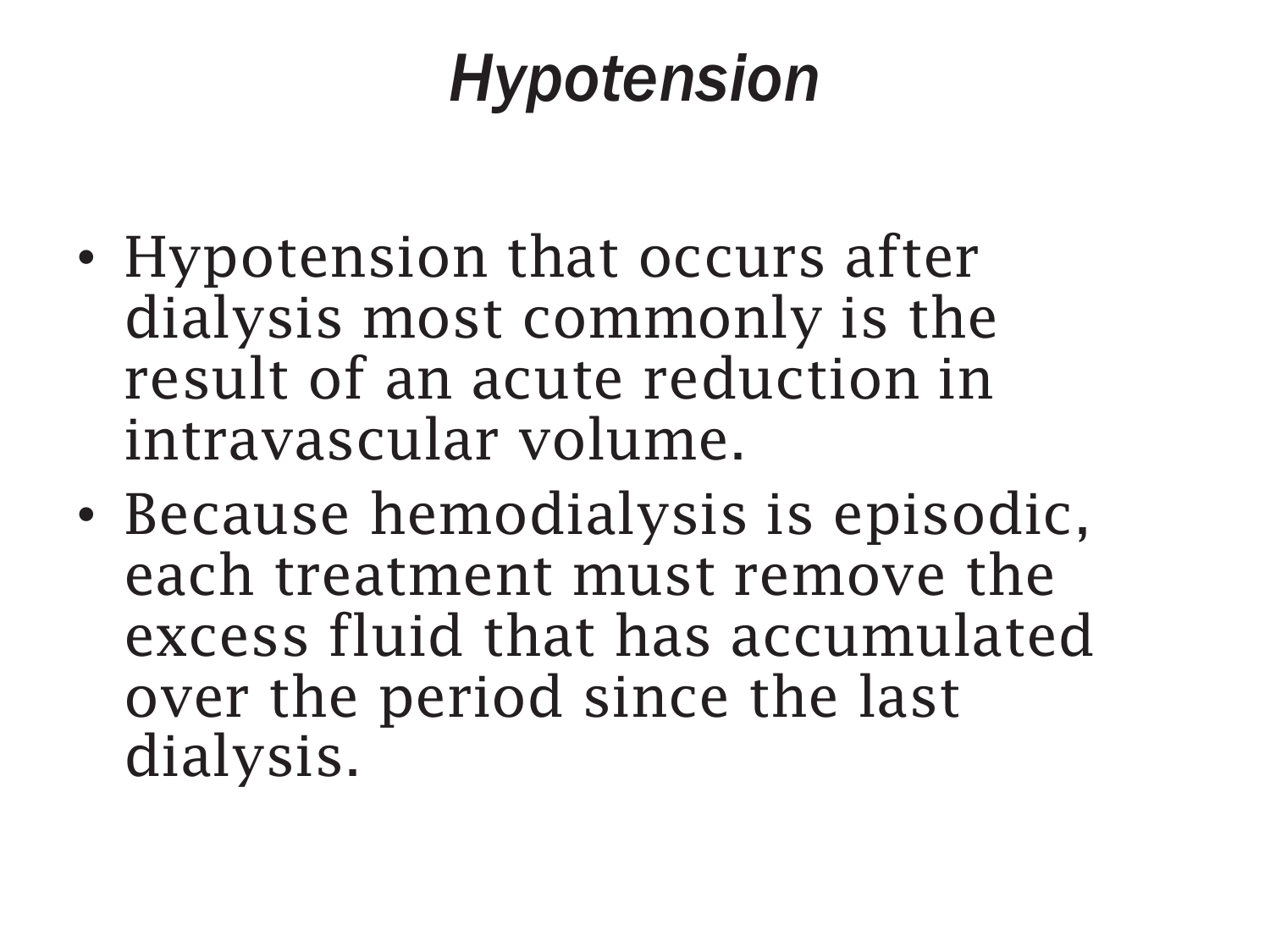• With rapid removal of extracellular fluid, there is inadequate time for transcellular fluid shifts to replace intravascular volume.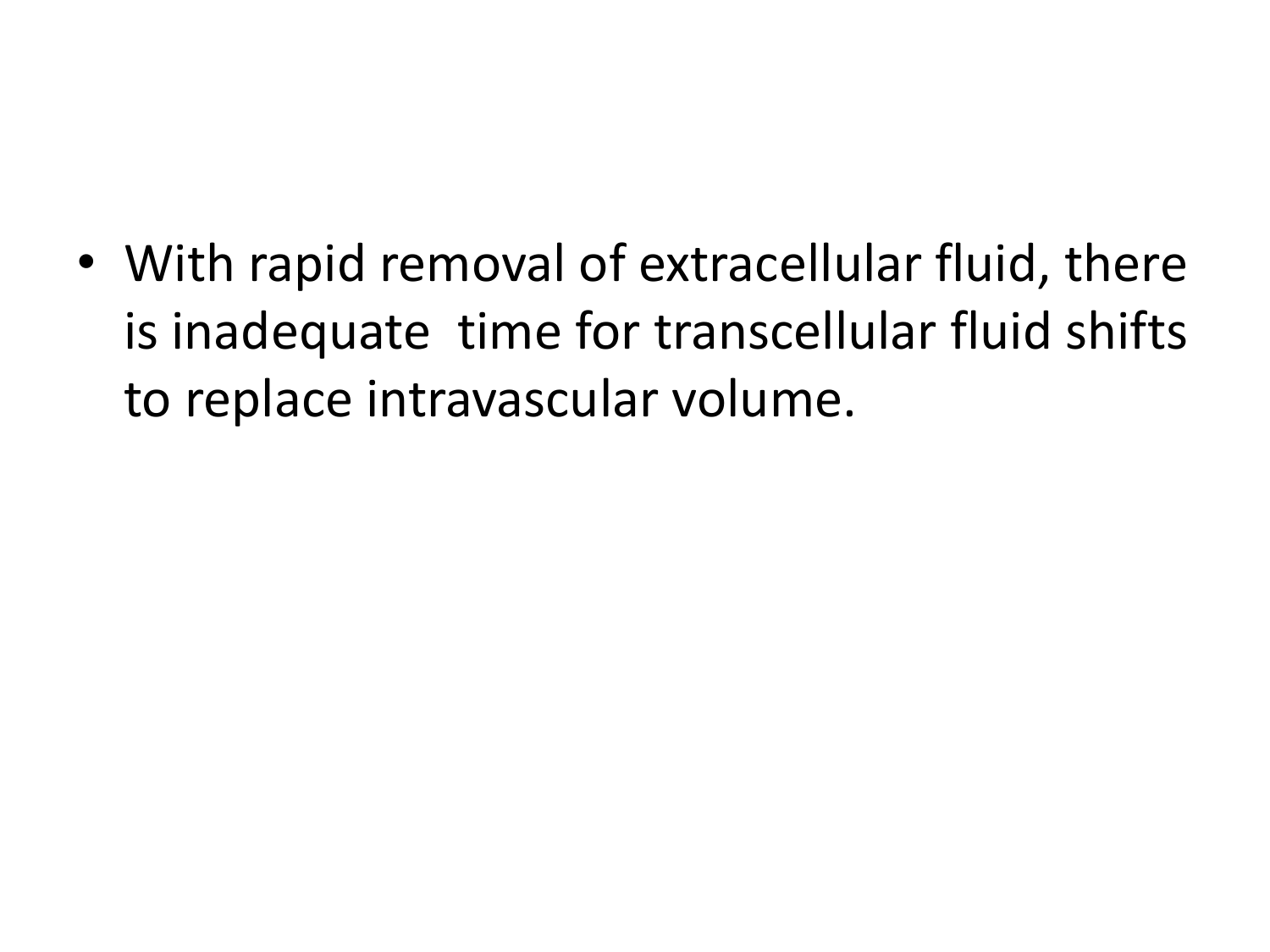- Most episodes of hypotension that occur during hemodialysis will resolve spontaneously
- or can be readily managed by a decrease in blood flow rate or the infusion of small volumes of saline .
- Patients with significant hypotension who do not respond to these maneuvers often are brought to the ED for further evaluation.
- Patients on dialysis should be considered to be at risk for acute myocardial infarction, acute dysrhythmias, and sepsis. These are common causes of hypotension among all patients in the ED, and consideration should first be given to these entities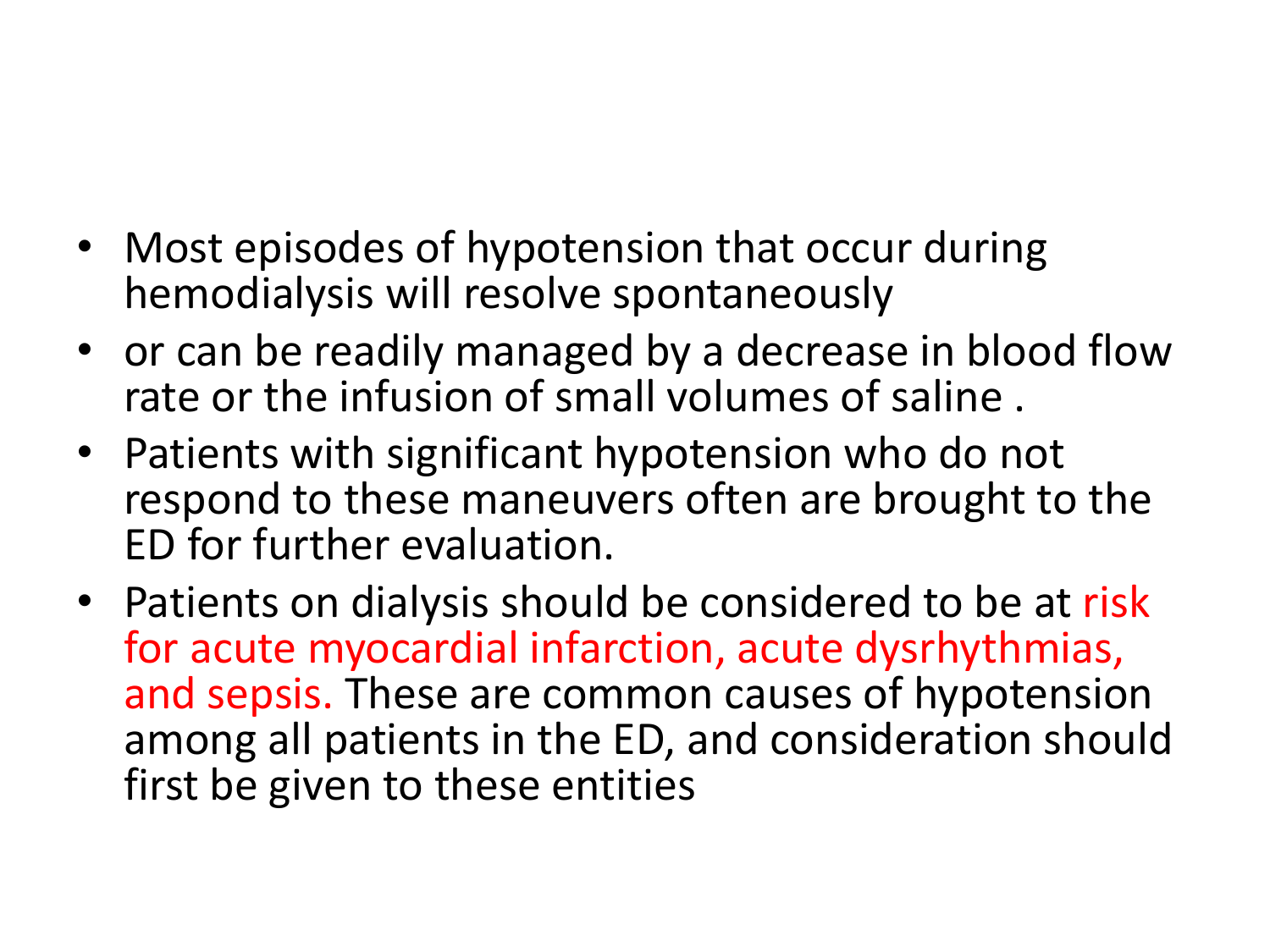- patients typically have low baseline hemoglobin levels, and acute blood loss may result in symptomatic angina or CHF.
- Serum levels of clotting factors are normal in CKD, but patients are routinely anticoagulated for each hemodialysis treatment.
- Bleeding is also a possible risk in dialysis patients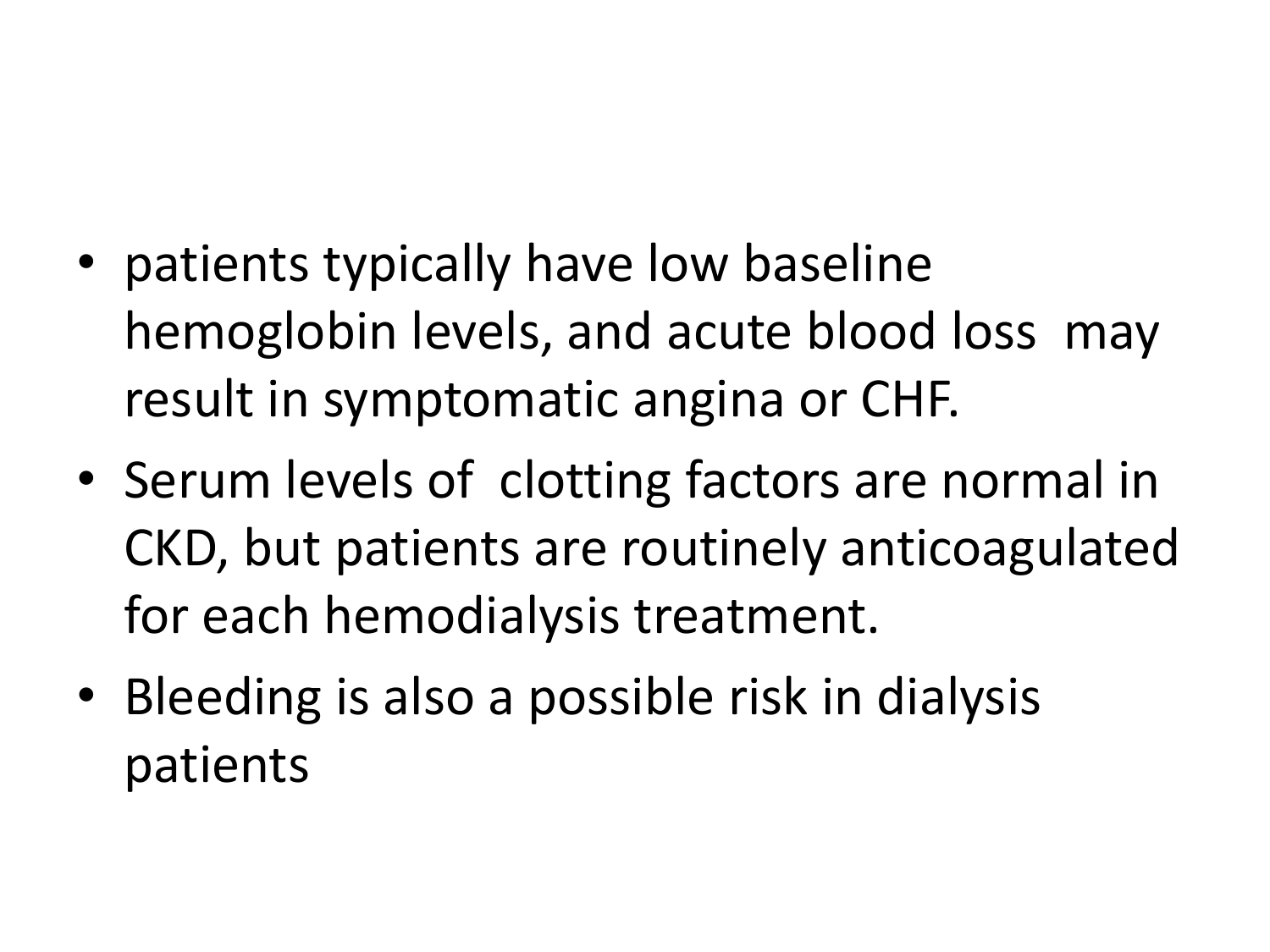• Overt bleeding from the GI tract, often caused by angiodysplasia or peptic ulcer disease, is common and can be dramatic.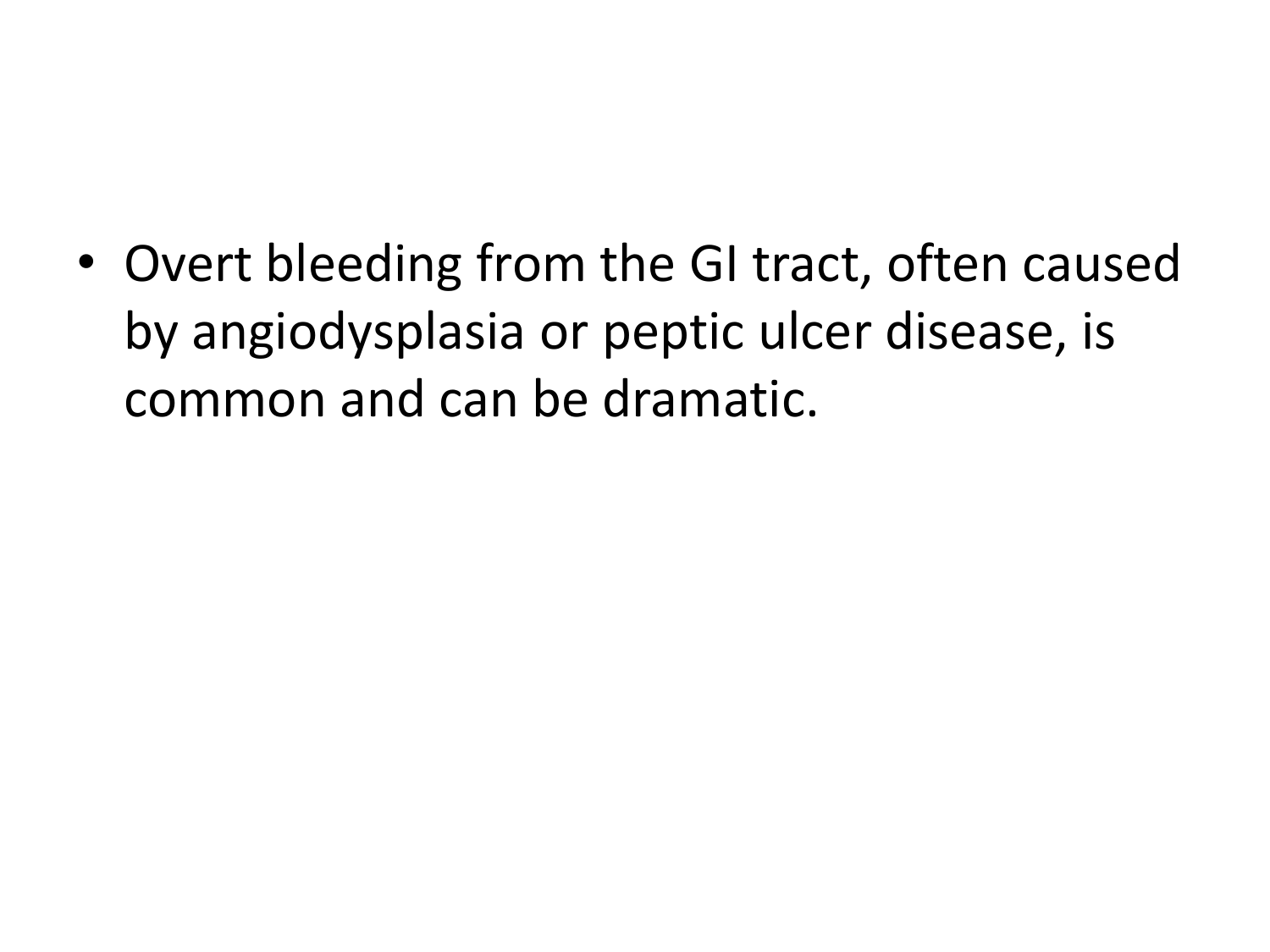- acute hypotension may be caused by anaphylaxis or an anaphylactoid reaction to some component of the dialyzer or the dialysate;.
- Acute pulmonary embolism and acute air embolism are two less likely possibilities.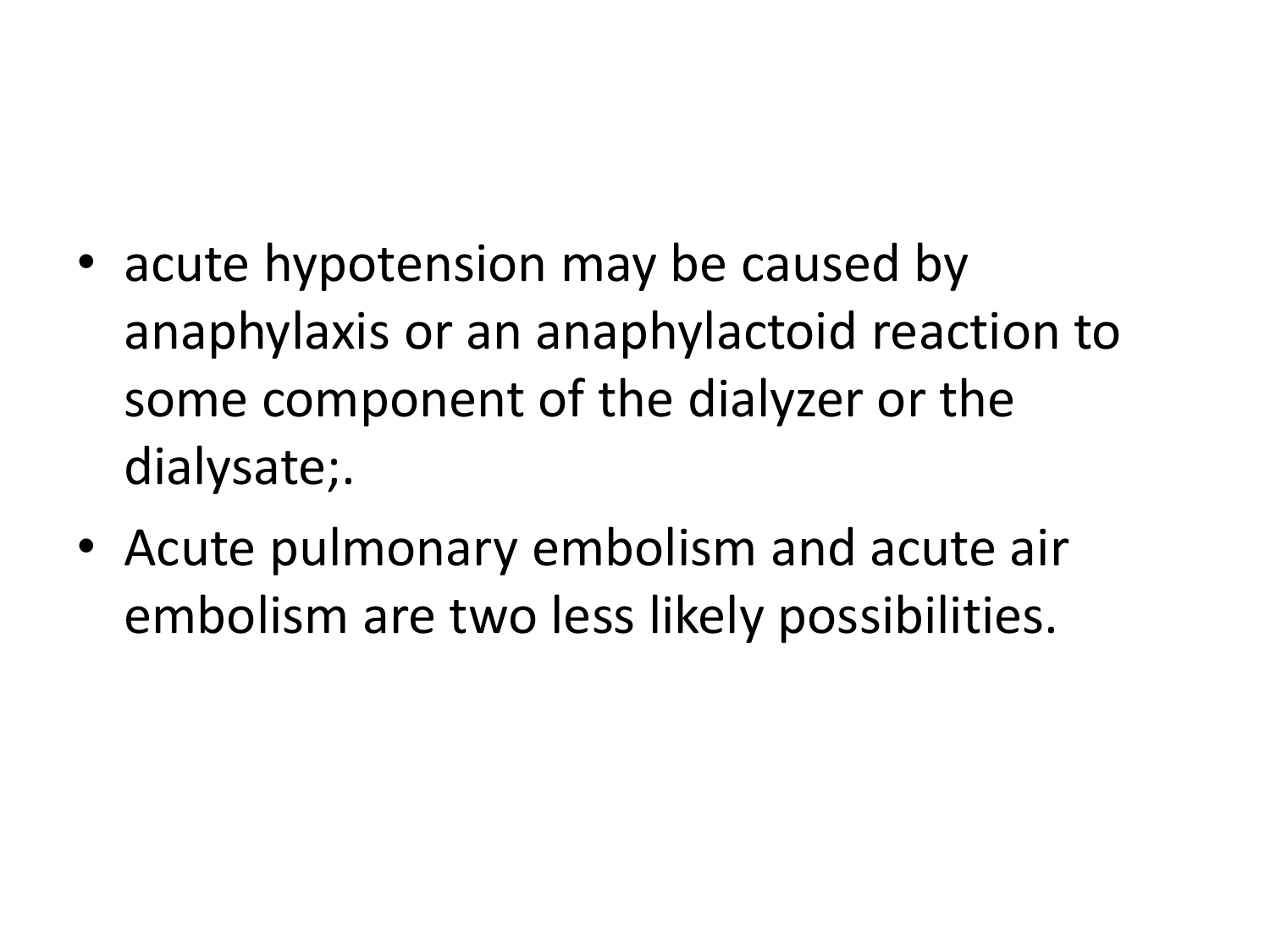- Two additional entities in the differential diagnosis for hypotension are acute pericardial tamponade and severe, lifethreatening hyperkalemia.
- Acute pericardial tamponade may be the result of sudden pericardial hemorrhage or sudden worsening of a formerly existing pericardial effusion.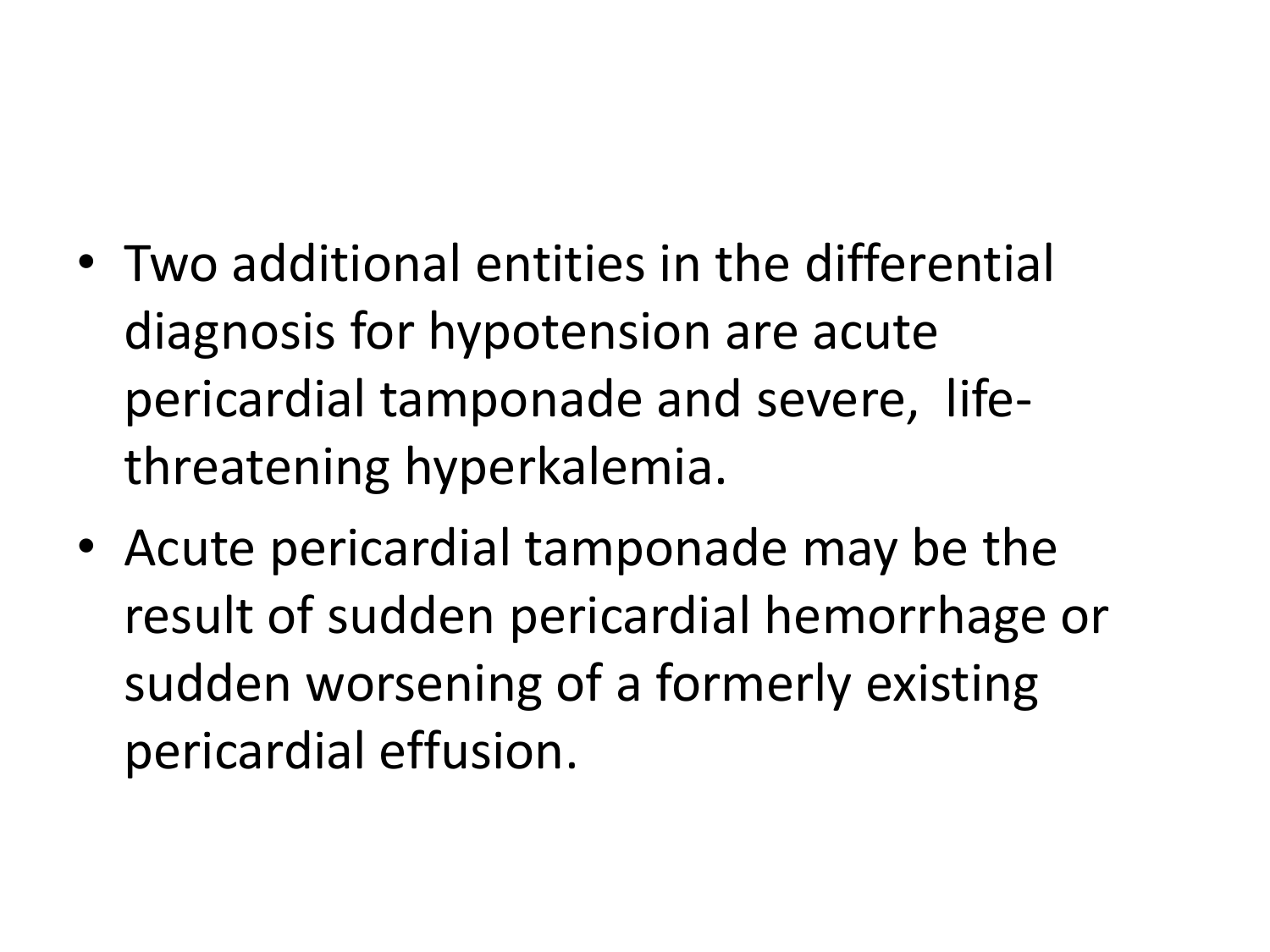• Ultrasonographic demonstration of right ventricular diastolic collapse is more specific, but a definitive diagnosis of tamponade depends on the direct demonstration of equal pressures in the right and left atria on cardiac catheterization.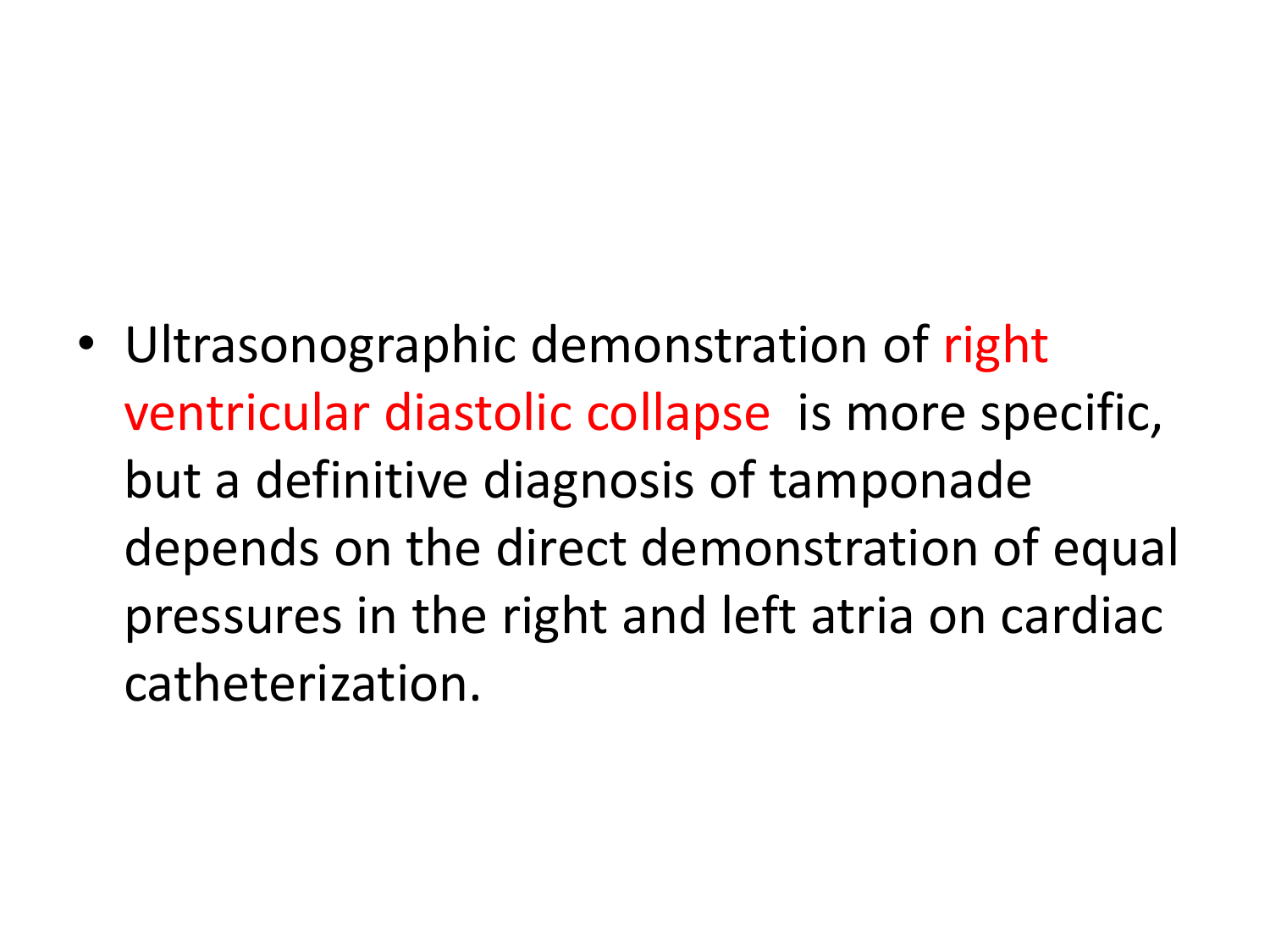- Emergency pericardiocentesis must occasionally be performed in the ED to relieve acute tamponade.
- Similarly, in the case of a dialysis patient who is in cardiac arrest, pericardiocentesis generally should be attempted if initial resuscitative efforts have not been successful.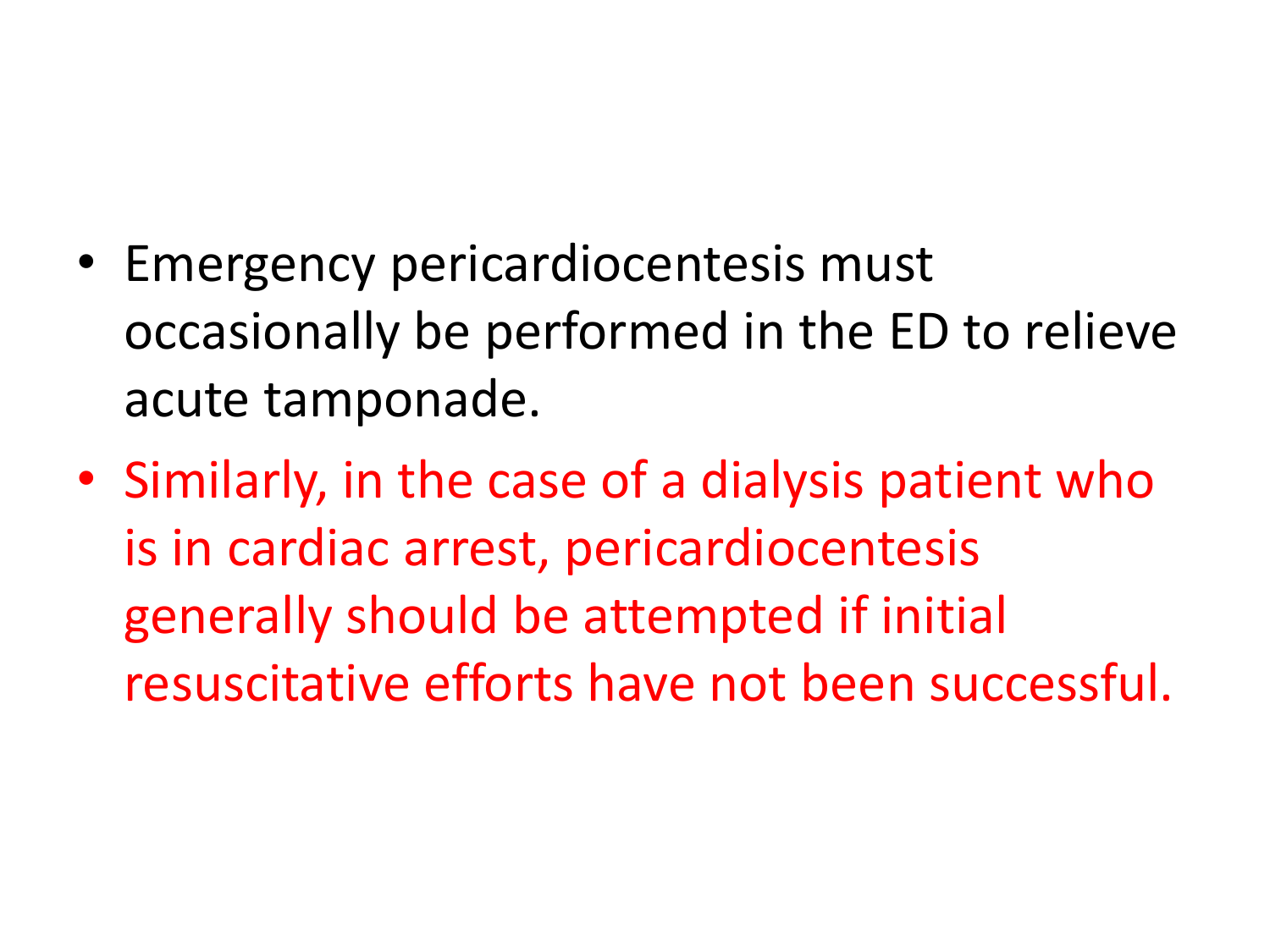- Patients who are hyperkalemic can have profoundly slow heart rates, particularly if they have been treated with beta-blockers or calcium channel blockers.
- If a dialysis patient is in cardiac arrest, it should be assumed that hyperkalemia is present, and intravenous calcium should be given immediately.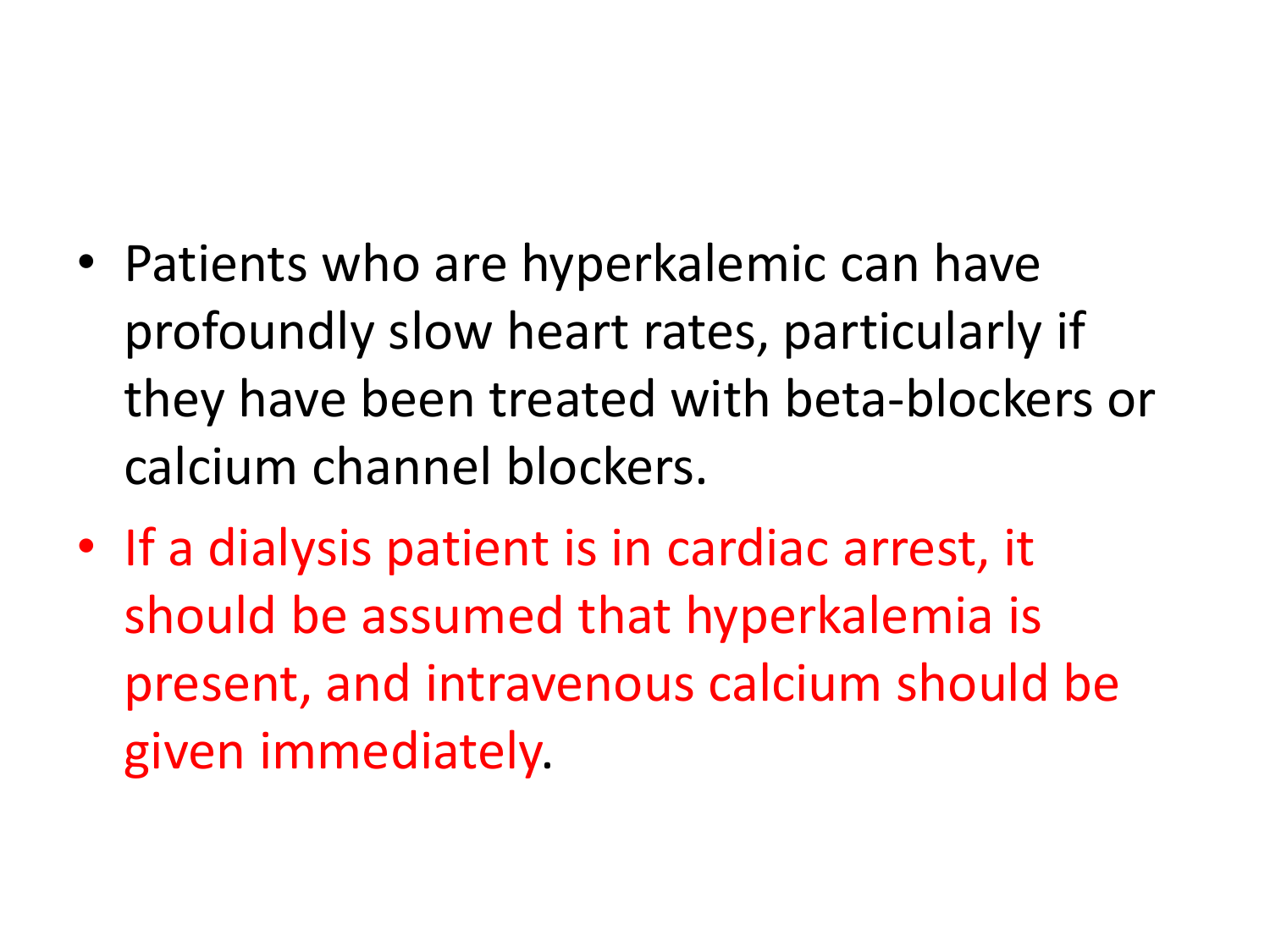# *Shortness of Breath*

- Shortness of breath in dialysis patients generally is caused by volume overload.
- Also other causes must be sought primarily sudden cardiac failure, pericardial tamponade, pleural effusion, or pleural hemorrhage.
- Air embolism and anaphylactoid reactions are unusual causes. Often, pneumonia or underlying reactive airway disease is responsible.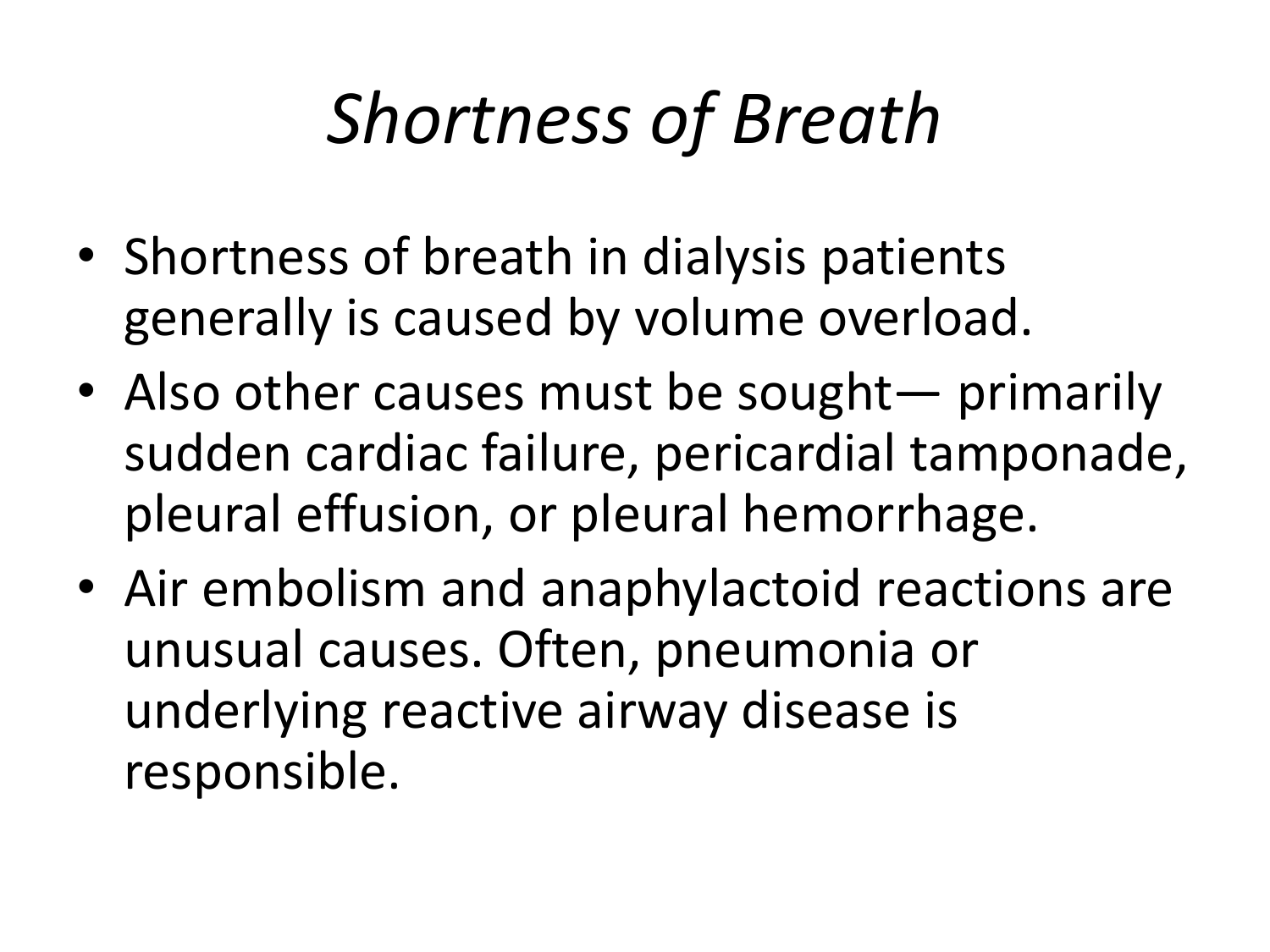# *Chest Pain*

• Chest pain during dialysis must be taken seriously because cardiovascular disease is a leading cause of death in patients with CKD.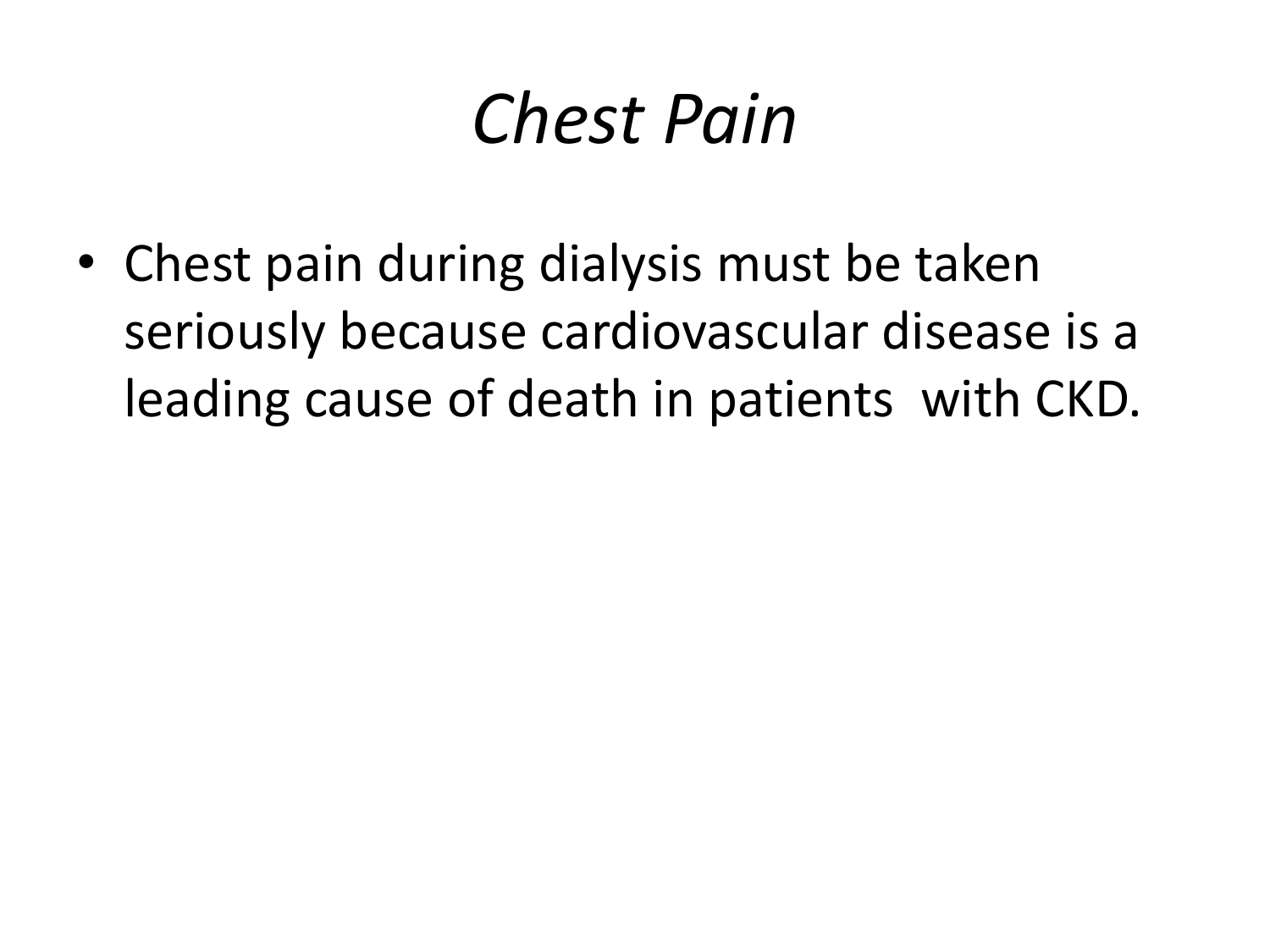• In addition, dialysis patients may be anemic, and many are chronically volume-overloaded.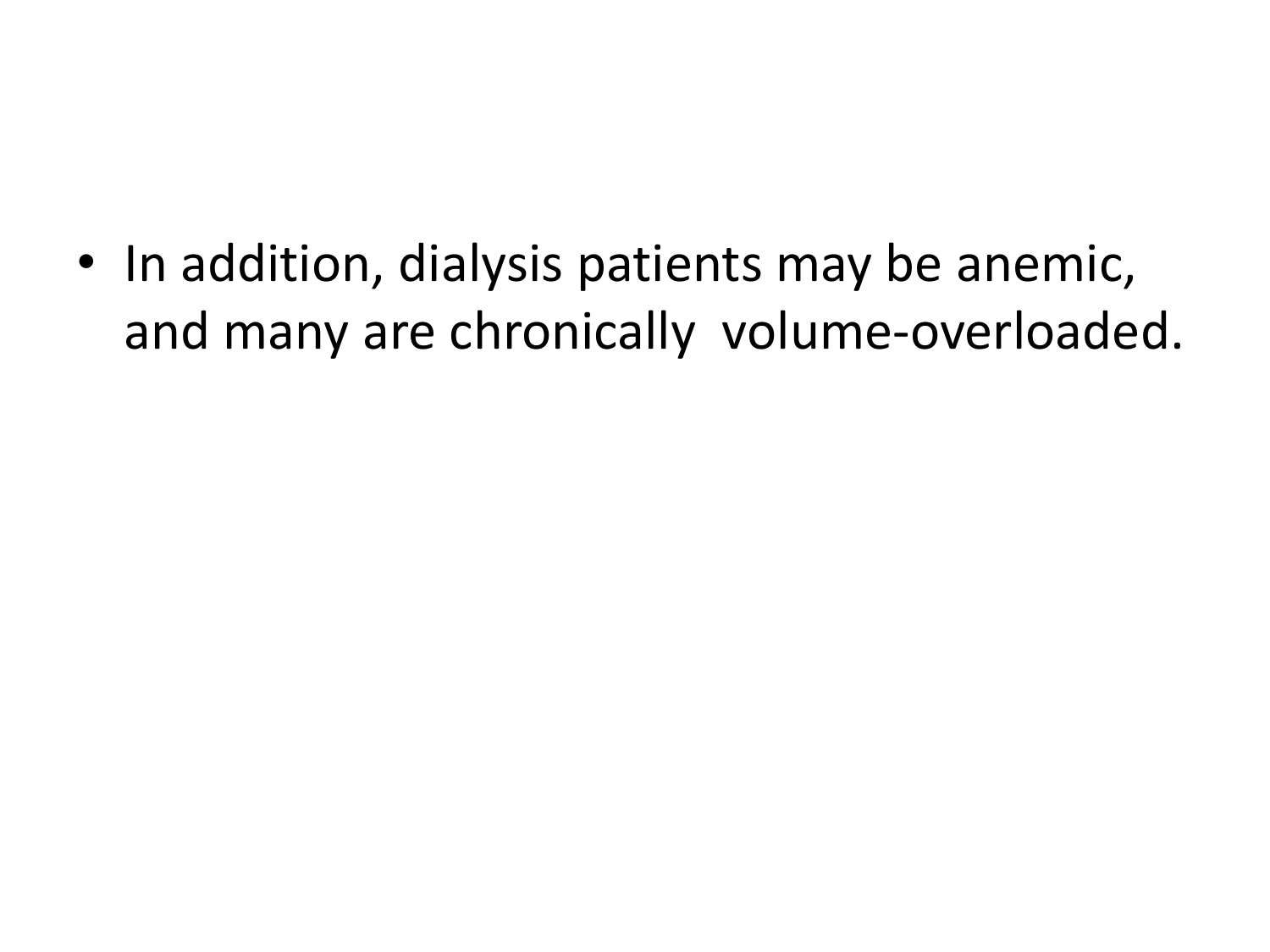- renal failure associated electrolyte and acid-base disturbances does not in general mimic, usual ECG changes of angina or acute myocardial infarction.
- The pattern of the change of serum cardiac enzymes with acute infarction also is not altered by CKD, although the baseline level of these enzymes may be higher than in the general population. Troponin appears to perform best as a marker of infarction in patients with CKD.
- Treatment of ischemic chest pain is the same as for other populations.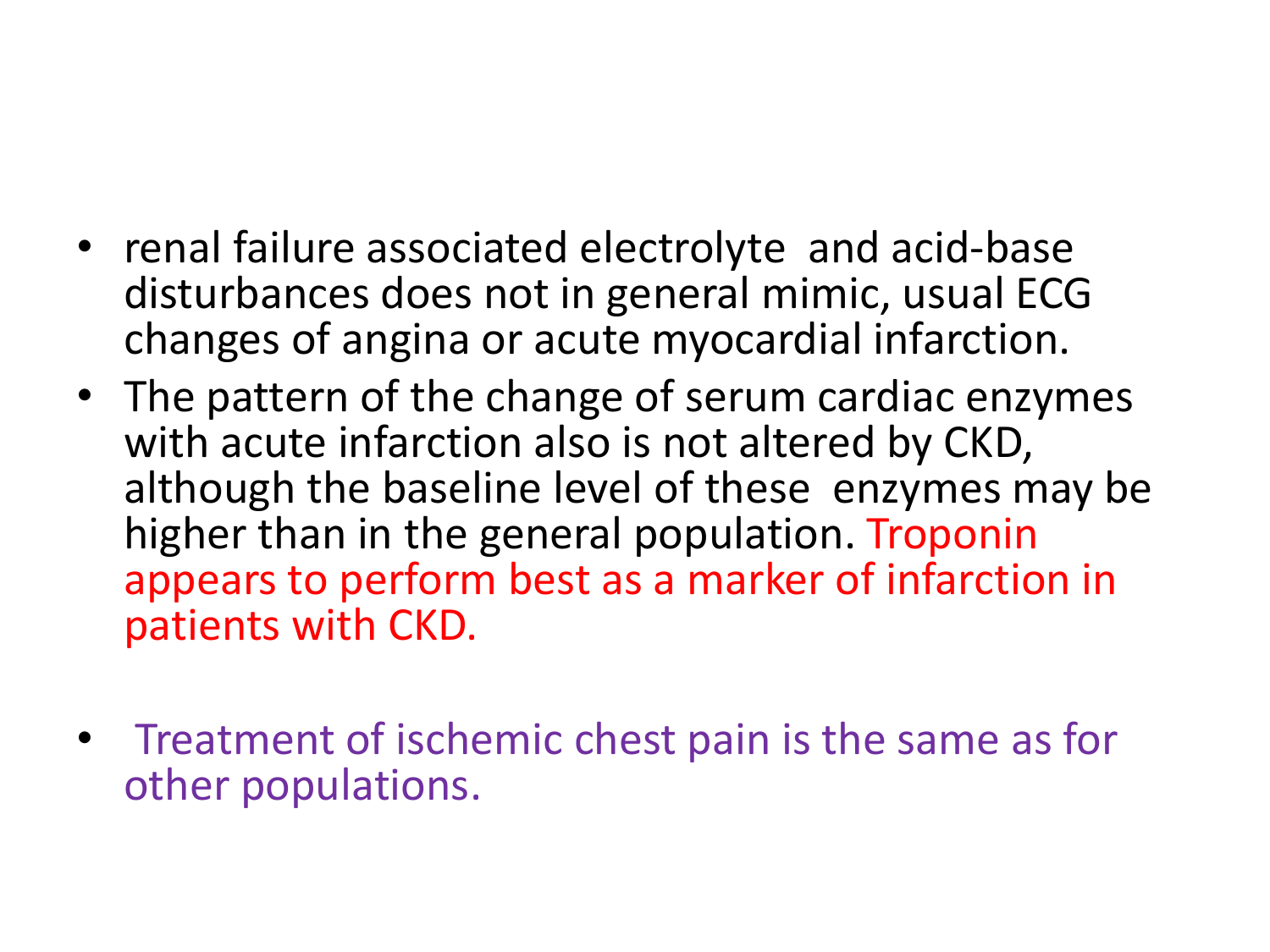# *Neurologic Dysfunction*

- Neurologic dysfunction manifesting during or after hemodialysis often is caused by disequilibrium syndrome,
- This is a result of rapid changes in body fluid composition and osmolality during hemodialysis.
- It usually occurs only in patients with high BUN levels who are just starting hemodialysis.
- The syndrome does not occur with peritoneal dialysis.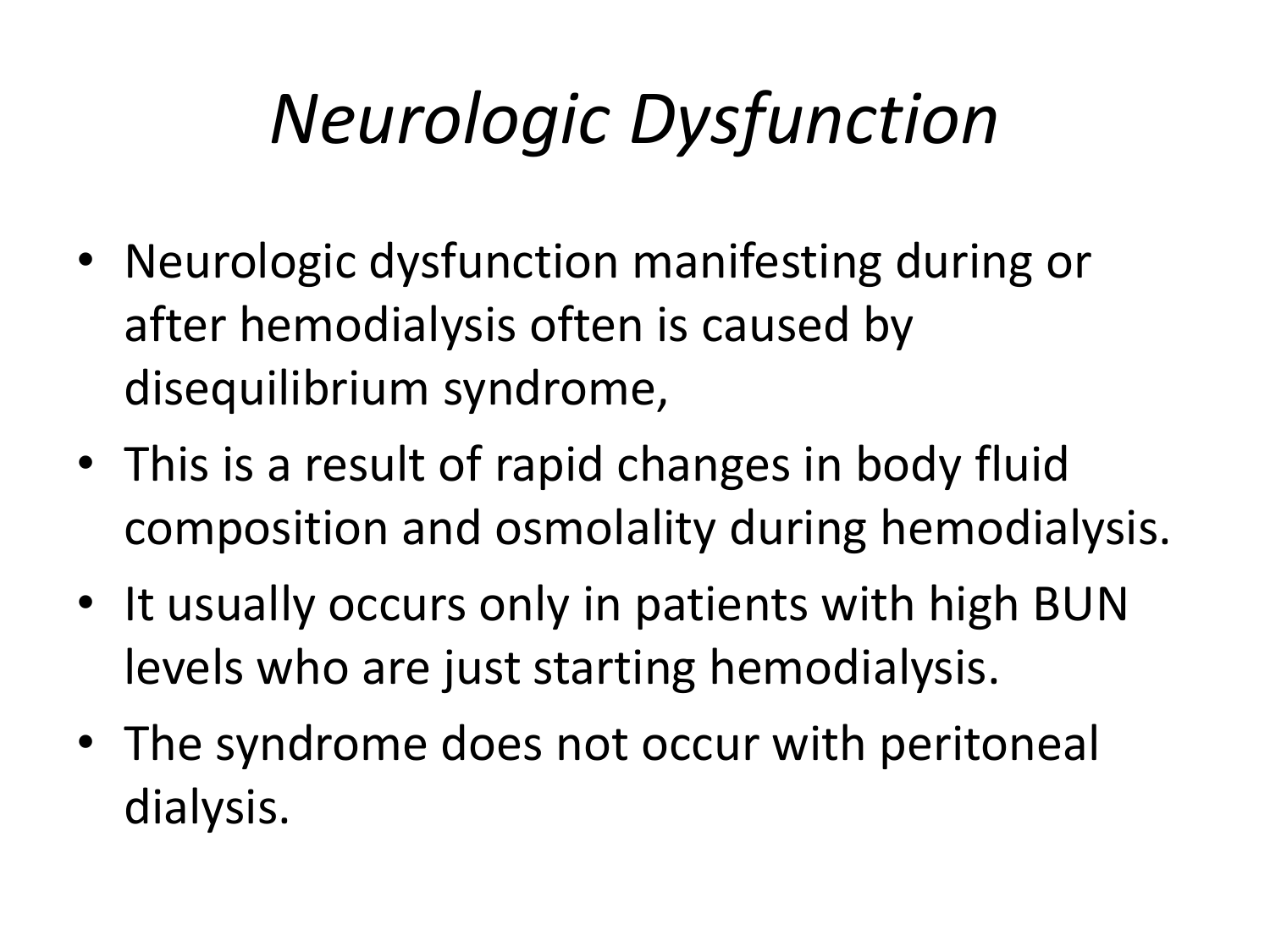• It is dangerous, to attribute an altered mental status to disequilibrium syndrome unless other potential causes have been ruled out.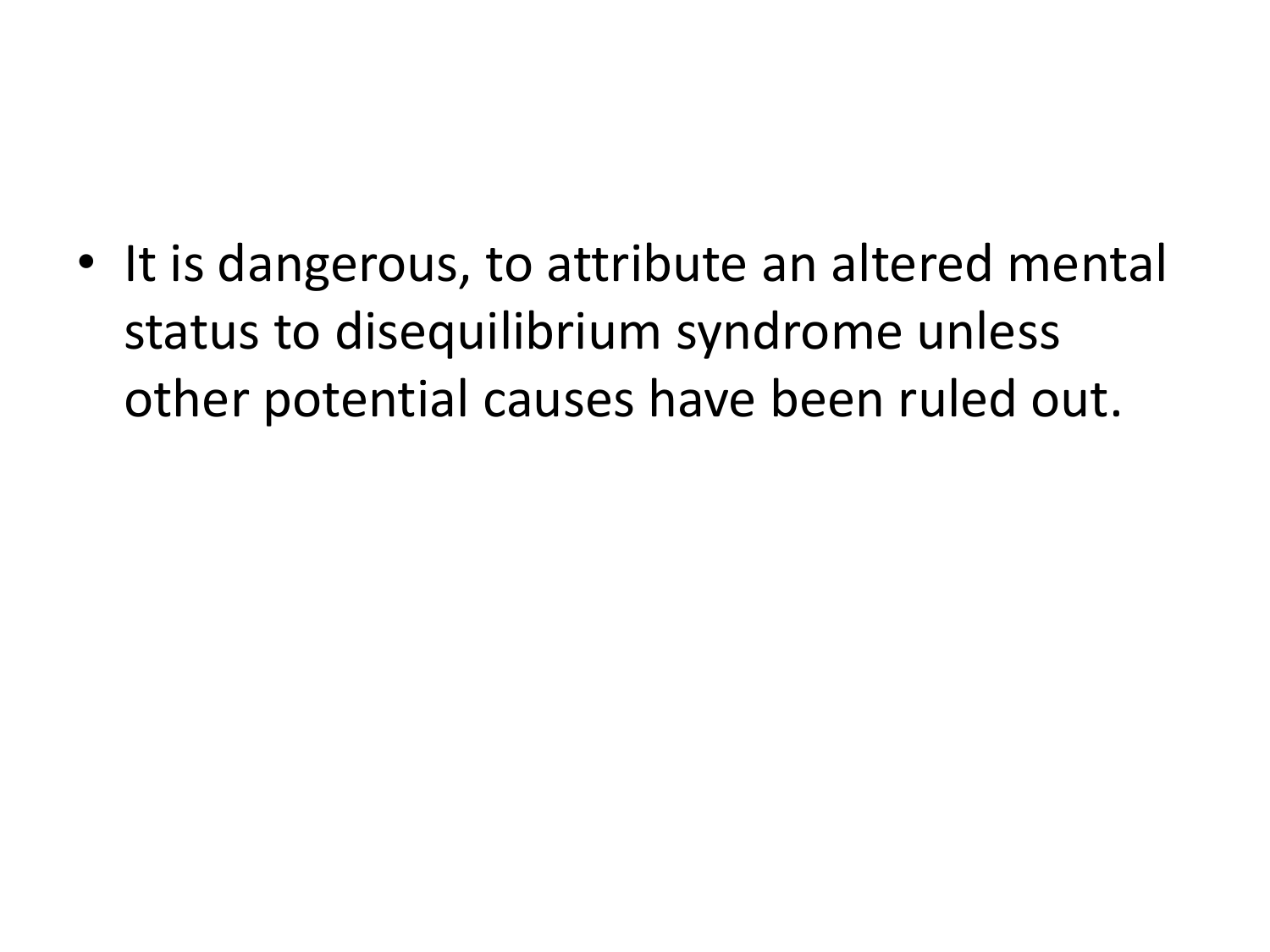• In particular, the finding of any new focal neurologic abnormality calls for, at a minimum, an immediate head CT scan to detect intracranial hemorrhage.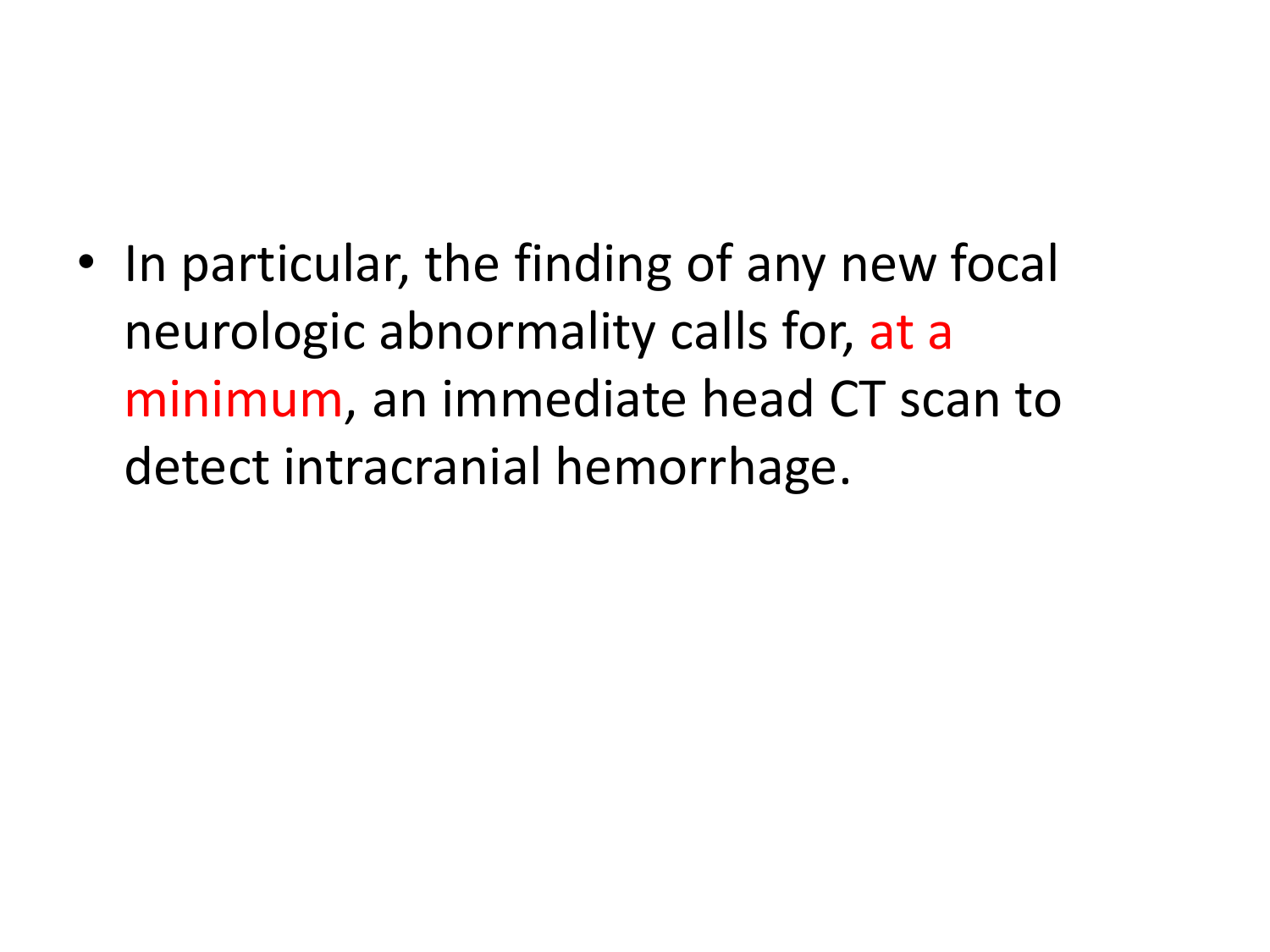#### Complications of Peritoneal Dialysis

• As with hemodialysis, most of the complications of peritoneal dialysis are related to the dialysis access device, in this case the peritoneal catheter.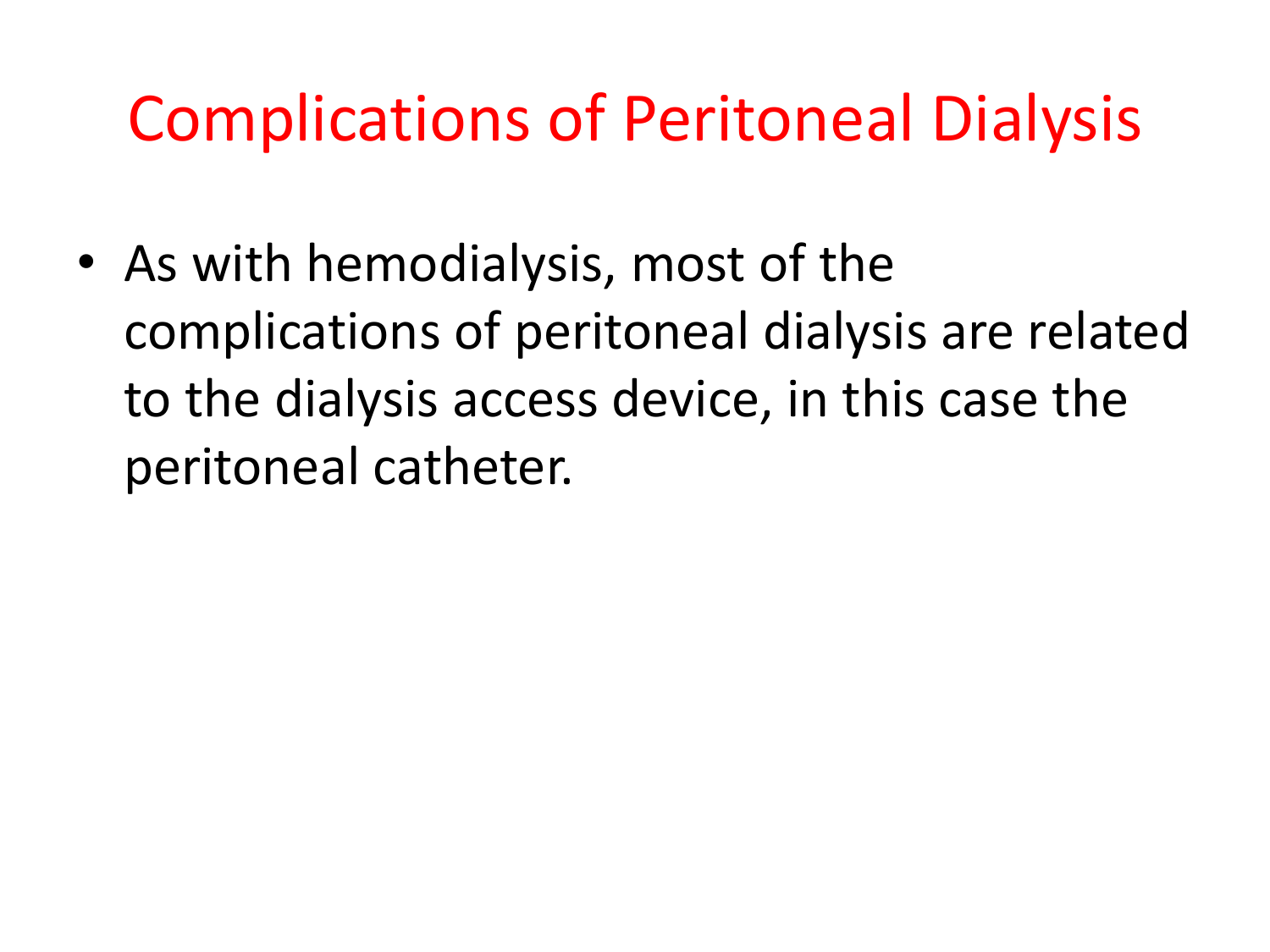- Peritonitis is the most common complication of peritoneal dialysis.
- it is in general much less severe than other types of peritonitis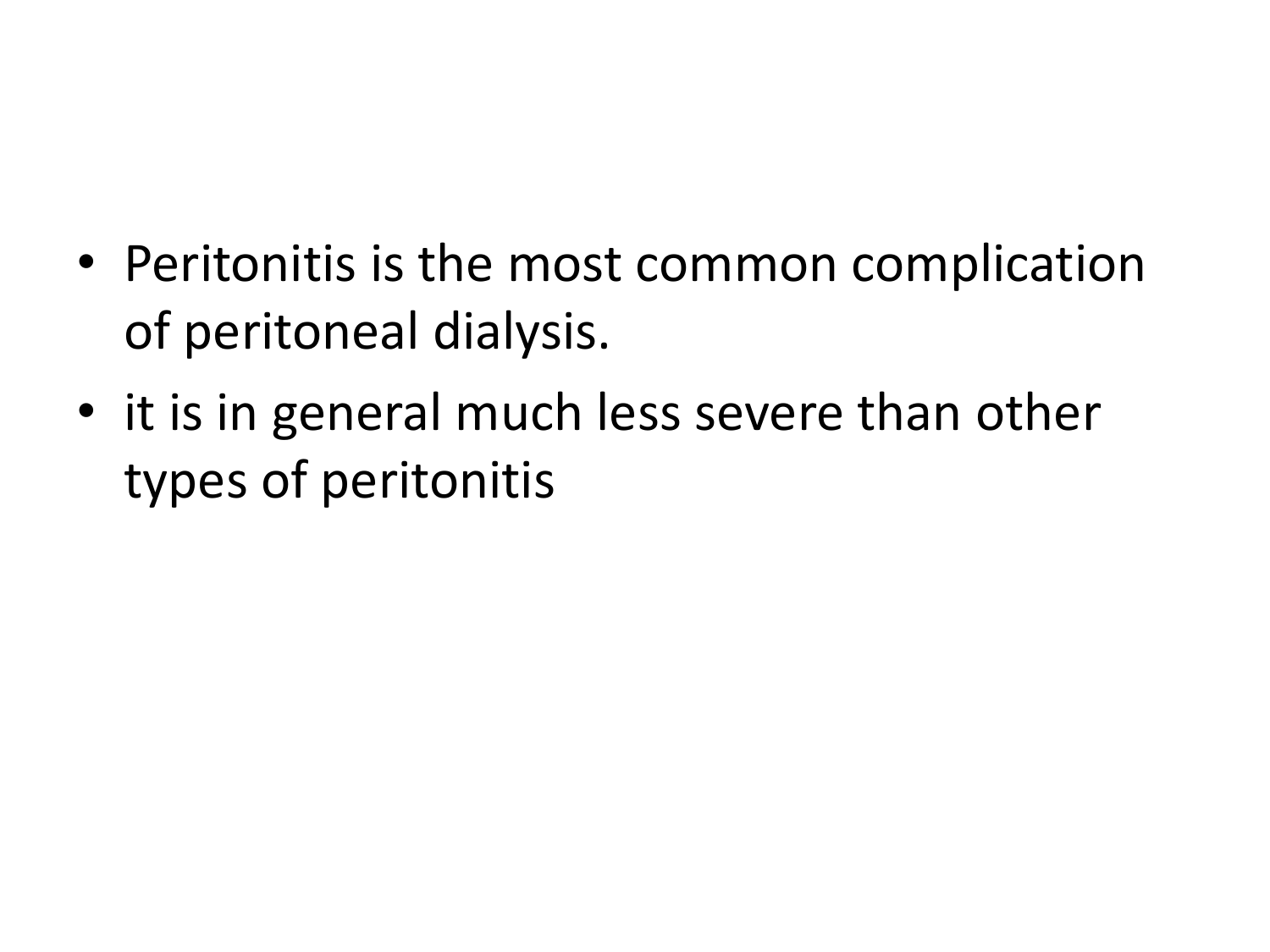• Peritonitis in patients on peritoneal dialysis is caused by bacterial contamination of the dialysate or tubing during an exchange, or by extension of an infection of the exit site or the subcutaneous tunnel into the peritoneal cavity.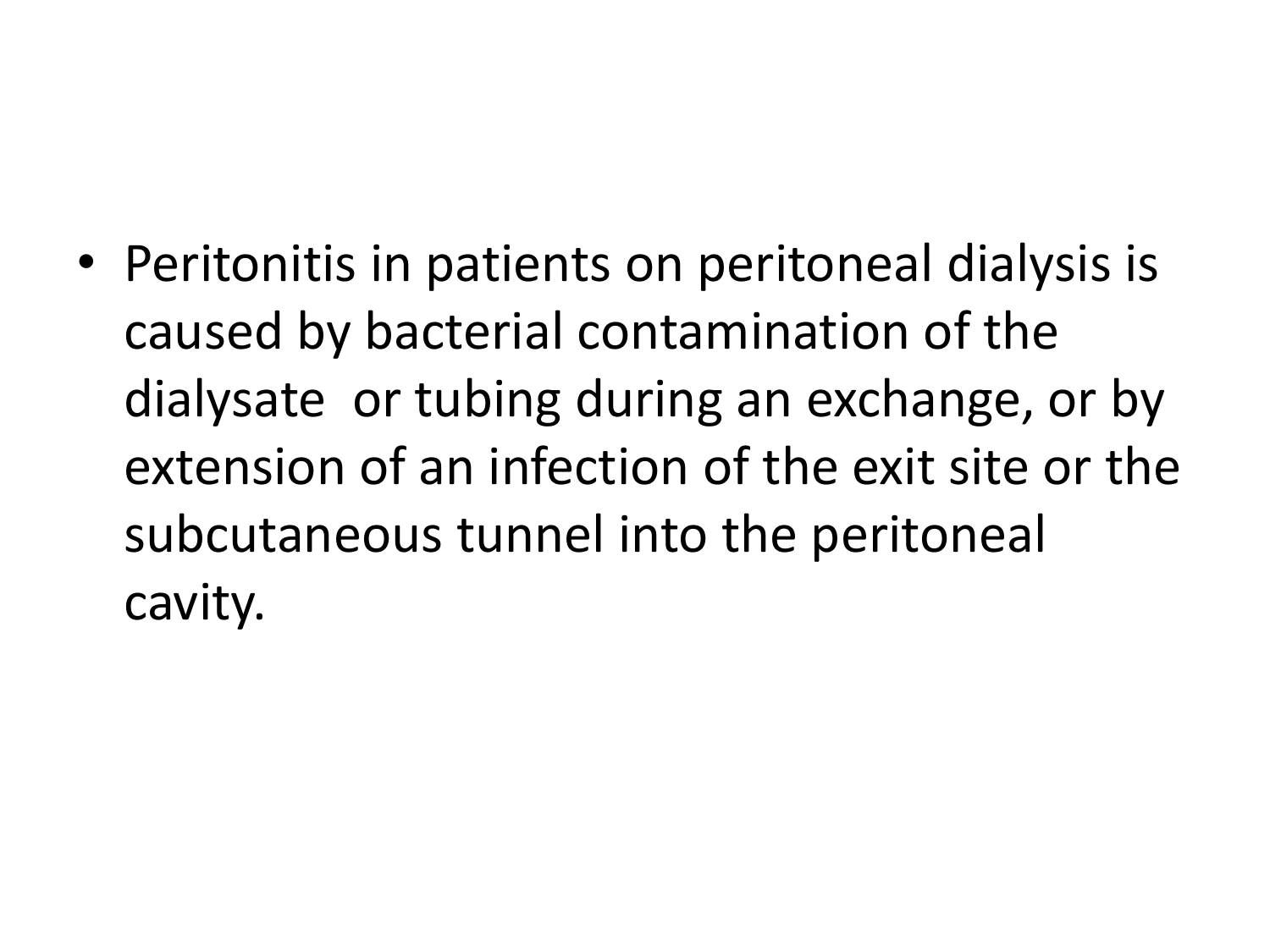- A majority of cases of peritonitis are caused by *Staphylococcus aureus or Staphylococcus epidermidis, and most of the remainder* (approximately 30%) by gram-negative enteric organisms.
- No organism in 10 to 20% of cases of peritoneal dialysis–associated peritonitis.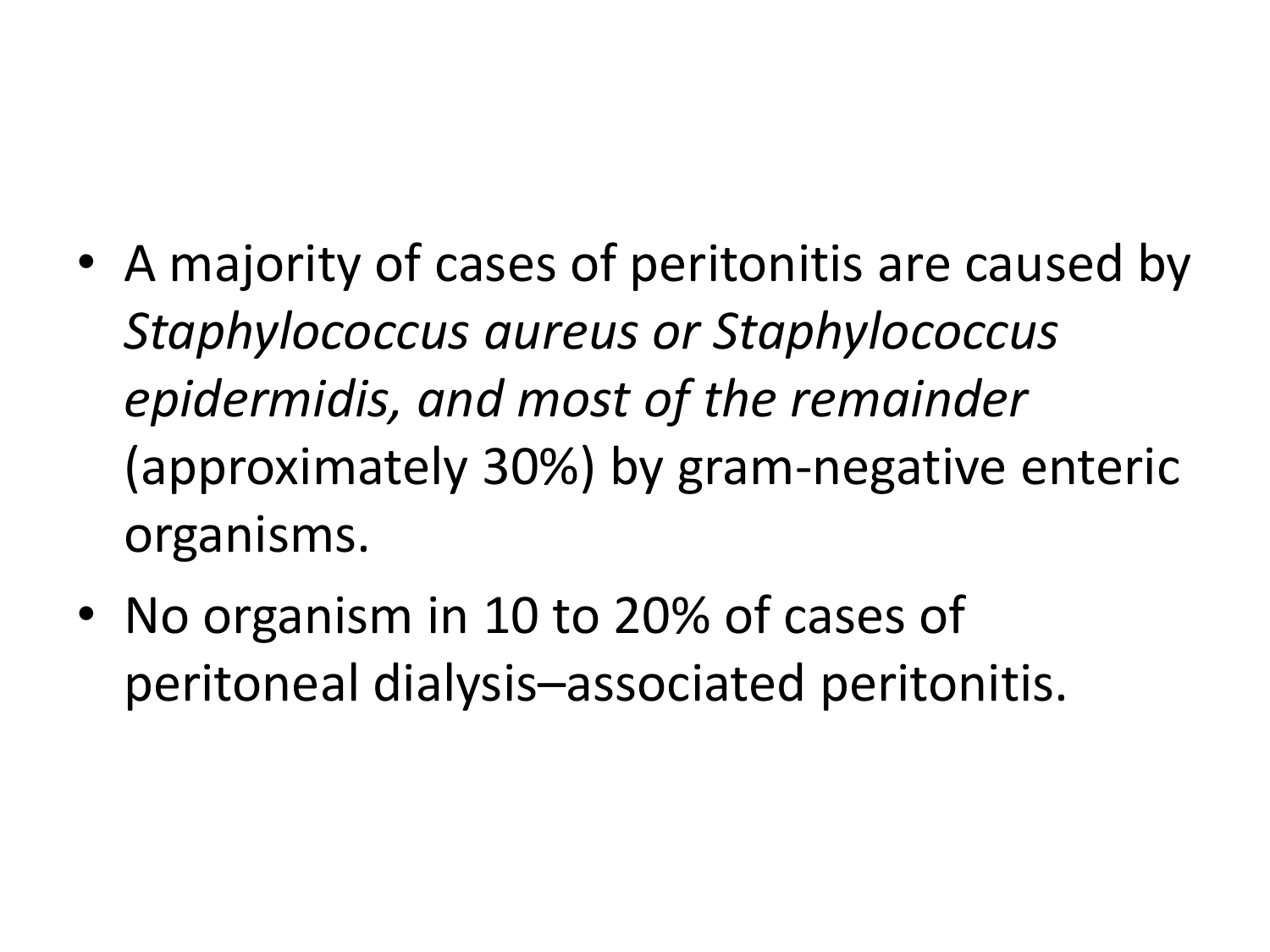- The diagnosis of peritonitis is commonly made by the patient when a cloudy dialysis effluent is noted.
- Even in the absence of cloudy fluid, when a patient has fever or abdominal symptoms, it is advisable to consider peritonitis and to check the fluid.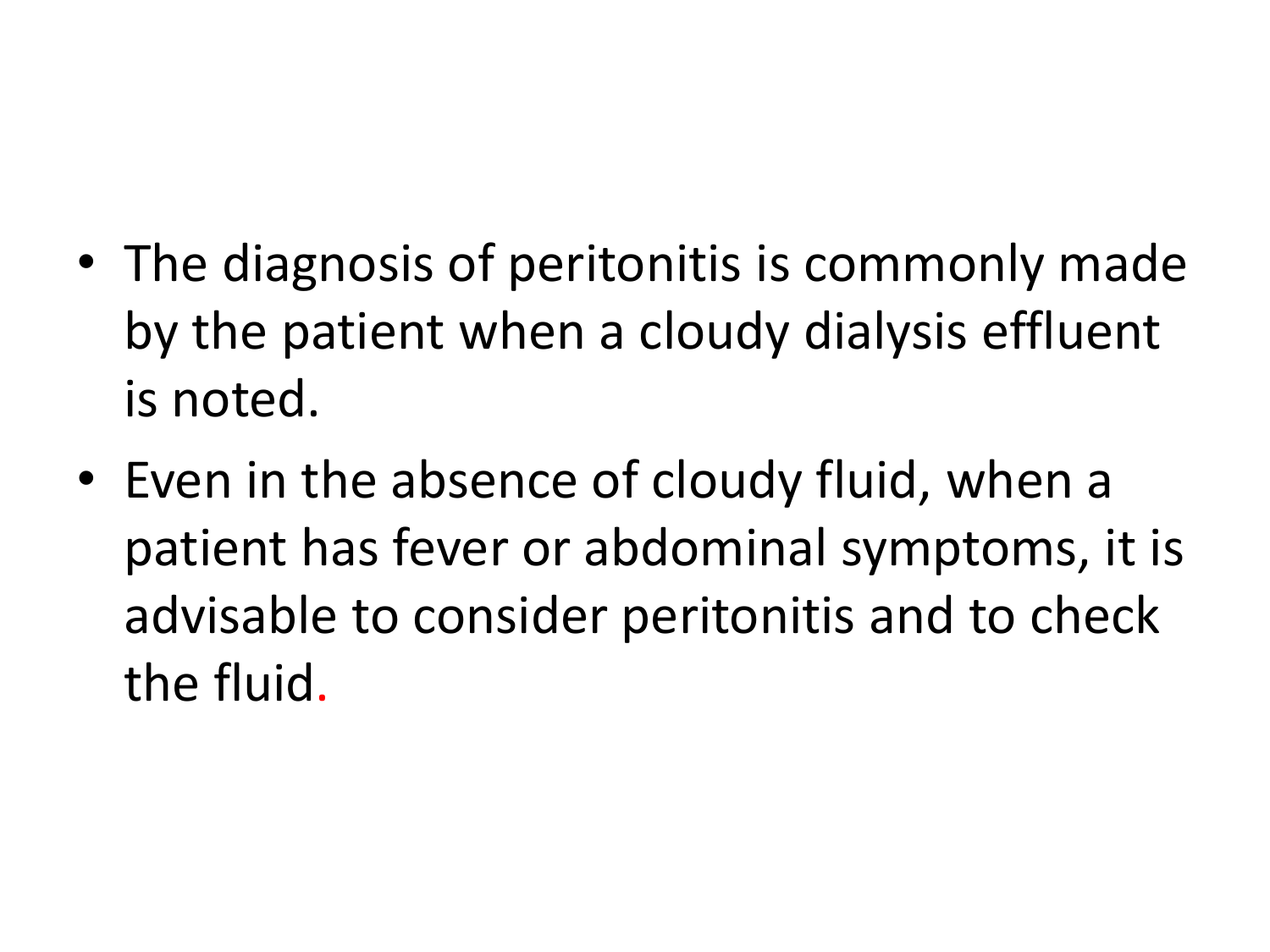• In the ED setting the diagnosis of peritonitis is confirmed by the finding of more than 100 WBCs/mm3 in the peritoneal fluid, with more than 50% neutrophils, or by a positive result on Gram staining.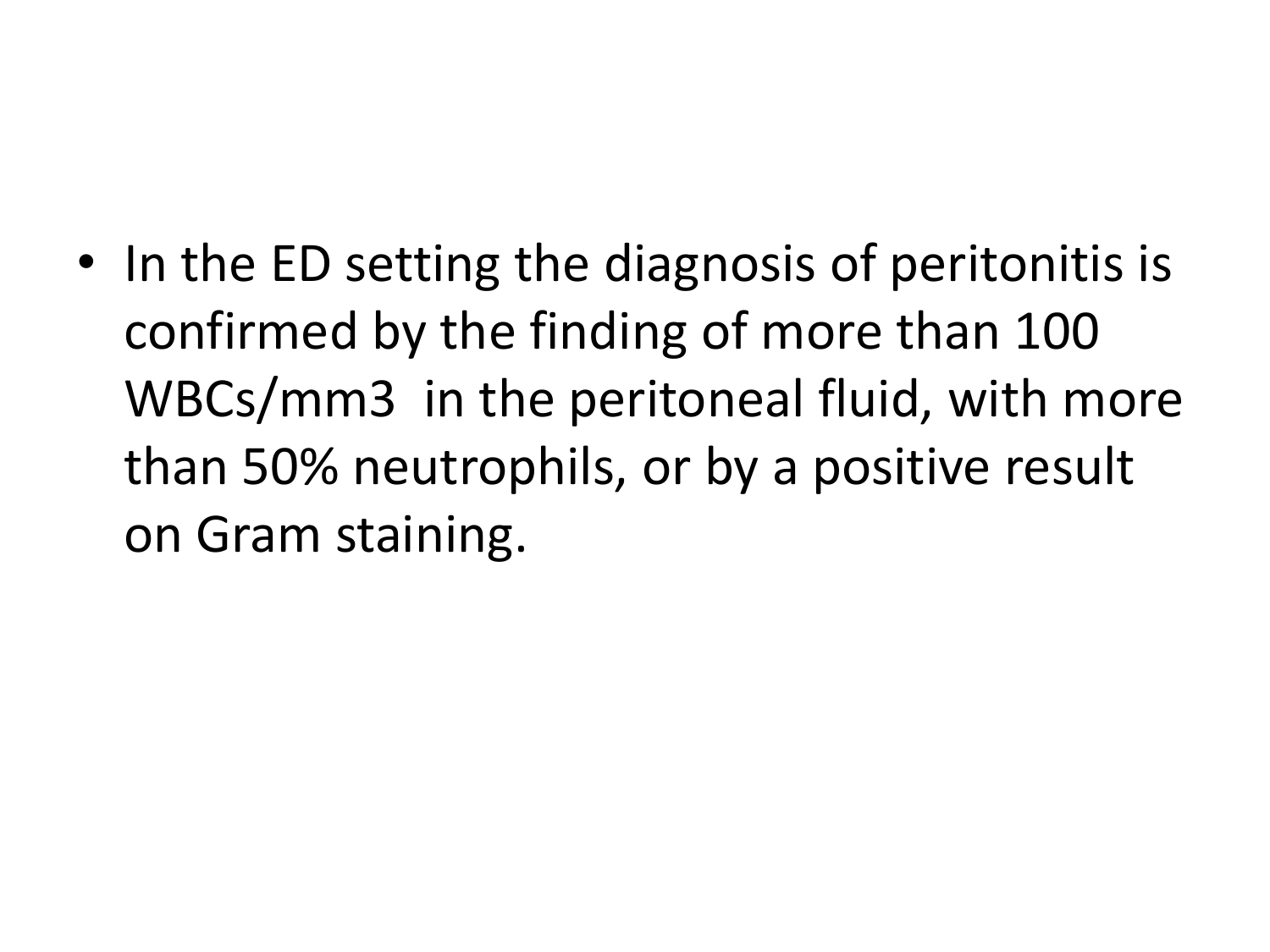• Peritoneal dialysis–associated peritonitis is treated with an initial intraperitoneal loading dose of antibiotic, followed by a 10- to 14-day course of intraperitoneal antibiotics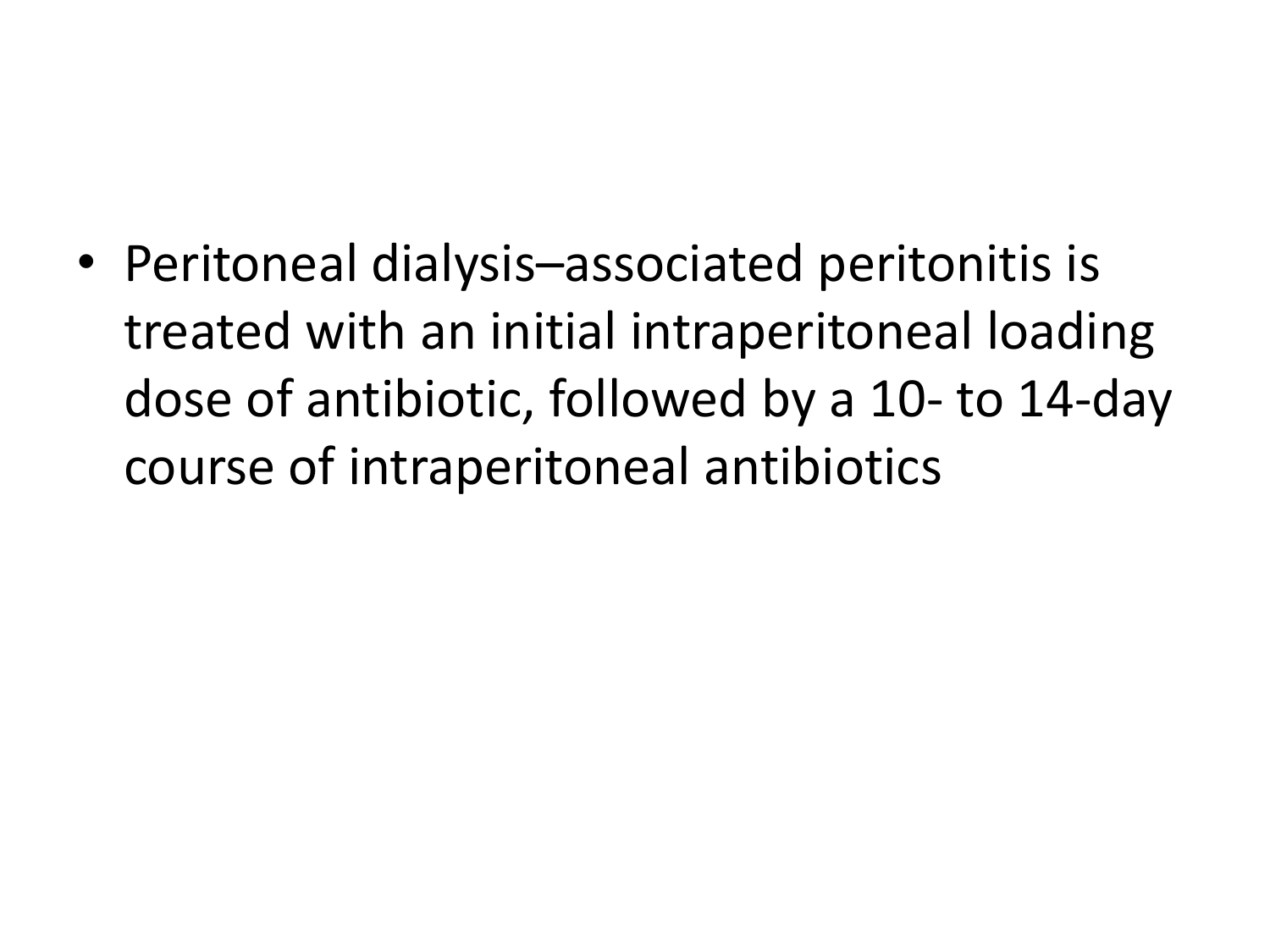- A common treatment regimen is a loading dose of vancomycin 30 mg/kg given IP, followed by further intraperitoneal doses every 5 to 7 days, plus ceftazidime or cefepime 1 g IP or gentamicin 0.6 mg/kg IP.
- Heparin 500 to 1000 units also may be added to each bag of dialysate for the first few days of treatment to help reduce the formation of fibrin strands.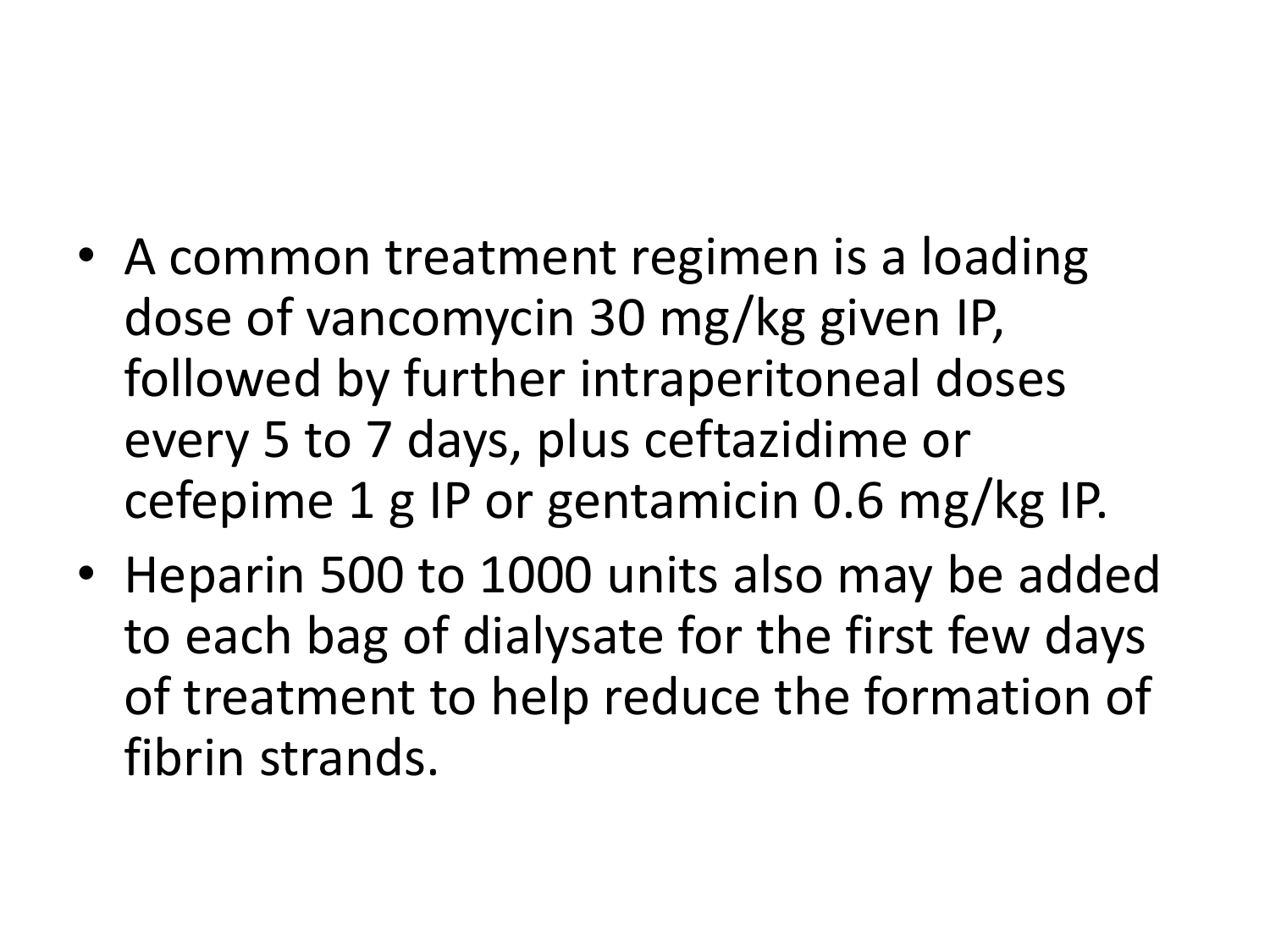• Patients who have severe abdominal pain, vomiting, ileus, chills or high fever, or hypotension require hospital admission and management.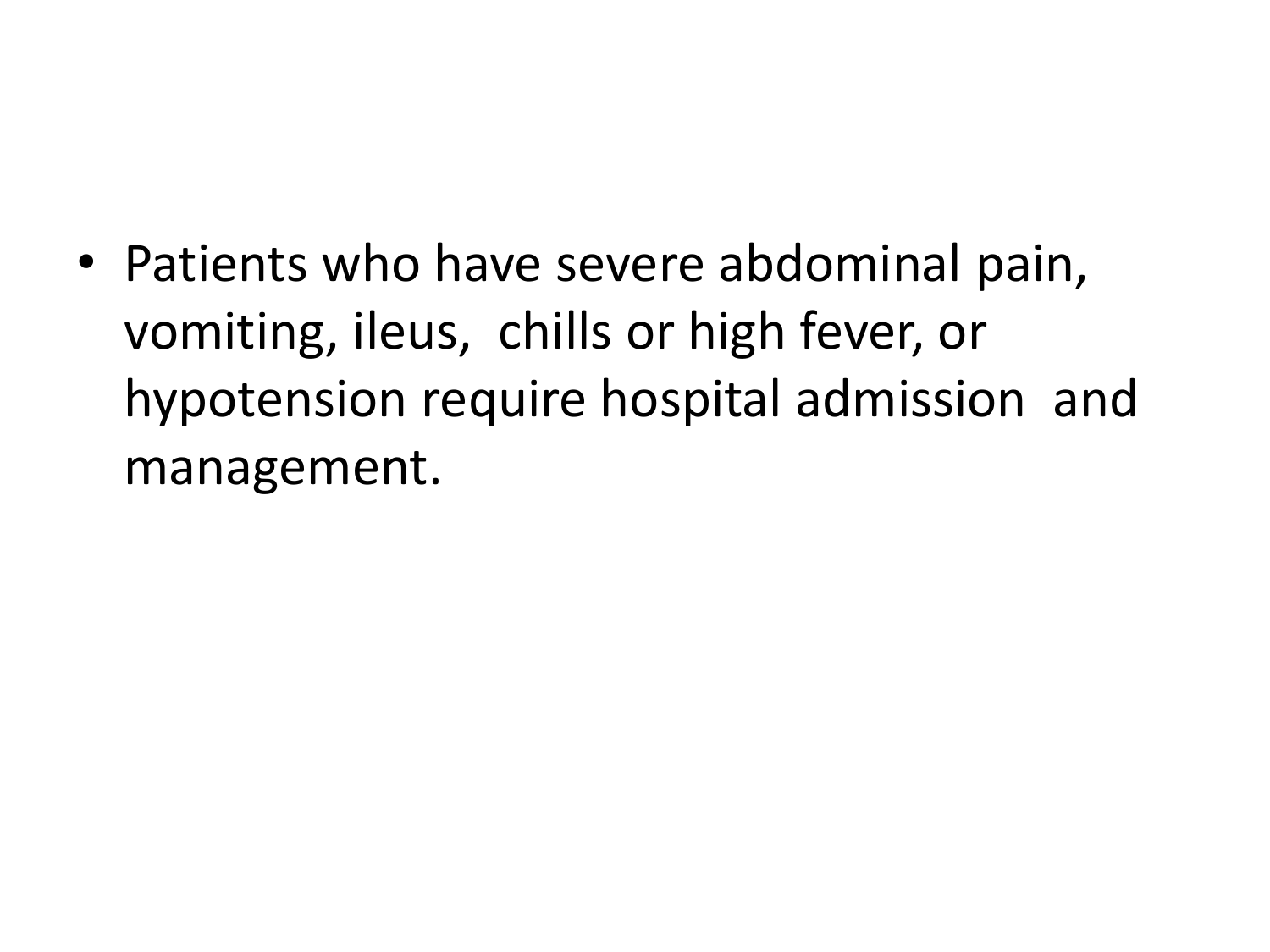• The manifestations of serious disorders unrelated to dialysis (e.g., acute appendicitis, diverticulitis, cholecystitis, acute pancreatitis, ischemic bowel, perforated viscus) also may be attributed to ordinary peritoneal dialysis– associated peritonitis, with the potential for disastrous consequences.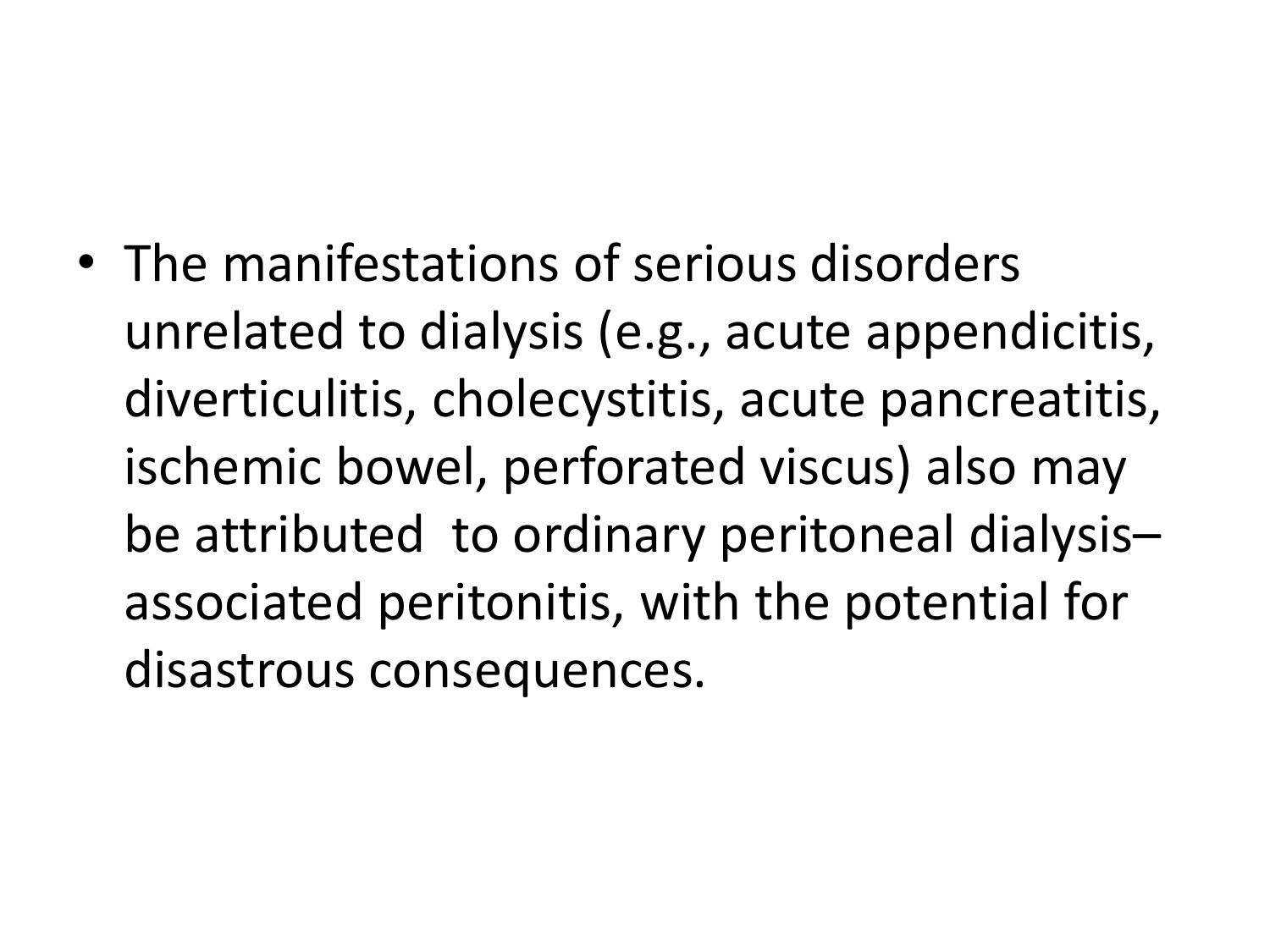- Patients on peritoneal dialysis also may come to the ED with any of several basically mechanical problems, of which the most common is failure of the dialysate to drain completely at the time of an exchange.
- this problem is caused simply by kinking or clamping of the external catheter or tubing.
- More often, it is the result of catheter obstruction by fibrinous debris.